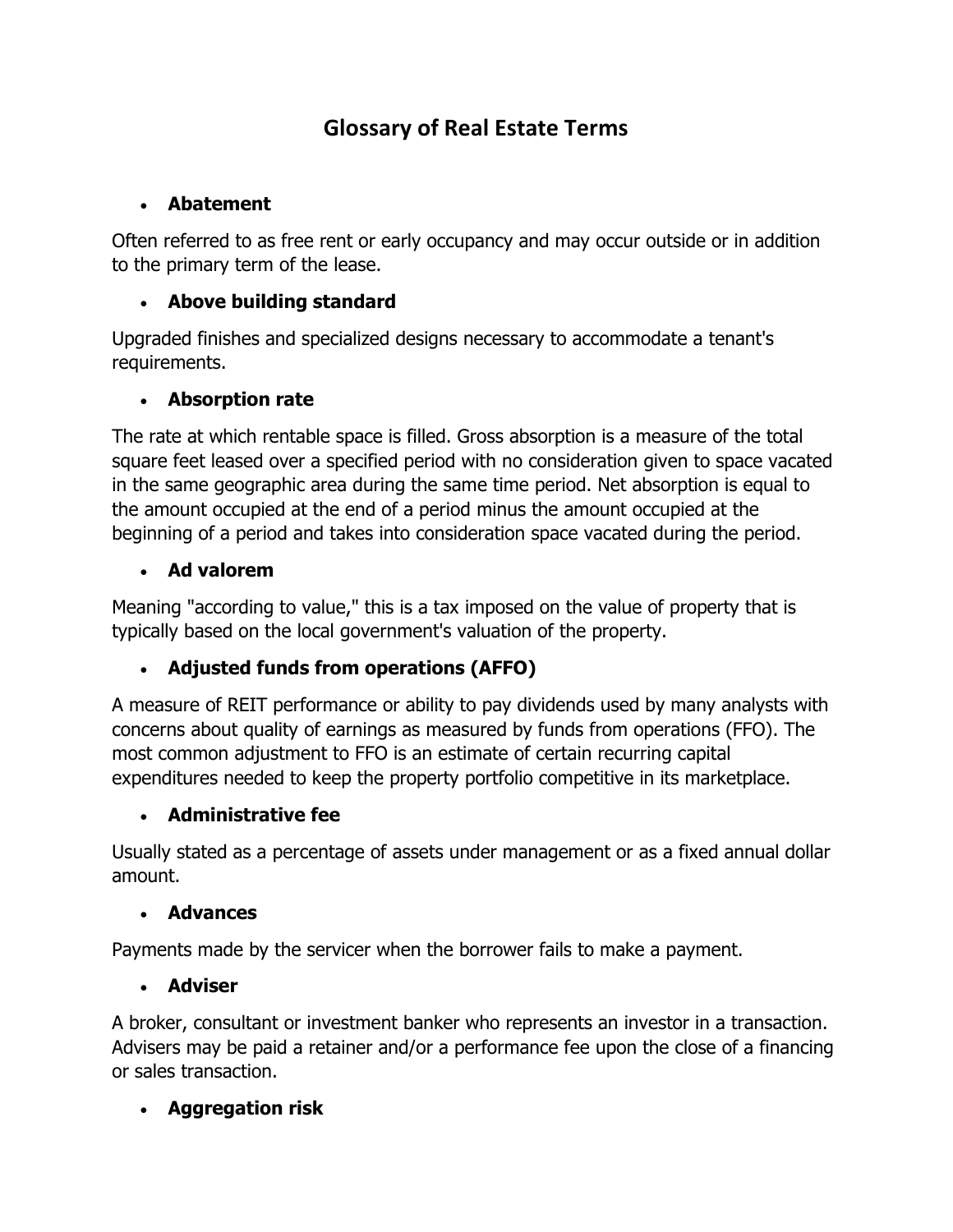Risk associated with warehousing mortgages during the pooling process for future securitization.

# **Alpha**

Alpha is a risk adjusted statistical measure of performance. Alpha takes the volatility (price risk) of a managed portfolio of equities or alternative assets and compares its risk-adjusted performance to a benchmark index. The excess return of the fund relative to the return of the benchmark index is a fund's alpha. Alpha can be thought of as the abnormal rate of return on a security or portfolio in excess of what would be predicted by an equilibrium model like the capital asset pricing model (CAPM). It typically is thought of as a measure of the "value added" (or subtracted) by the portfolio manager in selecting the individual components of and engineering the interplay between components when constructing the portfolio. A positive alpha of 1.0 means the fund has outperformed its benchmark index by 1%. Correspondingly, a similar negative alpha would indicate an underperformance of 1%. If a CAPM analysis estimates that a portfolio should earn 12% based on the risk of the portfolio, for example, but the portfolio actually earns 14%, the portfolio's alpha would be 2%. This 2% is the excess return over what would have been predicted using the same original inputs by the CAPM model.

# **Alternative or specialty investments**

Property types that are not considered conventional institutional-grade real estate investments. Examples include congregate care facilities, self-storage facilities, mobile homes, timber, agriculture and parking lots.

# **Amortization**

The liquidation of a financial debt through regular periodic installment payments. For tax purposes, the periodic deduction of capitalized expenses such as organization costs.

# **Anchor**

The tenant that serves as the predominant draw to a commercial property, usually the largest tenant in a shopping center.

# **Annual percentage rate (APR)**

The actual cost of borrowing money. It may be higher than the note rate because it represents full disclosure of the interest rate, loan origination fees, loan discount points and other credit costs paid to the lender.

# **Appraisal**

An estimate of a property's fair market value that is typically based on replacement cost, discounted cash flow analysis and/or comparable sales price.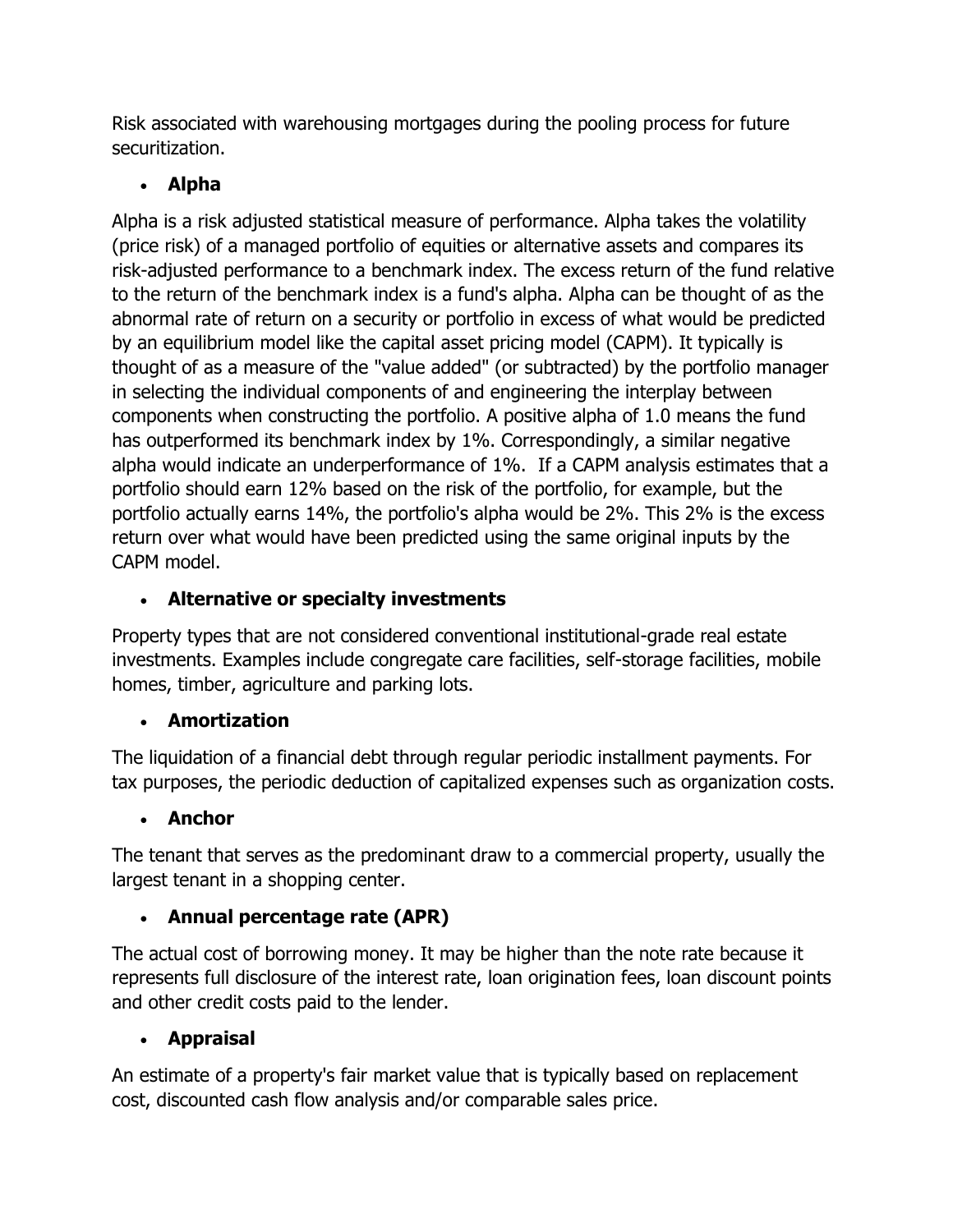## **Appreciation**

An increase in the value or price of an asset.

# **Appreciation return**

The portion of the total return generated by the change in the value of the real estate assets during the current quarter, as measured by both appraisals and sales of assets.

## **Arbitrage**

Buying securities in one market and then selling them immediately in another market to make a profit on the price discrepancy.

# **As-is condition**

The acceptance by the tenant of the existing condition of the premises at the time a lease is consummated, including any physical defects.

## **Assessment**

A fee imposed on property, usually to pay for public improvements such as water, sewers, streets, improvement districts, etc.

### **Asset management**

The various disciplines involved with managing real property assets from the time of investment through the time of disposition, including acquisition, management, leasing, operational/financial reporting, appraisals, audits, market review and asset disposition plans.

### **Asset management fee**

A fee charged to investors based on the amount invested into real estate assets for the fund or account.

### **Asset turnover**

Calculated as total revenues for the trailing 12 months divided by the average total assets.

### **Assets under management**

The current market value of real estate assets for which a manager has investment and asset management responsibilities.

# **Assignee name**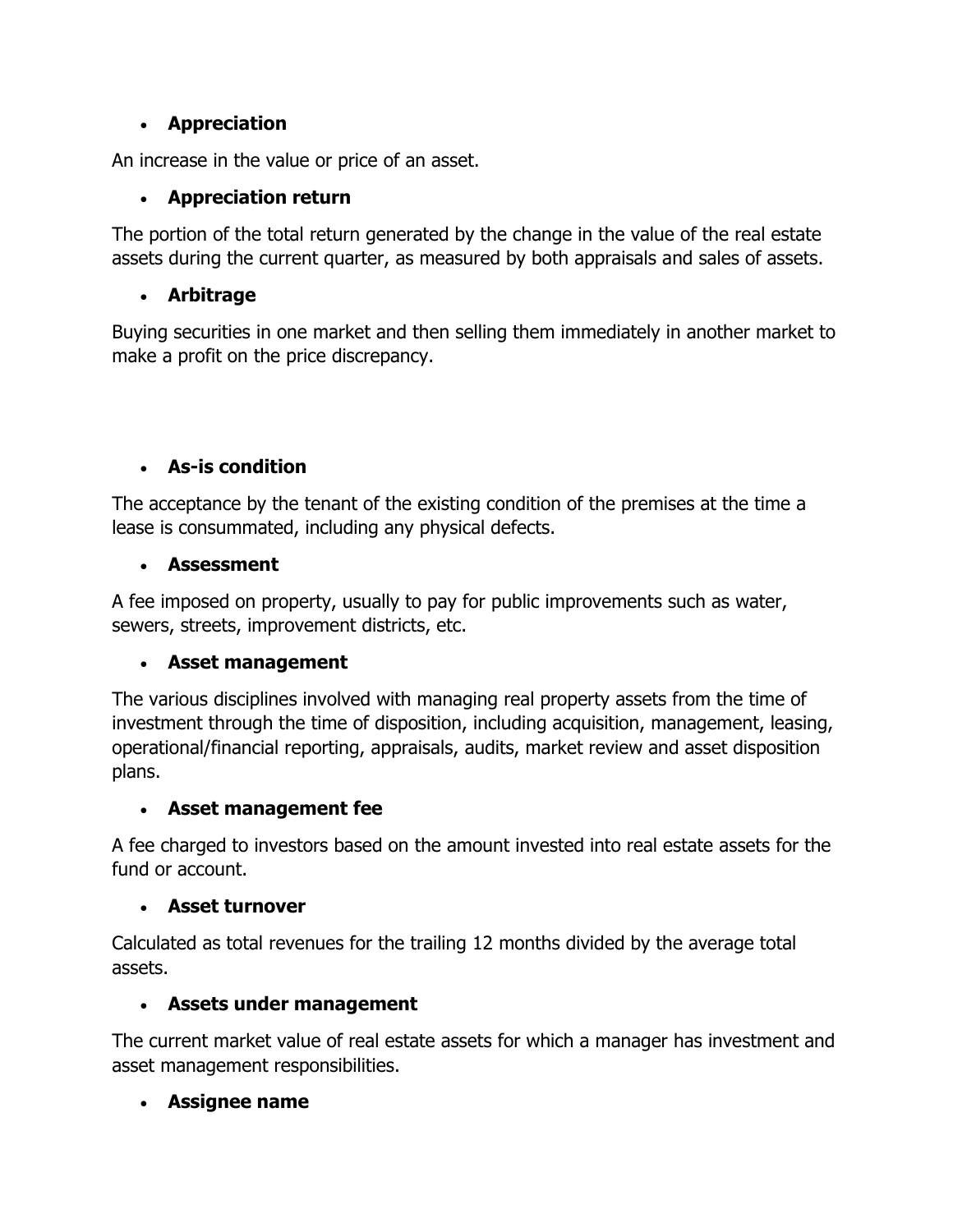The individual or entity to which the obligations of a lease, mortgage or other contract have been transferred.

## **Assignment**

A transfer of the lessee's entire stake in the property. It is distinguishable from a sublease where the sublessee acquires something less than the lessee's entire interest.

## **Attorn**

To agree to recognize a new owner of a property and to pay him/her rent.

# **Average common equity**

Calculated by adding the common equity for the five most recent quarters and dividing by five.

## **Average downtime**

Expressed in months, the amount of time expected between the expiration of a lease and the commencement of a replacement lease under current market conditions.

## **Average free rent**

Expressed in months, the rent abatement concession expected to be granted to a tenant as part of a lease incentive under current market conditions.

### **Average occupancy**

The average occupancy rate of each of the preceding 12 months.

# **Average total assets**

Calculated by adding the total assets of a company for the five most recent quarters and dividing by five.

### **Balloon risk**

The risk that a borrower will not be able to make a balloon (lump sum) payment at maturity due to a lack of funding.

# **Balloon, or bullet, loan**

A loan with a maturity that is shorter than the amortization period.

### **Bankrupt**

The state of an entity that is unable to repay its debts as they become due.

# **Bankruptcy**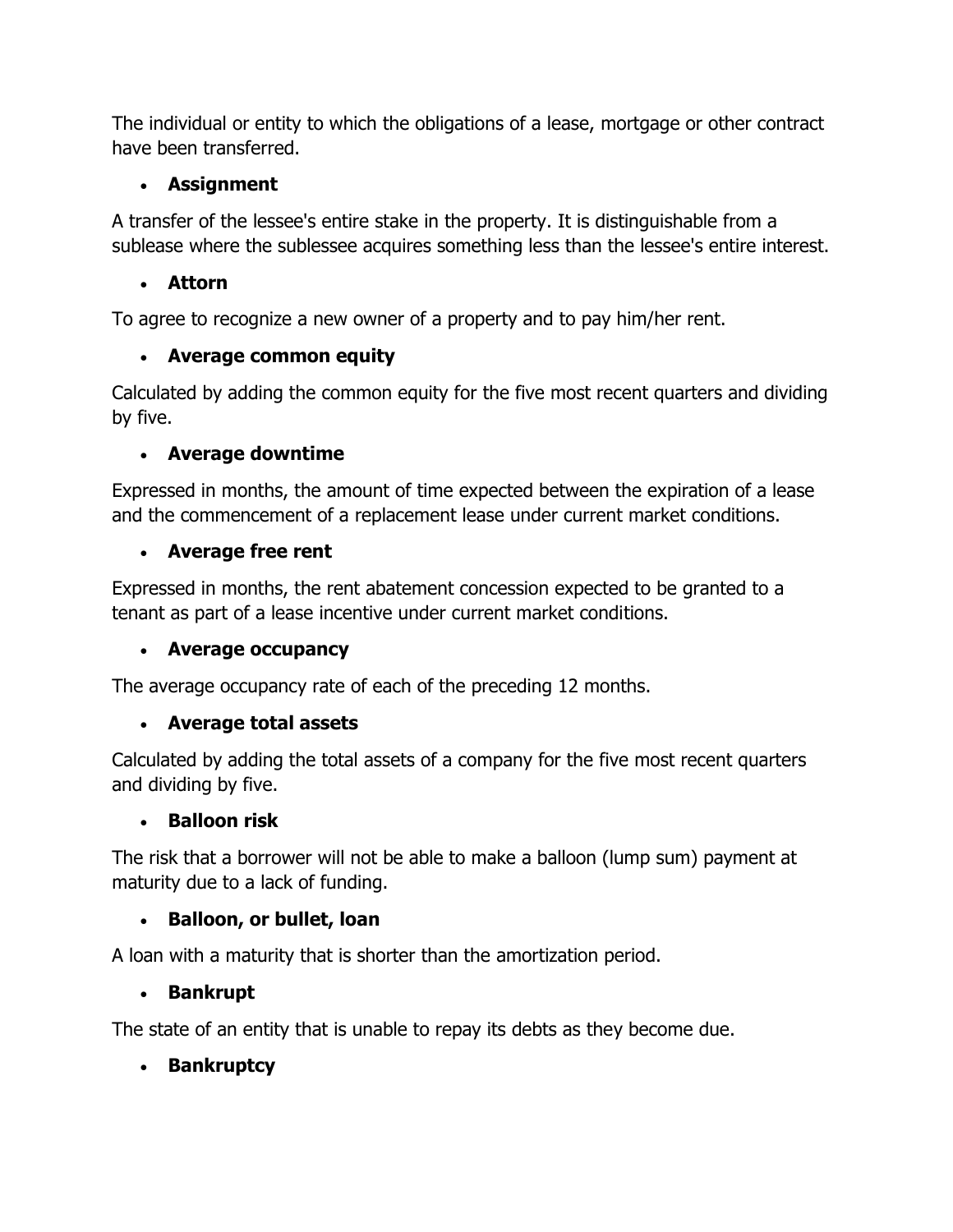Proceedings under federal statutes to relieve a debtor who is unable or unwilling to pay its debts. After addressing certain priorities and exemptions, the bankrupt entity's property and other assets are distributed by the court to creditors as full satisfaction for the debt.

# **Base principal balance**

The original mortgage amount adjusted for subsequent fundings and principal payments without regard to accrued interest or other unpaid debt.

# **Base rent**

A set amount used as a minimum rent with provisions for increasing the rent over the term of the lease.

### **Base year**

Actual taxes and operating expenses for a specified year, most often the year in which a lease commences.

## **Basis point**

1/100 of 1 percent.

## **Below-grade**

Any structure or portion of a structure located underground or below the surface grade of the surrounding land.

# **Bid**

An offer, stated as a price or spread, to buy whole loans or securities.

### **Blind pool**

A commingled fund accepting investor capital without prior specification of property assets.

### **Book value**

Also referred to as common shareholder's equity, this is the total shareholder's equity as of the most recent quarterly balance sheet minus preferred stock and redeemable preferred stock.

### **Broker**

A person who acts as an intermediary between two or more parties in connection with a transaction.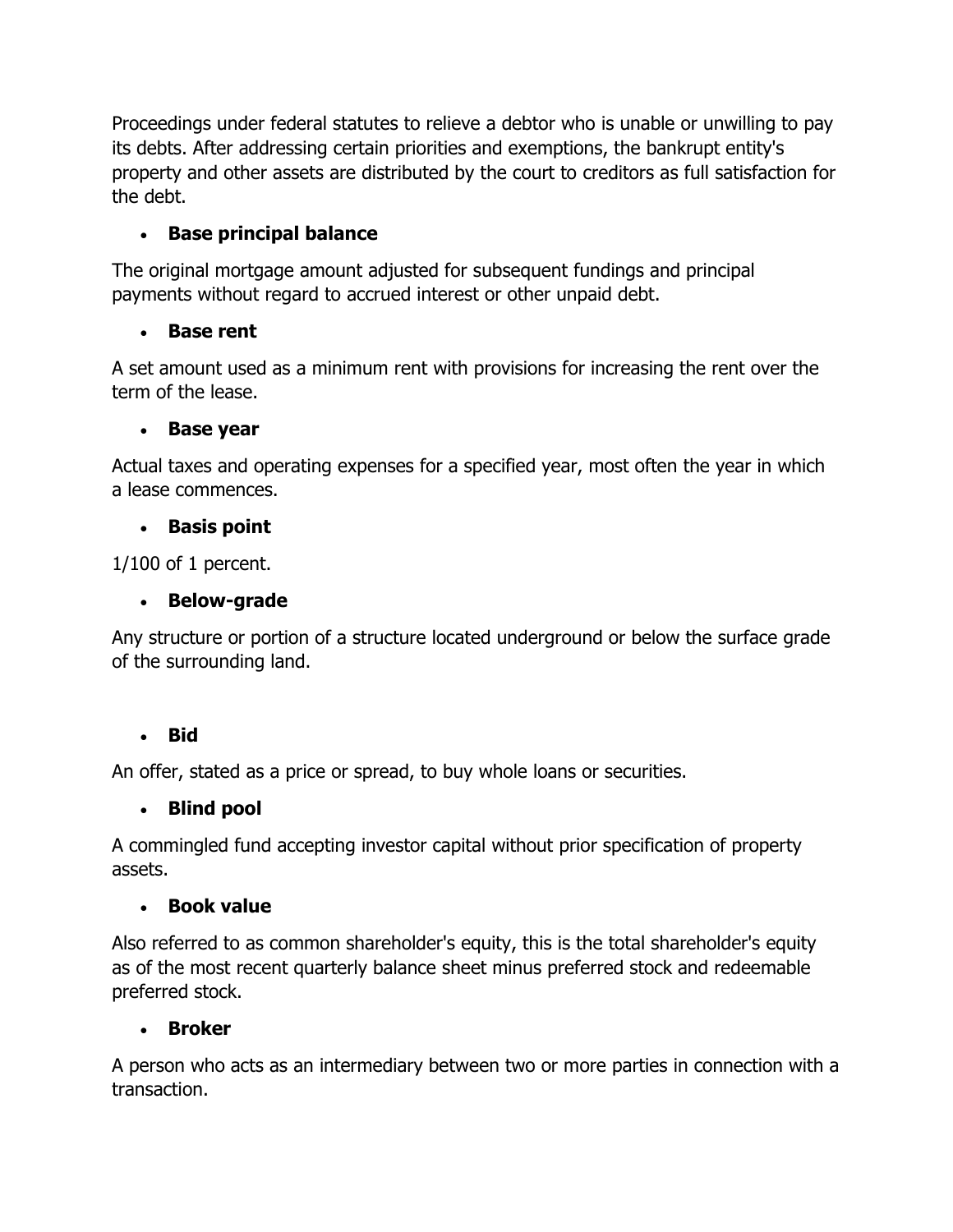### **Build-out**

Space improvements put in place per the tenant's specifications. Takes into consideration the amount of tenant finish allowance provided for in the lease agreement.

#### **Build-to-suit**

A method of leasing property whereby the developer/landlord builds to a tenant's specifications.

#### **Buildable acres**

The area of land that is available to be built on after subtracting for roads, setbacks, anticipated open spaces and areas unsuitable for construction.

#### **Building code**

The various laws set forth by the ruling municipality as to the end use of a certain piece of property. They dictate the criteria for design, materials and types of improvements allowed.

#### **Building standard plus allowance**

The landlord lists, in detail, the building standard materials and costs necessary to make the premises suitable for occupancy. A negotiated allowance is then provided for the tenant to customize or upgrade materials.

#### **Call date**

Periodic or continuous rights given to the lender to cause payment of the total principal balance prior to the maturity date.

### **Capital appreciation**

The change in market value of a property or portfolio adjusted for capital improvements and partial sales.

### **Capital expenditures**

Investment of cash or the creation of a liability to acquire or improve an asset, as distinguished from cash outflows for expense items that are considered part of normal operations.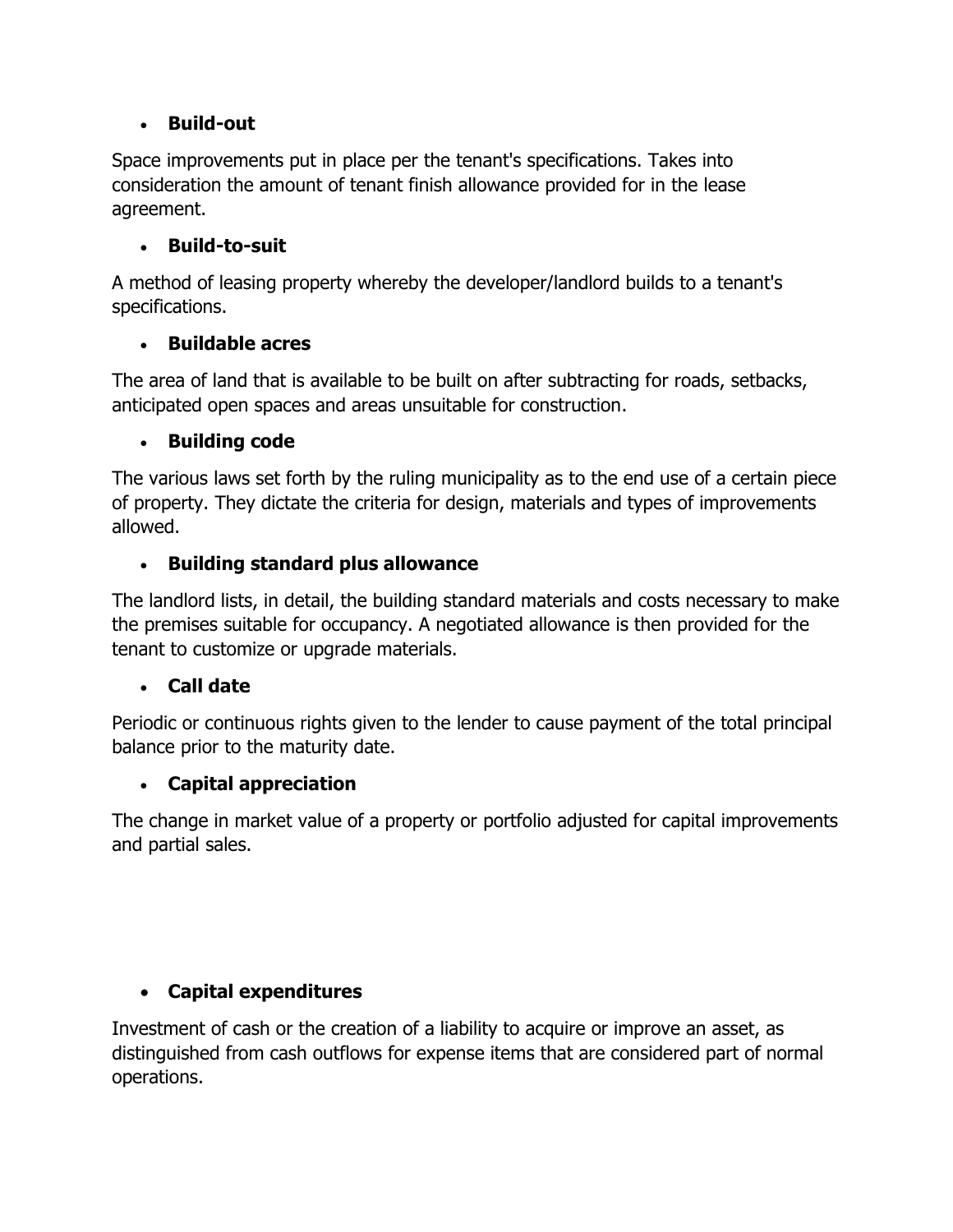# **Capital gain**

The amount by which the net proceeds from the sale of a capital item exceeds the book value of the asset.

# **Capital improvements**

Expenditures that arrest deterioration of property or add new improvements and appreciably prolong its life.

# **Capital markets**

Public and private markets where businesses or individuals can raise or borrow capital.

# **Capitalization**

The total dollar value of various securities issued by a company.

# **Capitalization rate**

The rate at which net operating income is discounted to determine the value of a property. It is the net operating income divided by the sales price or value of a property expressed as a percentage.

# **Carrying charges**

Costs incidental to property ownership that must be absorbed by the landlord during the initial lease-up of a building and thereafter during periods of vacancy.

# **Cash flow**

The revenue remaining after all cash expenses are paid.

# **Cash-on-cash yield**

The relationship, expressed as a percentage, between the net cash flow of a property and the average amount of invested capital during an operating year.

# **Certificate of occupancy**

A document presented by a local government agency or building department certifying that a building and/or the leased area has been satisfactorily inspected and is in a condition suitable for occupancy.

# **Chapter 11**

That portion of the federal bankruptcy code that deals with business reorganizations.

 $\bullet$ 

**Chapter 7**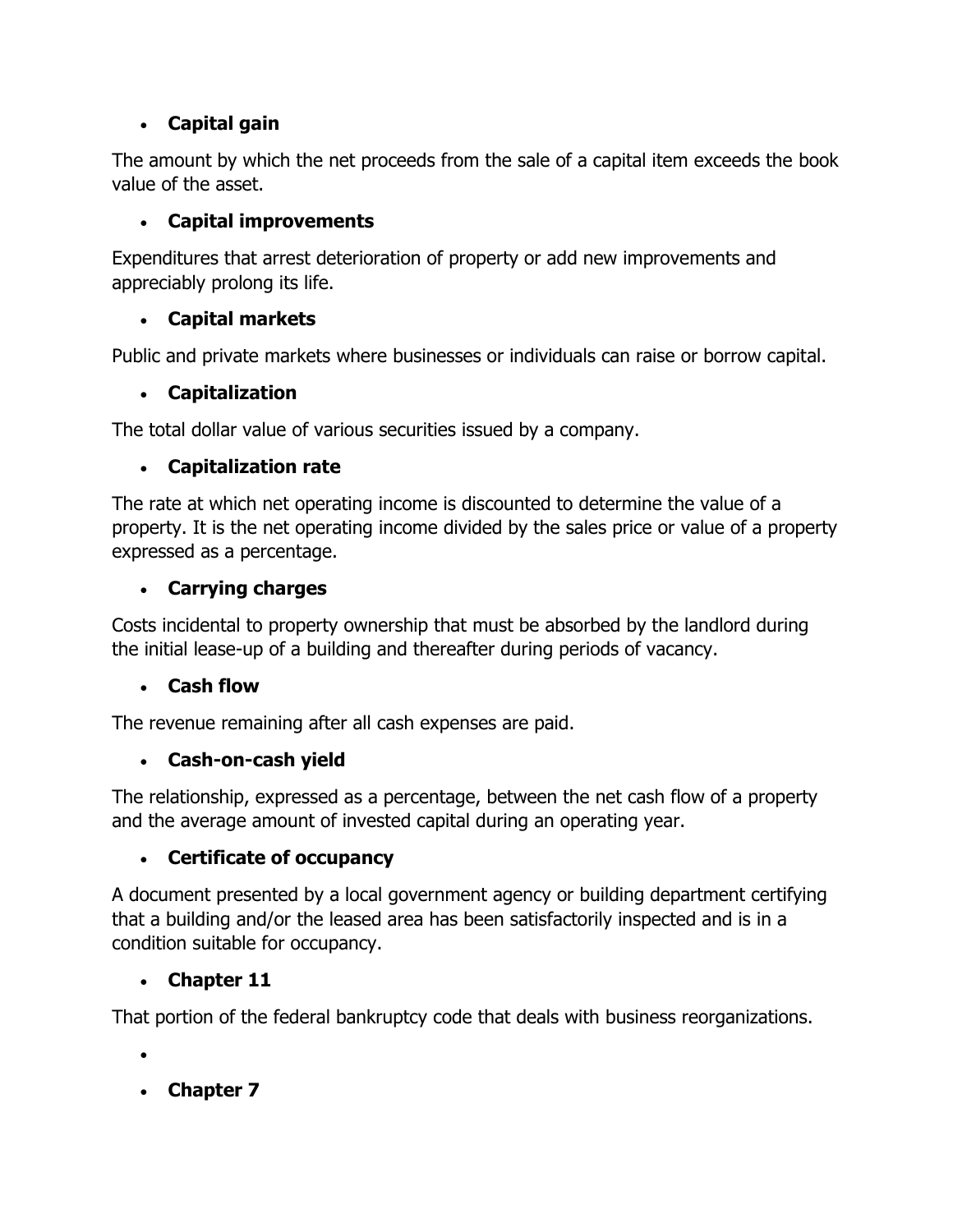That portion of the federal bankruptcy code that deals with business liquidations.

# **Circulation factor**

Interior space required for internal office circulation not accounted for in the net square footage.

# **Class "A"**

A real estate rating generally assigned to properties that will generate the highest rents per square foot due to their high quality and/or superior location.

### **Class "B"**

Good assets that most tenants would find desirable but lack attributes that would permit owners to charge top dollar.

### **Class "C"**

Buildings that offer few amenities but are otherwise in physically acceptable condition and provide cost-effective space to tenants who are not particularly image-conscious.

## **Clear-span facility**

A building, most often a warehouse or parking garage, with vertical columns on the outside edges of the structure and a clear span between columns.

### **Closed-end fund**

A commingled fund that has a targeted range of investor capital and a finite life.

### **Closing**

A period of time, usually less than seven days, after a registration statement is effective and the offering commences, giving the underwriters time to receive payment for the securities.

# **CMBS (commercial mortgage-backed securities)**

Securities backed by loans on commercial real estate.

# **CMO (collateralized mortgage obligation)**

Debt obligations that are collateralized by and have payments linked to a pool of mortgages.

### **Co-investment**

Co-investment occurs when two or more pension funds or groups of funds share ownership of a real estate investment. In co-investment vehicles, relative ownership is always based on the amount of capital contributed. It also refers to an arrangement in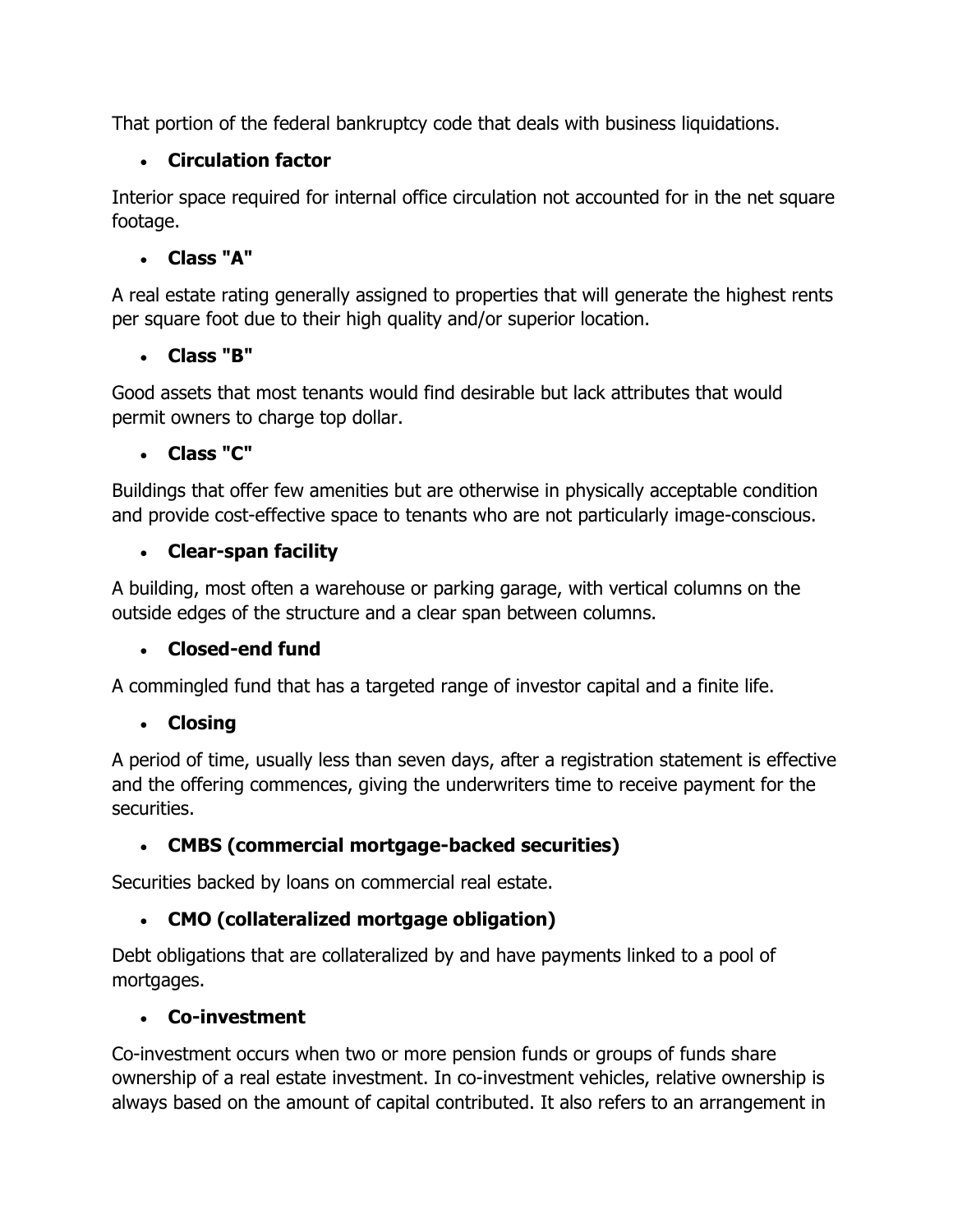which an investment manager or adviser co-invests its own capital alongside the investor.

## **Co-investment program**

An investment partnership or insurance company separate account that enables two or more pension funds to co-invest their capital in a single property or portfolio of properties. The primary appeal for investors is to achieve greater diversification or invest in larger properties typically outside the reach of small- to mid-sized tax-exempt funds, with a greater measure of control than is afforded in typical commingled fund offerings.

## **Collateral**

Asset(s) pledged to a lender to secure repayment of a loan in case of default.

# **Commercial real estate**

Buildings or land intended to generate a profit for investors, either from rental income or capital gain. Types of commercial real estate include office buildings, retail properties, industrial properties, apartments and hotels, as well as specialty niche property categories such as healthcare, student housing, senior housing, self-storage, data centers and farmland.

# **Commingled fund**

A pooled fund vehicle that enables qualified employee benefit plans to commingle their capital for the purpose of achieving professional management, greater diversification or investment positions in larger properties.

### **Common area**

For lease purposes, the areas of a building and its site that are available for the nonexclusive use of all its tenants, e.g., lobbies, corridors, etc.

### **Common area maintenance**

Rent charged to the tenant in addition to the base rent to maintain the common areas. Examples include snow removal, outdoor lighting, parking lot sweeping, insurance, property taxes, etc.

### **Comparables**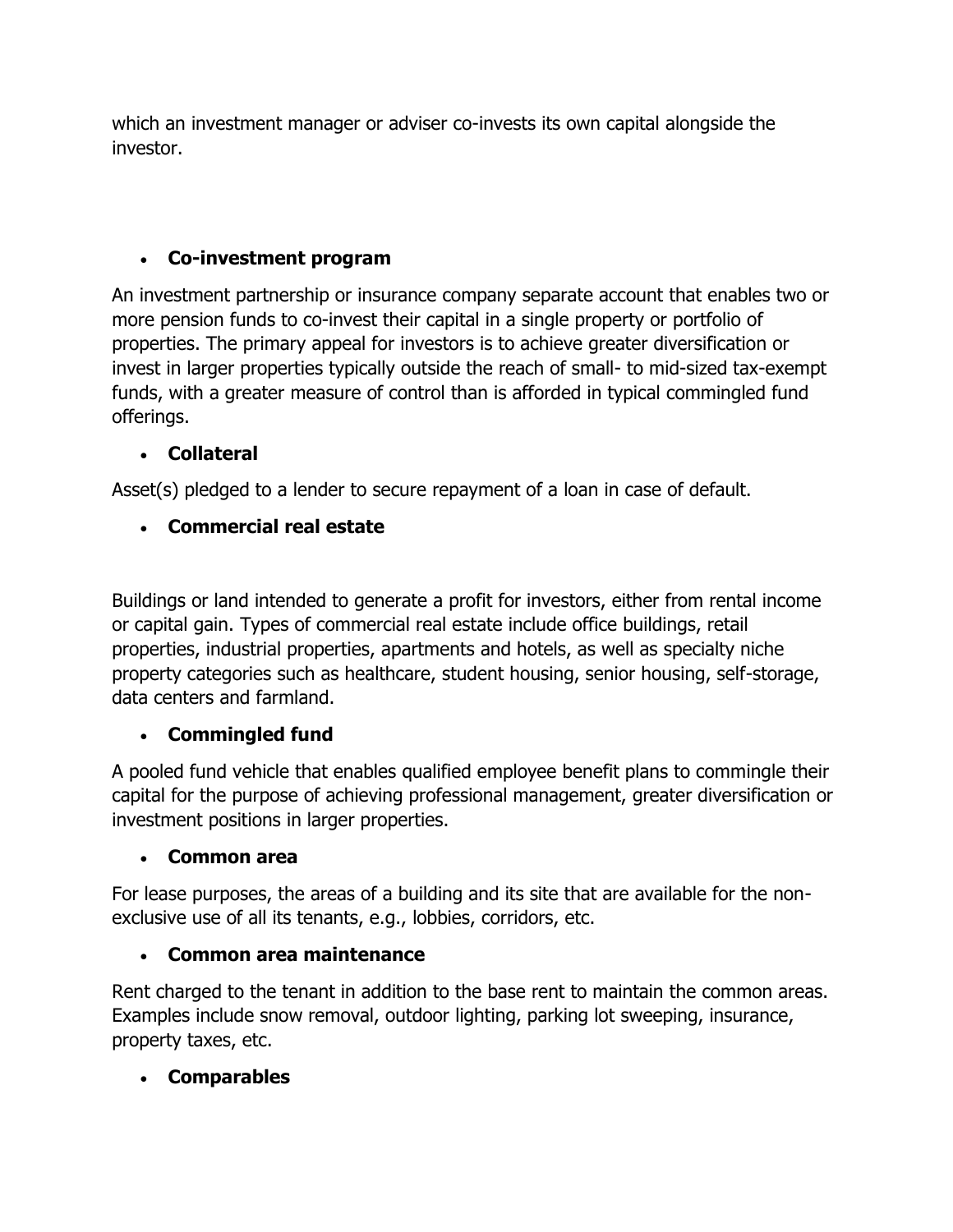Used to determine the fair market lease rate or asking price, based on other properties with similar characteristics.

## **Concessions**

Cash or cash equivalents expended by the landlord in the form of rental abatement, additional tenant finish allowance, moving expenses or other monies expended to influence or persuade a tenant to sign a lease.

# **Condemnation**

The process of taking private property, without the consent of the owner, by a governmental agency for public use through the power of eminent domain.

# **Conduit**

An alliance between mortgage originators and an unaffiliated organization that acts as a funding source by regularly purchasing loans, usually with a goal of pooling and securitizing them.

# **Construction loan**

Interim financing during the developmental phase of a property.

# **Construction management**

The act of ensuring the various stages of the construction process are completed in a timely and seamless fashion.

# **Consultant**

Any company or individual that provides the following services to institutional investors: definition of real estate investment policy; adviser/manager recommendations; analysis of existing real estate portfolios; monitoring of and reporting on property asset, commingled fund and portfolio performance; and review of specified property and portfolio investment opportunities. Consultants are distinguished from investment advisers or investment managers in that a consultant does not source or execute transactions and does not directly manage assets.

# **Consumer price index (CPI)**

Measures inflation in relation to the change in the price of goods and services purchased by a specified population during a base period of time. The CPI is commonly used to increase the base rent periodically as a means of protecting the landlord's rental stream against inflation or to provide a cushion for operating expense increases for a landlord unwilling to undertake the record-keeping necessary for operating expense escalations.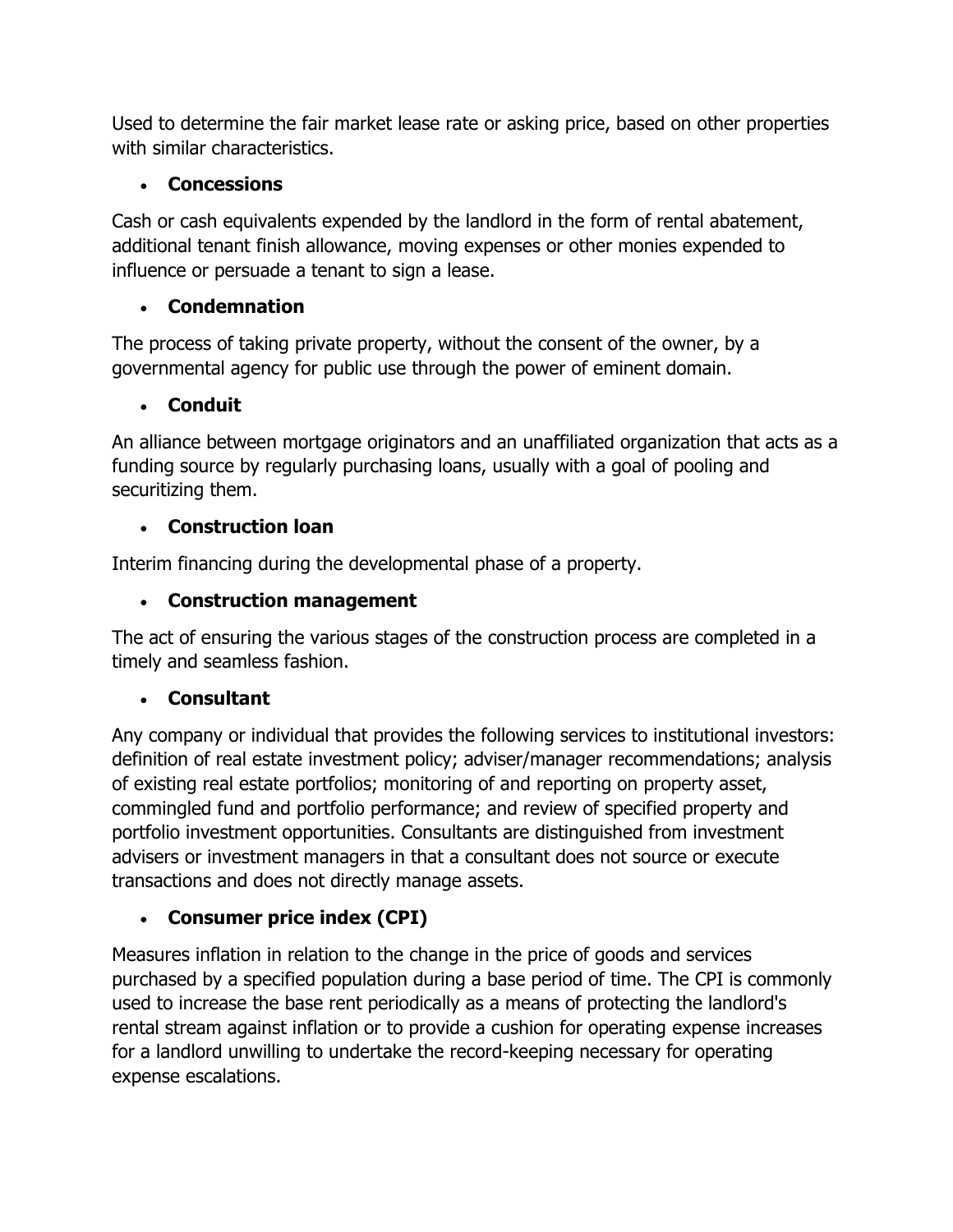### **Contiguous space**

Multiple suites/spaces within the same building and on the same floor that can be combined and rented to a single tenant, or a block of space located on multiple adjoining floors in a building.

# **Contract documents**

The complete set of design plans and specifications for the construction of a building.

# **Contract rent**

The rental obligation, expressed in dollars, as specified in a lease. Also known as face rent.

# **Convertible debt**

A mortgage position that gives the lender the option to convert to a partial or full ownership position in a property within a specified time period.

# **Convertible preferred stock**

Preferred stock that is convertible to common stock under certain formulas and conditions specified by the issuer of the stock.

## **Conveyance**

Most commonly refers to the transfer of title to property between parties by deed. The term may also include most of the instruments with which an interest in real estate is created, mortgaged or assigned.

# **Core**

Typically includes the four major property types — specifically office, retail, industrial and multifamily. Core assets are high-quality, multi-tenanted properties typically located in major metropolitan areas and built within the past five years or recently renovated. They are substantially leased (90 percent or better) with higher-credit tenants and wellstructured, long-term leases with the majority fairly early in the term of the lease. Core investments are unleveraged or very low leveraged and generate good, stable income that, together with potential appreciation, is expected to generate total returns in the 8 percent to 10 percent range. (Note: In today's low-yield environment, many investors are willing to accept core property returns below 8 percent.)

# **Core properties**

The major property types - specifically office, retail, industrial and multifamily. Core assets tend to be built within the past five years or recently renovated. They are substantially leased (90 percent or better) with higher-credit tenants and well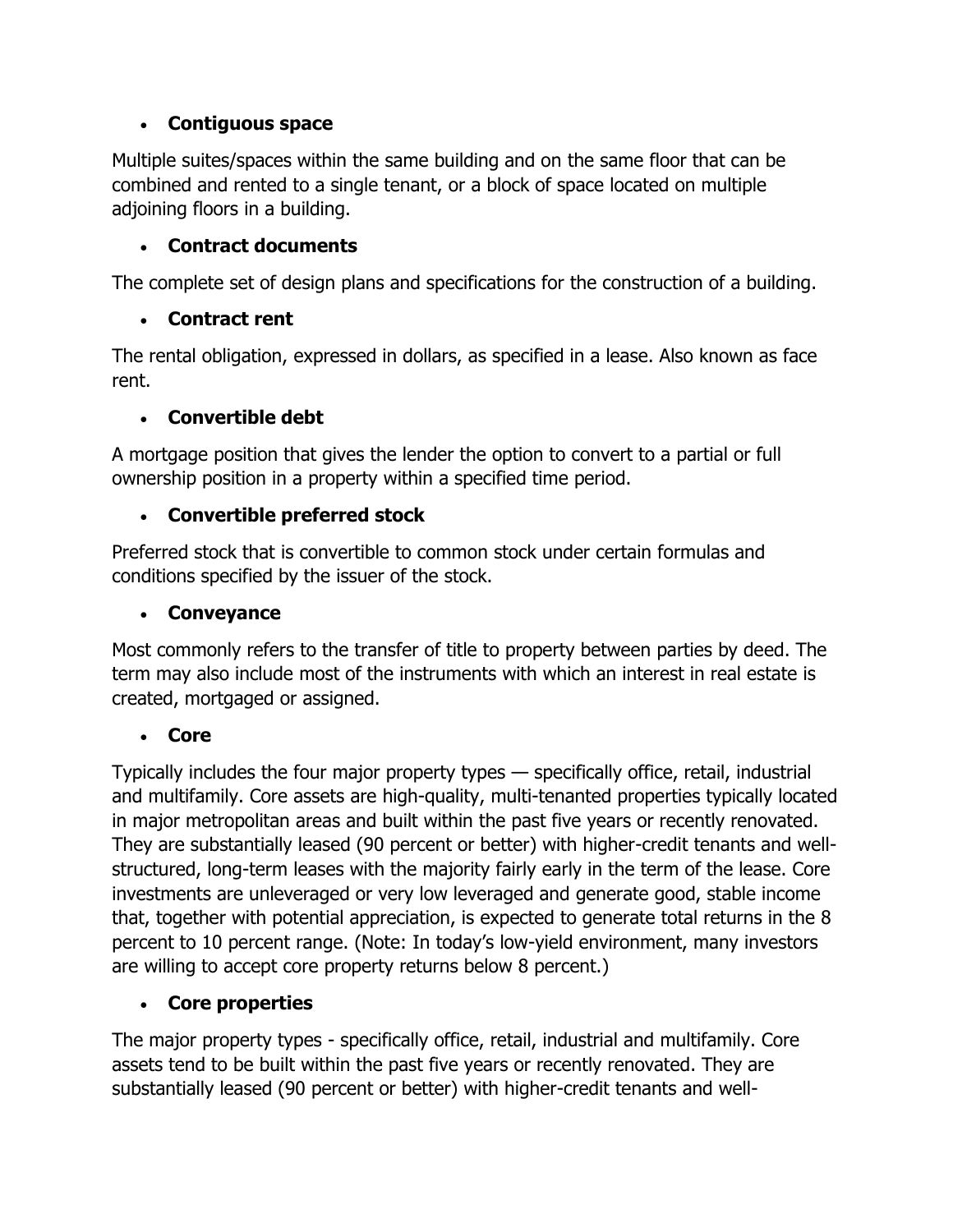structured long-term leases with the majority fairly early in the term of the lease. Core assets generate good, stable income that, together with potential appreciation, is expected to generate total returns in the 10 percent to 12 percent range.

# **Core-plus**

These investments possess similar attributes to core properties — providing moderate risk and moderate returns — but these assets offer an opportunity for modest value enhancement, typically through improved tenancy/occupancy or minor property improvements. This strategy might employ leverage in the range of 30 to 50 percent with return expectations of 9 percent to 12 percent.

## **Cost-approach improvement value**

The current cost to construct a reproduction of, or replacement for, the existing structure less an estimate for accrued depreciation.

## **Cost-approach land value**

The estimated value of the fee simple interest in the land as if vacant and available for development to its highest and best use.

## **Cost-of-sale percentage**

An estimate of the costs to sell an investment representing brokerage commissions, closing costs, fees and other necessary disposition expenses.

### **Coupon**

The nominal interest rate charged to the borrower on a promissory note or mortgage.

### **Covenant**

A written agreement inserted into deeds or other legal instruments stipulating performance or non-performance of certain acts, or use or non-use of a property and/or land.

### **Credit enhancement**

The credit support needed in addition to the mortgage collateral to achieve a desired credit rating on mortgage-backed securities. The forms of credit enhancement most often employed are subordination, over-collateralization, reserve funds, corporate guarantees and letters of credit.

### **Cross-collateralization**

A grouping of mortgages or properties that serves to jointly secure one debt obligation.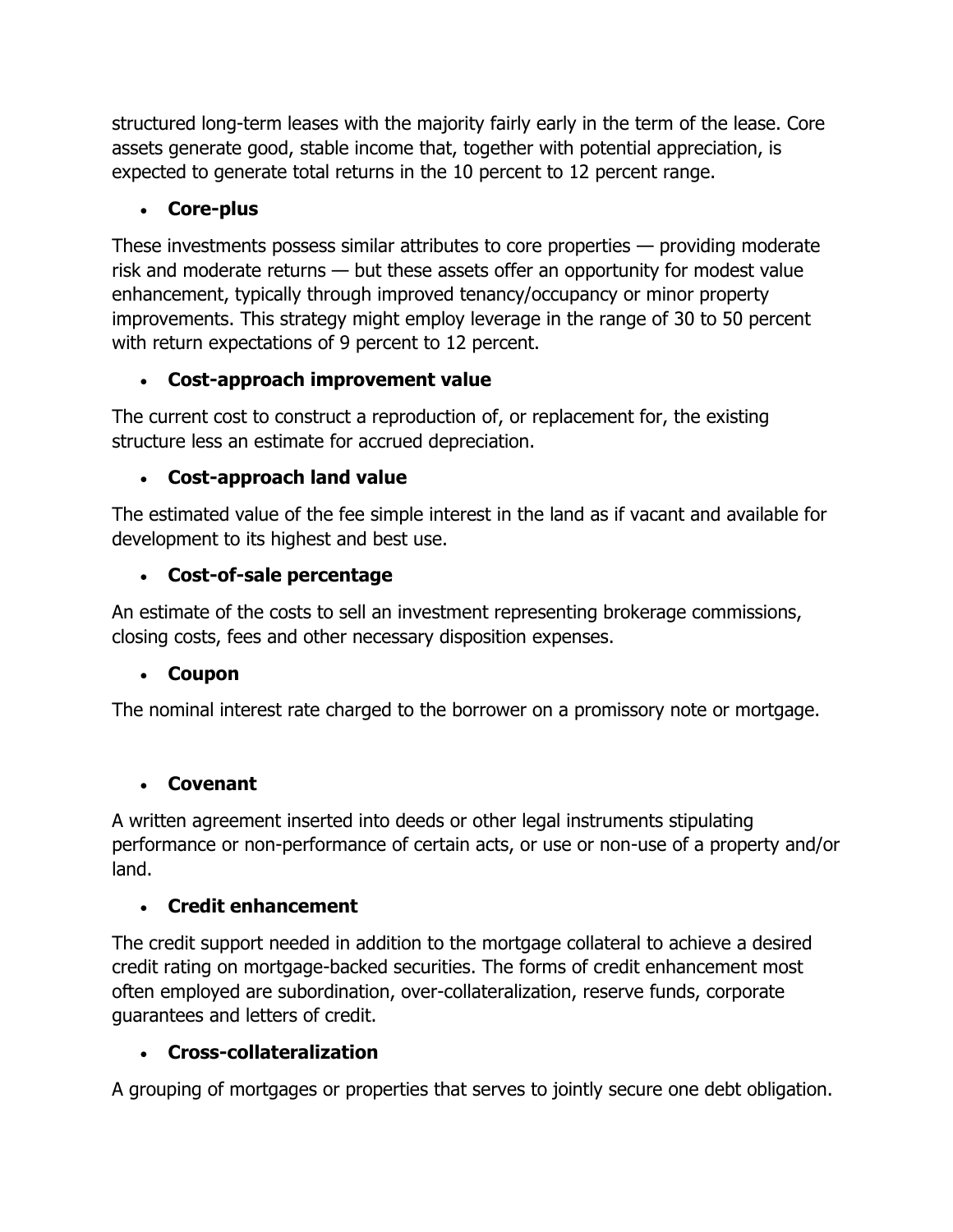## **Cross-defaulting**

Allows the trustee to call all loans in a group into default when any single loan is in default.

## **Cumulative discount rate**

Expressed as a percentage of base rent, it is the interest rate used in finding present values that takes into account all landlord lease concessions.

## **Current occupancy**

The current leased portion of a building or property expressed as a percentage of its total area or units.

## **Current yield**

For CMBS, the coupon divided by the price.

## **Deal structure**

With regard to the financing of an acquisition, deals can be unleveraged, leveraged, traditional debt, participating debt, participating/convertible debt or joint ventures.

### **Debt service**

The outlay necessary to meet all interest and principal payments during a given period.

# **Debt service coverage ratio (DSCR)**

The annual net operating income from a property divided by annual cost of debt service. A DSCR below 1 means the property is generating insufficient cash flow to cover debt payments.

### **Dedicate**

To appropriate private property to public ownership for a public use.

### **Deed**

A legal instrument transferring title to real property from the seller to the buyer upon the sale of such property.

### **Deed in lieu of foreclosure**

A deed given by an owner/borrower to a lender to satisfy a mortgage debt and avoid foreclosure.

### **Deed of trust**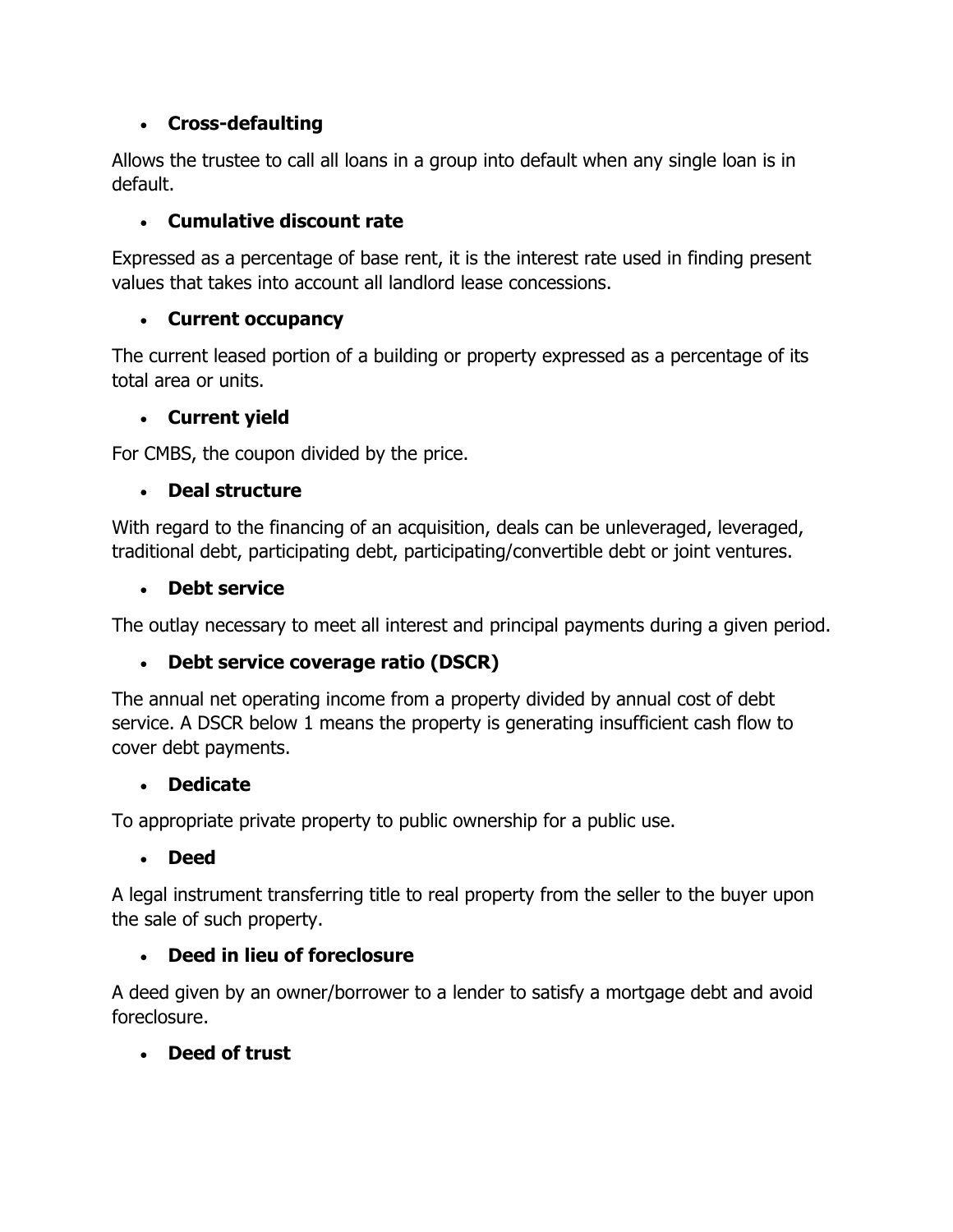An instrument used in place of a mortgage by which real property is transferred to a trustee to secure repayment of a debt.

# **Default**

The general failure to perform a legal or contractual duty or to discharge an obligation when due.

# **Deferred maintenance account**

An account a borrower is required to fund that provides for maintenance of a property.

# **Deficiency judgment**

Imposition of personal liability on a borrower for the unpaid balance of mortgage debt after a foreclosure has failed to yield the full amount of the debt.

# **Defined-benefit plan**

An employee's benefits are defined, either as a fixed amount or a percentage of the beneficiary's salary at the time of retirement. Pension plans, Health and Welfare plans, and some Keogh plans are established as defined benefit plans.

# **Defined-contribution plan**

An employee's benefits at retirement are determined by the amount contributed by the employer and/or the employee during his or her employment tenure, and by the actual investment earnings on those contributions over the life of the fund. Examples include 401(k), thrift plans and profit sharing plans.

# **Demising wall**

The partition wall that separates one tenant's space from another or from the building's common areas.

# **Depreciation**

A decrease or loss in property value due to wear, age or other cause. In accounting, depreciation is a periodic allowance made for this real or implied loss.

# **Derivative securities**

Securities that are created artificially, i.e., derived from other financial instruments. In the context of CMBS, the most common derivative security is the interest-only strip.

# **Design/build**

A system in which a single entity is responsible for both the design and construction.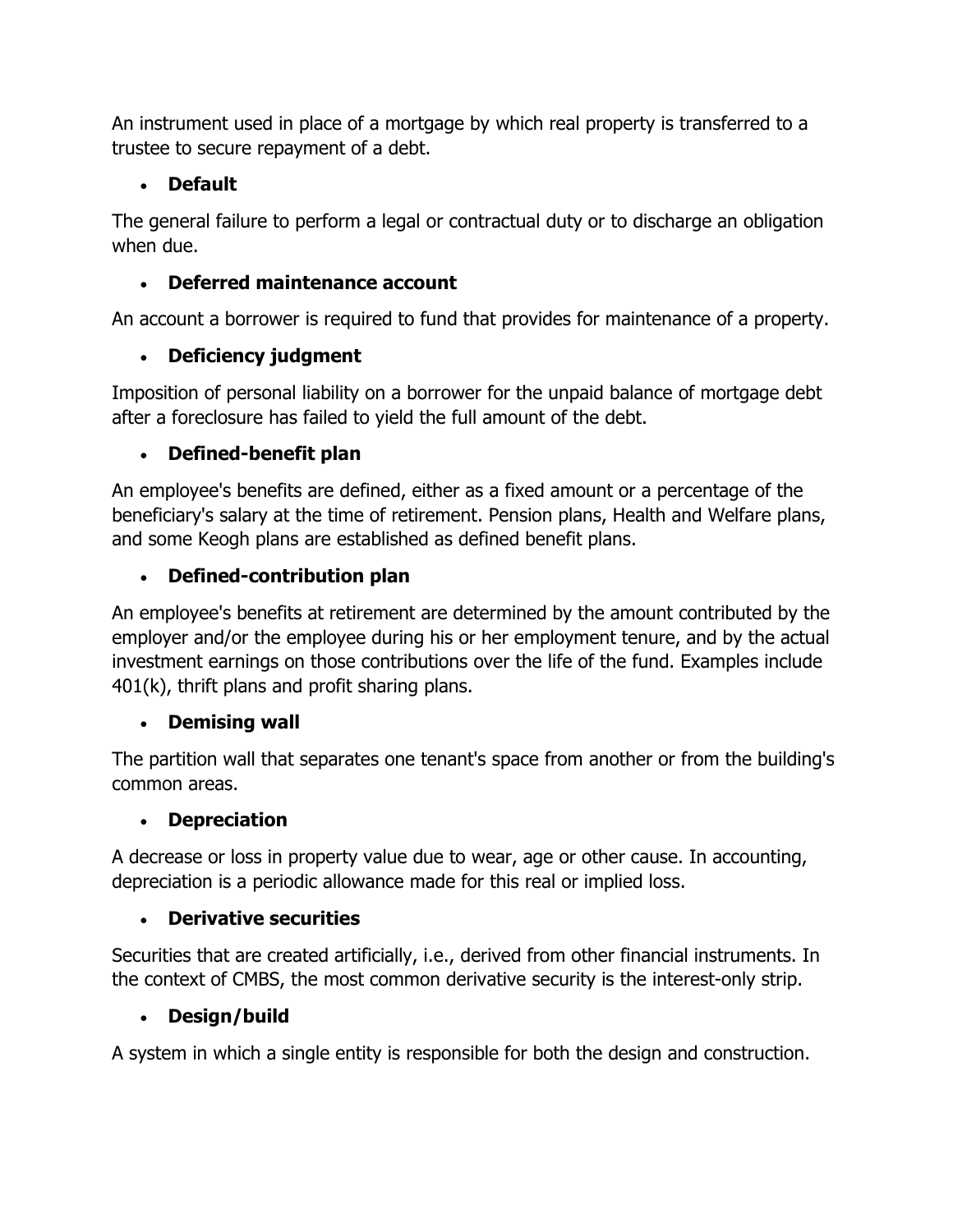### **Discount rate**

A yield rate used to convert future payments or receipts into present value.

# **Discretion**

The level of authority granted to an adviser or manager over the investment and management of a client's capital. A fully discretionary account typically is defined as one in which the adviser or manager has total ability to invest and manage a client's capital without prior approval of the client.

## **Distraint**

The act of seizing personal property of a tenant in default based on the right and interest a landlord has in the property.

# **Diversification**

The process of consummating individual investments in a manner that insulates a portfolio against the risk of reduced yield or capital loss, accomplished by allocating individual investments among a variety of asset types, each with different characteristics.

## **Dividend**

Cash or stock distribution paid to holders of common stock. REITs must pay at least 90 percent of their taxable income in the form of dividends.

# **Dollar stop**

An agreed dollar amount of taxes and operating expense each tenant will pay on a prorated basis.

# **DOWNREIT**

An organizational structure that makes it possible for REITs to buy properties using partnership units. The effect is the same as an UPREIT, however, the DOWNREIT is subordinate to the REIT itself, hence the name.

# **Due diligence**

Activities carried out by a prospective purchaser or mortgager of real property to confirm that the property is as represented by the seller and is not subject to environmental or other problems. In the case of an IPO registration statement, due diligence is a reasonable investigation by the parties involved to confirm that all the statements within the document are true and that no material facts are omitted.

# **Due on sale**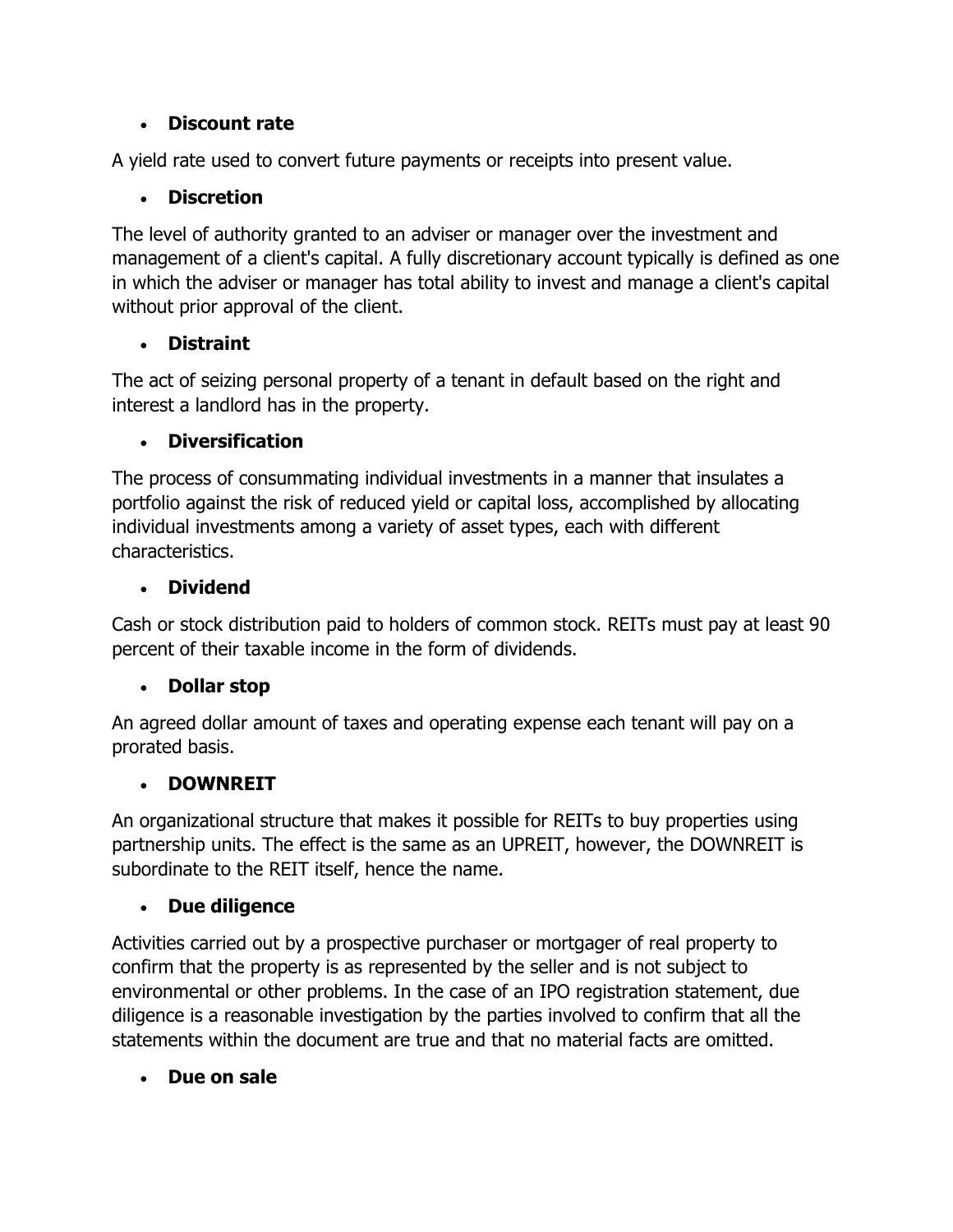A covenant that makes a mortgage due if the property is sold before the maturity date.

## **Earnest money**

The monetary advance of part of the purchase price to indicate the intention and ability of the buyer to carry out the contract.

### **Easement**

A right created by grant, reservation, agreement, prescription or necessary implication to use someone else's property.

# **Economic feasibility**

The feasibility of a building or project in terms of costs and revenue, with excess revenue establishing the degree of viability.

## **Economic rent**

The market rental value of a property at a given point in time.

## **Effective date**

The date on which a registration statement becomes effective and the sale of securities can commence.

# **Effective gross income (EGI)**

The total income from a property generated by rents and other sources, less a vacancy factor estimated to be appropriate for the property. EGI is expressed as collected income before expenses and debt service.

# **Effective gross rent (EGR)**

The net rent generated, after adjusting for tenant improvements and other capital costs, lease commissions and other sales expenses.

### **Effective rent**

The actual rental rate to be achieved by the landlord after deducting the value of concessions from the base rental rate paid by a tenant, usually expressed as an average rate over the term of the lease.

### **Electronic Authentication**

Any of several methods used to provide proof that a particular document received electronically is genuine, has arrived unaltered and came from the source indicated.

# **Eminent domain**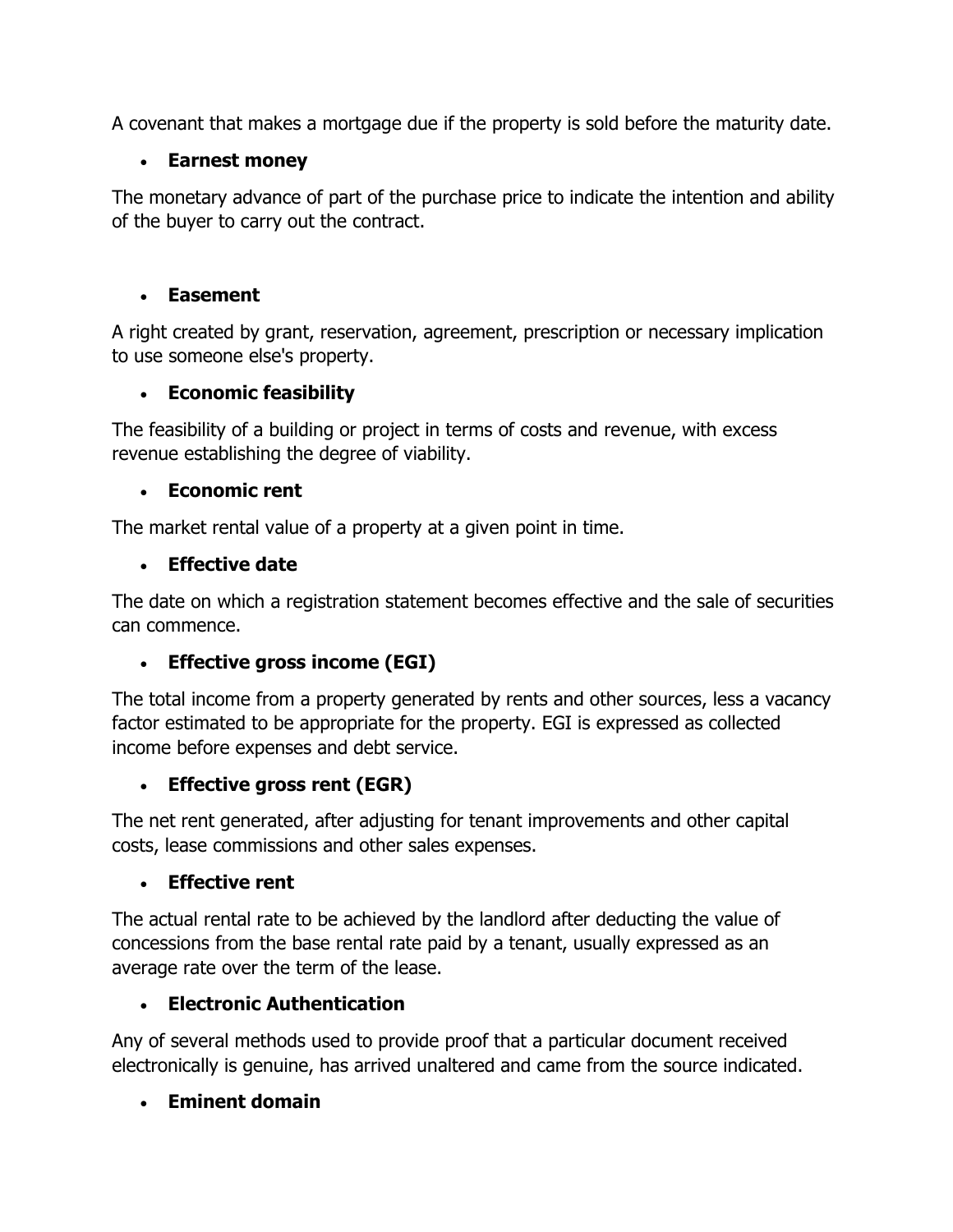A power to acquire by condemnation private property for public use in return for just compensation.

### **Encroachment**

The intrusion of a structure that extends, without permission, over a property line, easement boundary or building setback line.

## **Encumbrance**

A right to, or interest in, real property held by someone other than the owner that does not prevent the transfer of fee title.

# **Environmental impact statement**

Documents required by federal and state laws to accompany proposals for major projects and programs that will likely have an impact on the surrounding environment.

## **Equity**

The residual value of a property beyond mortgage or liability.

# **ERISA (Employee Retirement Income Security Act)**

Legislation passed in 1974 and administered by the Department of Labor that controls the investment activities primarily of corporate and union pension plans. More public pension funds are adopting ERISA-like standards.

### **Escalation clause**

A clause in a lease that provides for the rent to be increased to reflect changes in expenses paid by the landlord such as real estate taxes and operating costs.

### **Escrow agreement**

A written agreement made between an escrow agent and the parties to a contract setting forth the basic obligations of the parties, describing the money (or other things of value) to be deposited in escrow, and instructing the escrow agent concerning the disposition of the monies deposited.

# **Estoppel certificate**

A signed statement certifying that certain statements of fact are correct as of the date of the statement and can be relied upon by a third party, including a prospective lender or purchaser.

# **Exclusive agency listing**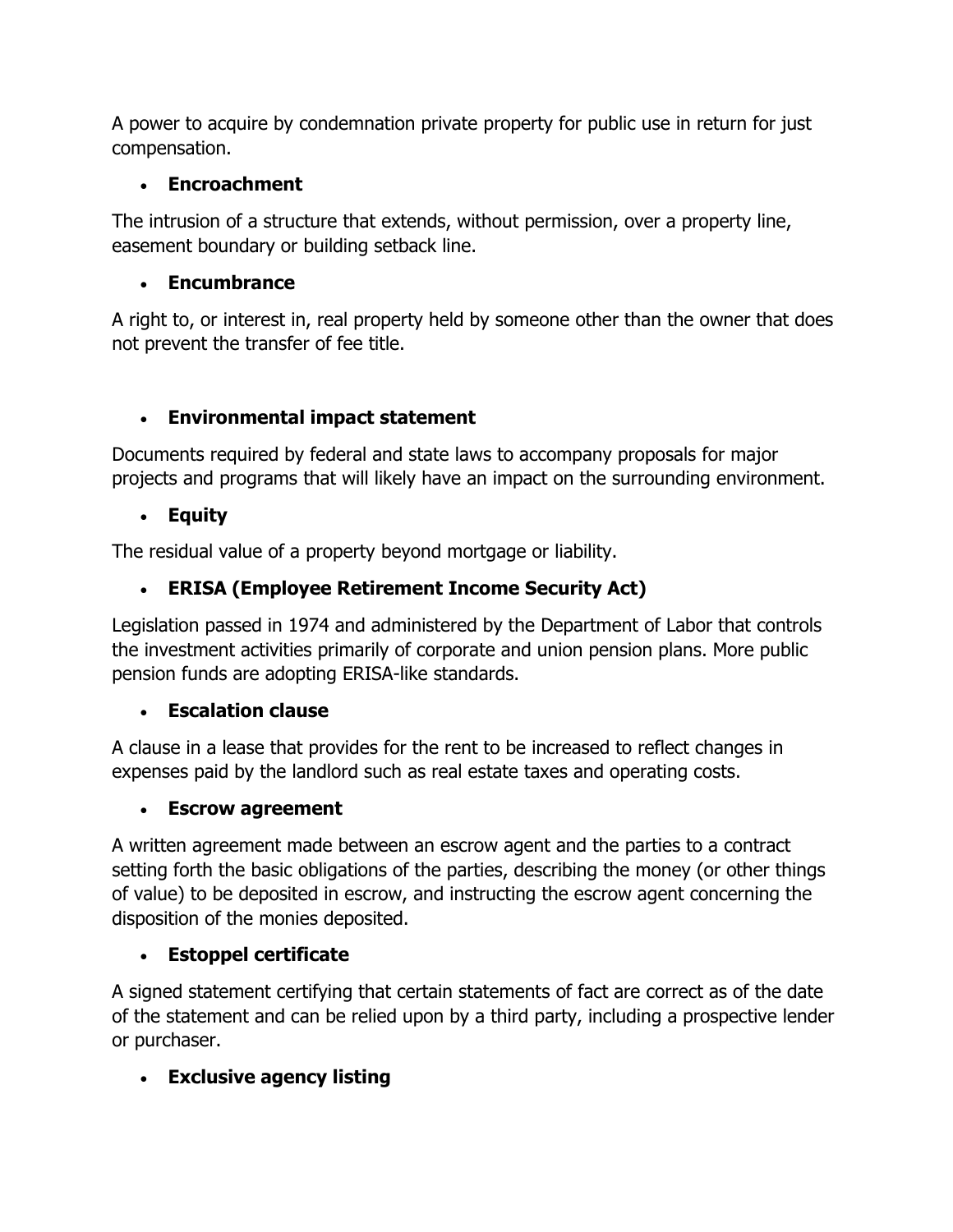A written agreement between a real estate broker and a property owner in which the owner promises to pay a fee or commission to the broker if specified real property is leased during the listing period.

# **Exit strategy**

Strategy available to investors when they desire to liquidate all or part of their investment.

# **Face rental rate**

The asking rental rate published by the landlord.

# **Facility space**

The floor area in hospitality properties dedicated to operating departments such as restaurants, health clubs and gift shops that service multiple guests or the general public on an interactive basis not directly related to room occupancy.

# **FAD (funds available for distribution)**

Funds from operations less deductions for cash expenditures for leasing commissions and tenant improvement costs.

# **FAD multiple**

Share price of a REIT divided by its funds available for distribution.

# **Fair market value**

The sale price at which a property would change hands between a willing buyer and willing seller, neither being under any compulsion to buy or sell and both having reasonable knowledge of the relevant facts.

# **Fannie Mae (FNMA)**

The Federal National Mortgage Association - A quasi-governmental corporation authorized to sell debentures in order to supplement private mortgage funds by buying and selling FHA (Federal Housing Administration) and VA (Veterans Affairs) loans at market prices.

# **Fee simple interest**

When an owner(s) owns all the rights in a real estate parcel.

# **FFO (funds from operations)**

A ratio intended to highlight the amount of cash generated by a company's real estate portfolio relative to its total operating cash flow. FFO is equal to net income, excluding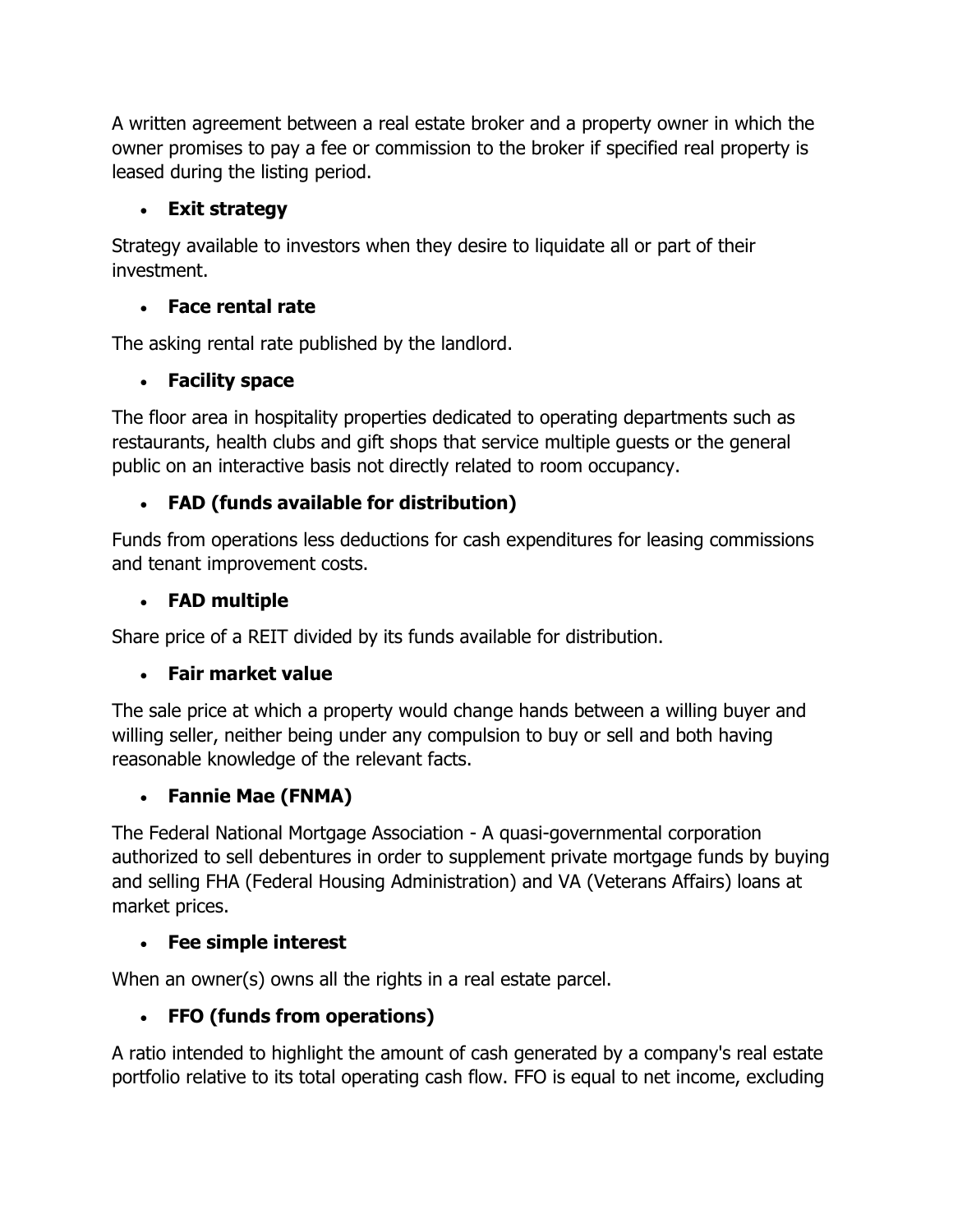gains (or losses) from debt restructuring and sales of property, plus depreciation and amortization.

# **FFO multiple**

Share price of a REIT divided by its funds from operations.

# **Fiduciary**

The Employee Retirement Income Security Act (ERISA) defines a fiduciary as any person who exercises any discretionary authority or control over a plan's asset management, administration or disposition, or renders investment advice for a fee or other compensation with respect to a plan's assets. Fiduciaries may include staff, trustees, investment board members, administrators, consultants, actuaries and investment managers. ERISA permits civil action to be brought by a beneficiary against any fiduciary that has breached its fiduciary duty. Fiduciaries can be held personally liable for any losses to a plan resulting from such breach.

# **Finance charge**

The amount paid for the privilege of deferring payment of goods or services purchased, including any charges payable by the purchaser as a condition of the loan.

# **First mortgage**

The senior mortgage that, by reason of its position, has priority over all junior encumbrances. The holder has a priority right to payment in the event of default.

# **First refusal right, or right of first refusal**

A lease clause giving a tenant the first opportunity to buy a property or lease additional space in a property at the same price and on the same terms and conditions as those contained in a third-party offer that the owner has expressed a willingness to accept.

# **First-generation space**

Generally, refers to new space that is currently available for lease and has never before been occupied by a tenant.

# **First-loss position**

The position in a security that will suffer the first economic loss if the underlying assets lose value or are foreclosed on. The first-loss position carries a higher risk and a higher yield.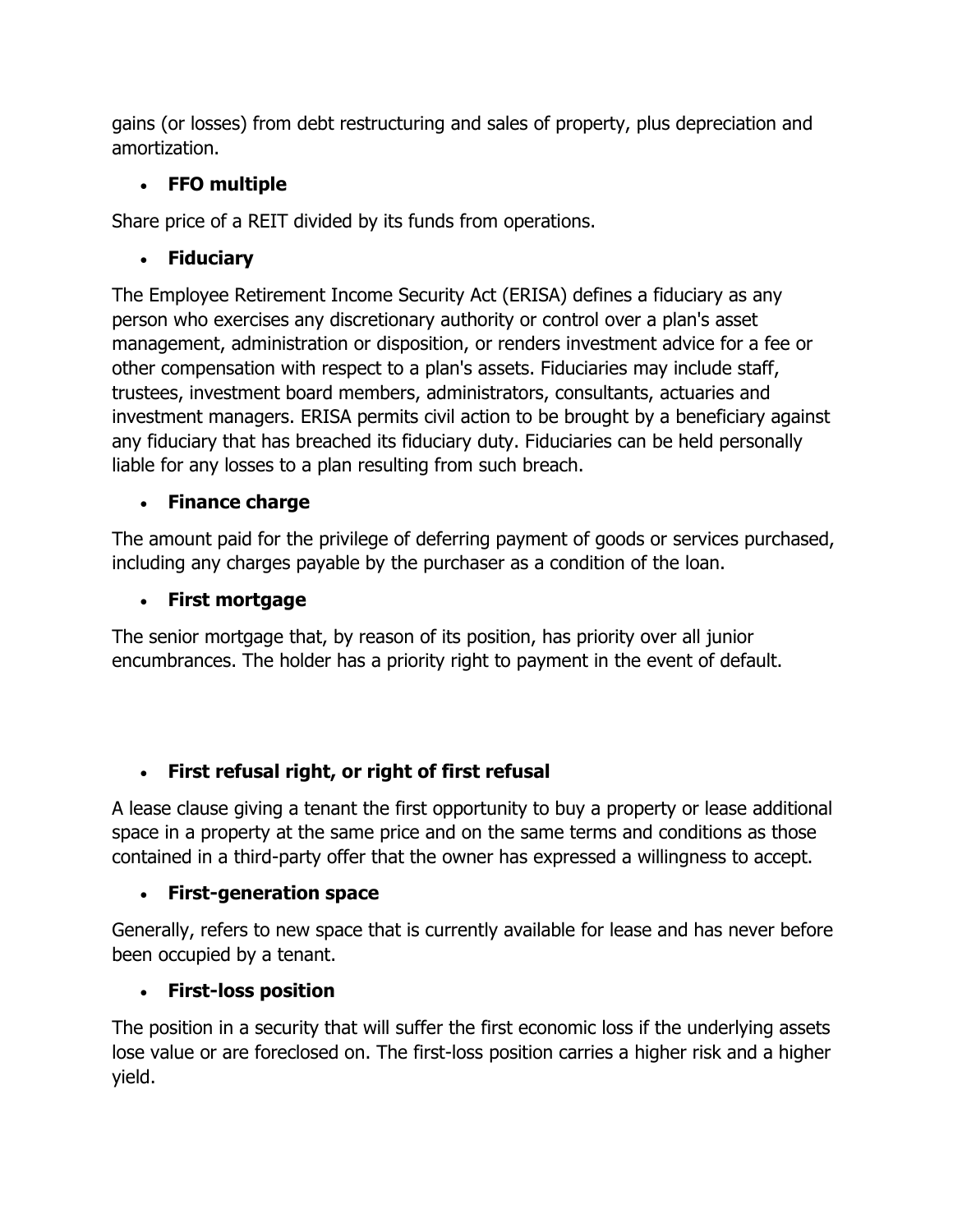### **Fixed costs**

Costs that do not fluctuate in proportion to the level of sales or production.

## **Fixed rate**

An interest rate that remains constant over the term of the loan.

# **Flat fee**

A fee paid to an adviser or manager for managing a portfolio of real estate assets, typically stated as a flat percentage of gross asset value, net asset value or invested capital.

## **Flex space**

A building that provides a configuration allowing occupants a flexible amount of office or showroom space in combination with manufacturing, laboratory, warehouse, distribution, etc.

## **Float**

The number of freely traded shares in the hands of the public.

# **Floor area ratio (FAR)**

The ratio of the gross square footage of a building to the square footage of the land on which it is situated.

# **Force majeure**

A force that cannot be controlled by the parties to a contract and prevents them from complying with the provisions of the contract. This includes acts of God such as a flood or a hurricane, or acts of man such as a strike, fire or war.

# **Foreclosure**

The process by which the trustee or servicer takes over a property from a borrower on behalf of the lender.

# **Forward commitments**

Contractual obligations to perform certain financing activities upon the satisfaction of any stated conditions. Usually used to describe a lender's obligation to fund a mortgage.

# **Foundation**

A foundation is a nonprofit organization that raises money and invests it to generate income to fund its charitable efforts or donate funds to support other charitable causes.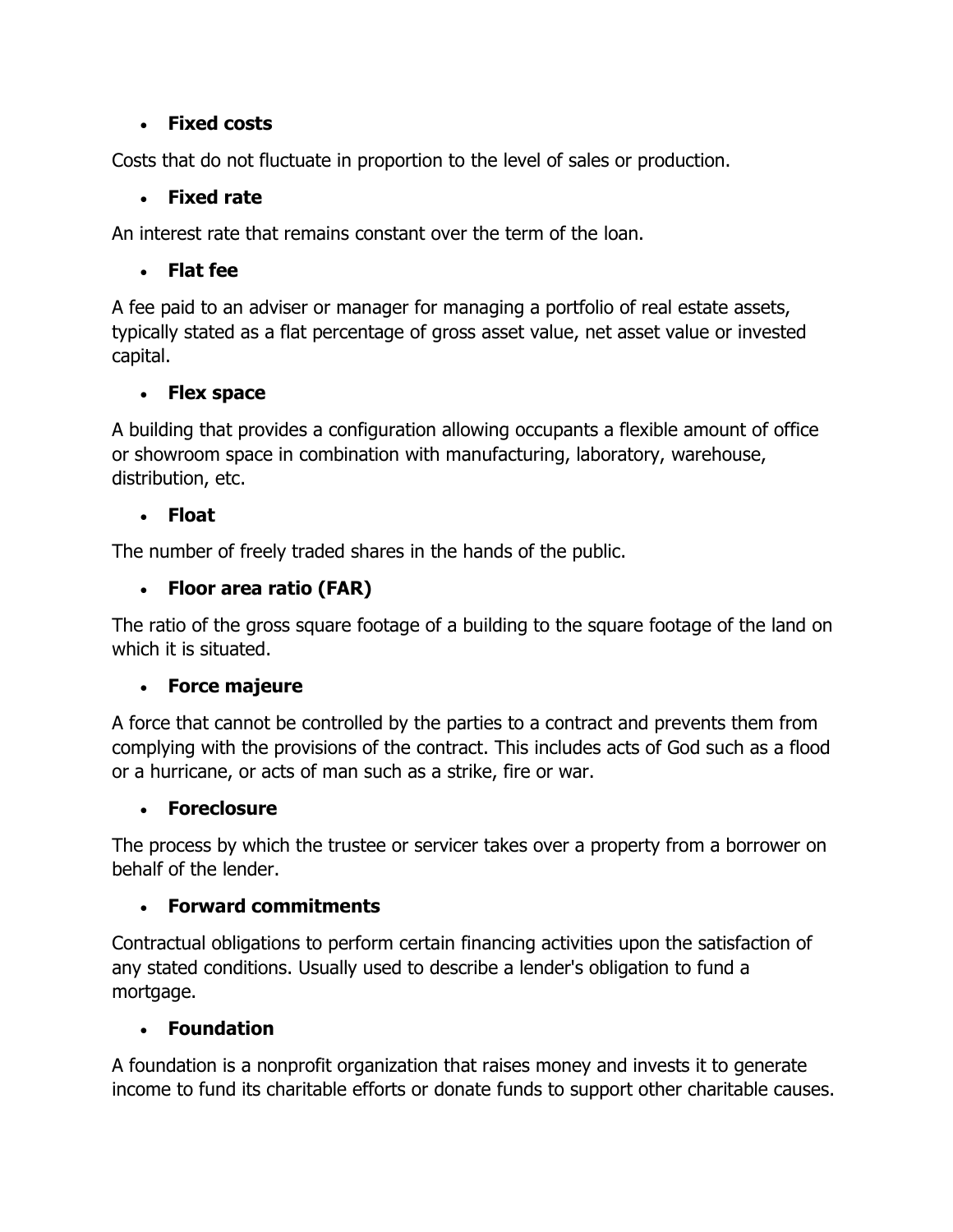Foundations are often created by a large single primary donation from an individual or business. Examples include Bill and Melinda Gates Foundation, The Carnegie Foundation and The Ford Foundation.

## **Four quadrants of the real estate capital markets**

Private equity - Direct real estate investments acquired privately

Public equity - REITs and other publicly traded real estate operating companies

Private debt - Whole loan mortgages

Public debt - Commercial mortgage-backed securities and other securitized forms of whole loan mortgage interests

## **Freddie Mac (FHLMC)**

Federal Home Loan Mortgage Corp. - a corporation established by the Federal Home Loan Bank to issue mortgage-backed securities.

### **Full recourse**

A loan on which an endorser or guarantor is liable in the event of default by the borrower.

### **Full-service rent**

An all-inclusive rental rate that includes operating expenses and real estate taxes for the first year. The tenant is generally still responsible for any increase in operating expenses over the base year amount.

### **Future proposed space**

Space in a proposed commercial development that is not yet under construction or where no construction start date has been set. It also may refer to the future phases of a multi-phase project not yet built.

### **General contractor**

The prime contractor who contracts for the construction of an entire building or project, rather than just a portion of the work. The general contractor hires subcontractors, coordinates all work and is responsible for payment to subcontractors.

# **General partner**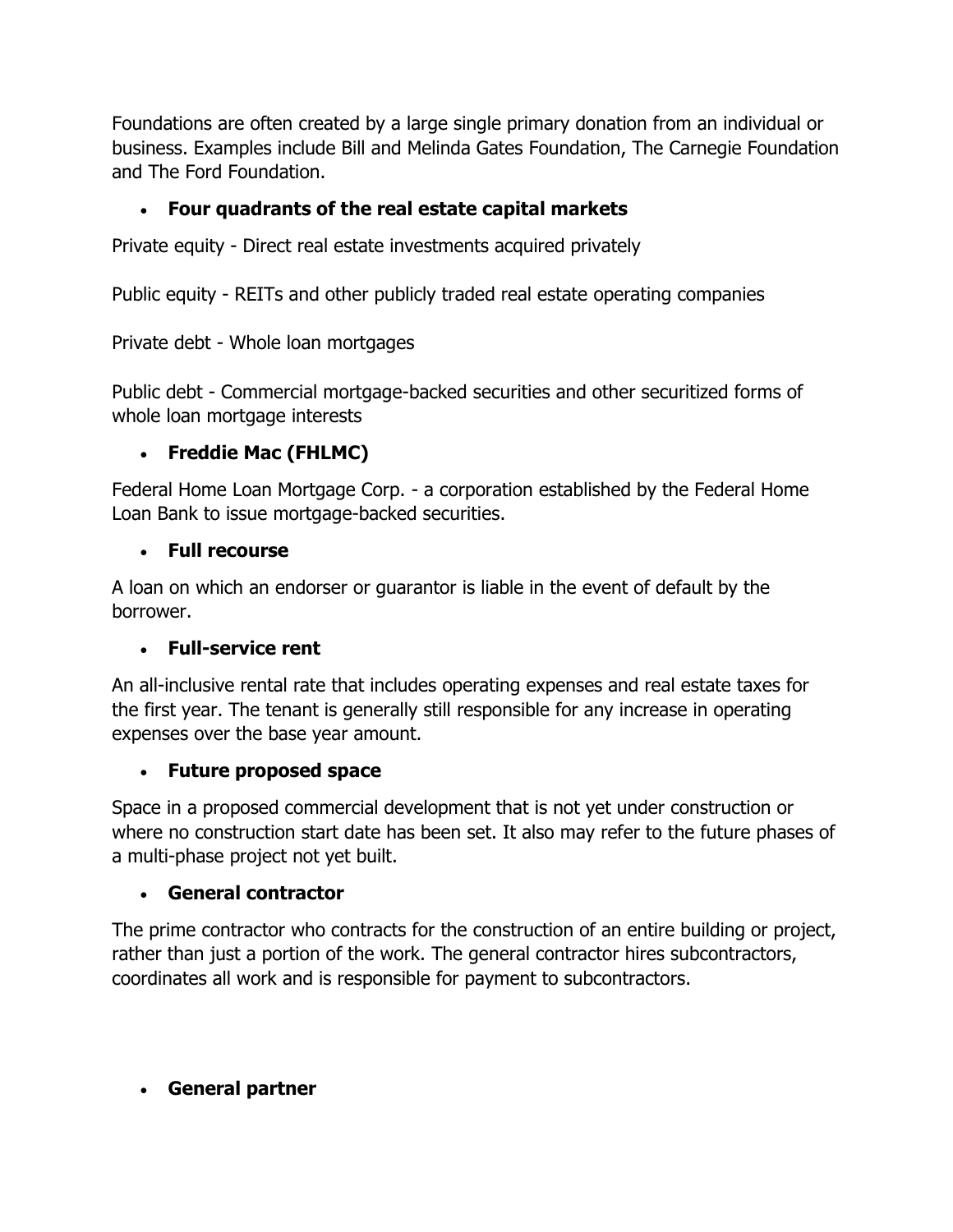A member of a partnership who has authority to bind the partnership and shares in the profits and losses of the partnership.

# **Going-in capitalization rate**

The capitalization rate computed by dividing the projected first year's net operating income by the value of the property.

# **Graduated lease**

A lease, generally long-term in nature, in which rent varies depending upon future contingencies.

# **Grant**

To bestow or transfer an interest in real property by deed or other instrument.

## **Grantee**

One to whom a grant is made.

## **Grantor**

The person making the grant.

# **Gross building area**

The sum of areas at each floor level, including basements, mezzanines and penthouses included within the principal outside faces of the exterior walls and neglecting architectural setbacks or projections.

# **Gross investment in real estate (historic cost)**

The total amount of equity and debt invested in real estate investments, including the gross purchase price, all acquisition fees and costs, plus subsequent capital improvements, less proceeds from sales and partial sales.

# **Gross leasable area**

The portion of total floor area designed for tenants' occupancy and exclusive use, including storage areas. It is the total area that produces rental income.

# **Gross lease**

A lease in which the tenant pays a flat sum for rent out of which the landlord must pay all expenses such as taxes, insurance, maintenance, utilities, etc.

# **Gross real estate asset value**

The market value of the total real estate investments under management in a fund or individual accounts. It typically includes the total value of all equity positions, debt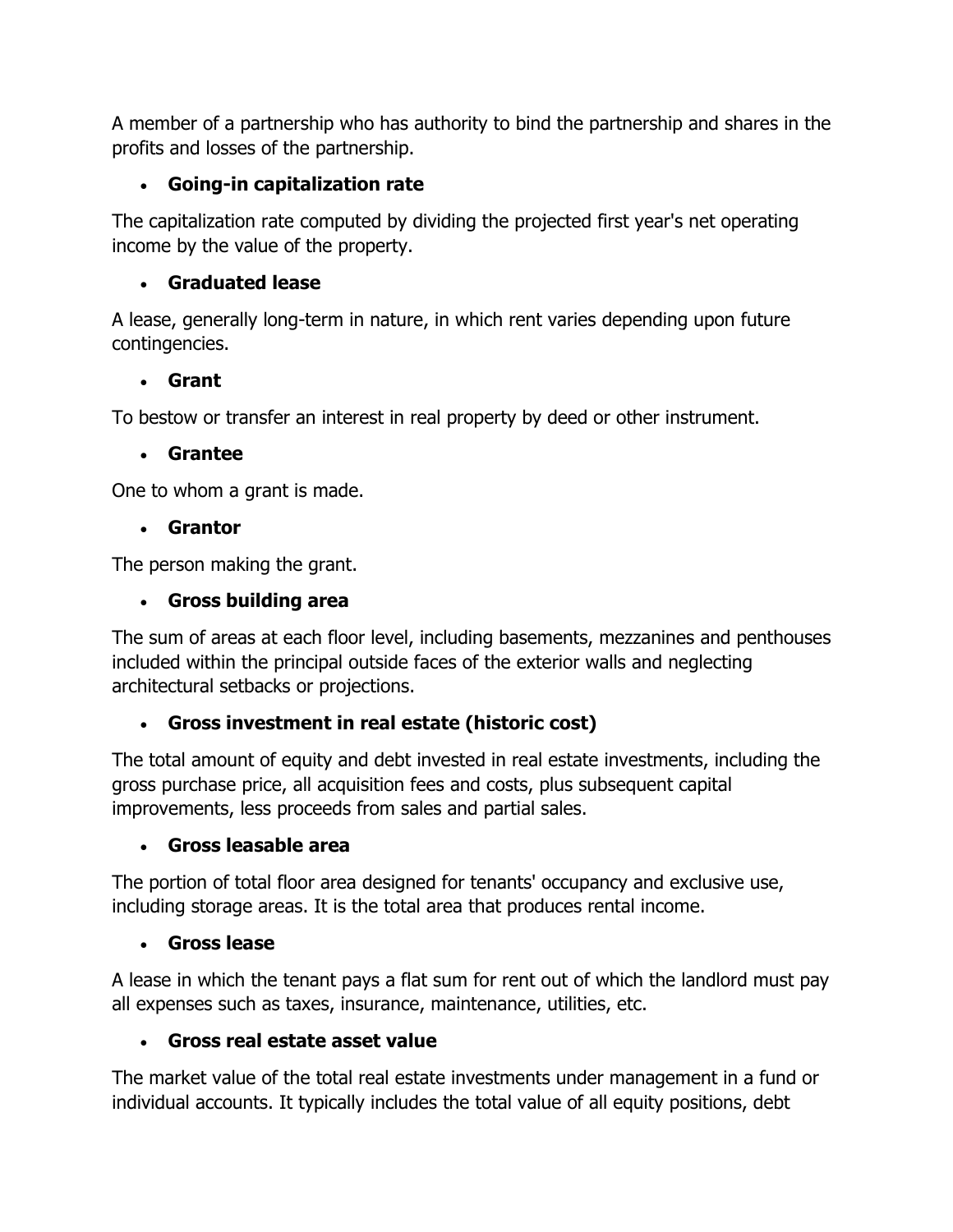positions and joint venture ownership positions, including the amount of any mortgages or notes payable related to those assets.

# **Gross real estate investment value**

The market value of real estate investments held in a portfolio without regard to debt, equal to the total of real estate investments as shown on a statement of assets and liabilities on a market-value basis.

## **Gross returns**

Returns generated from the operation of real estate without dilution for adviser or manager fees.

## **Ground rent**

Rent paid to the owner for use of land, normally on which to build a building. Generally, the arrangement is that of a long-term lease (e.g. 99 years) with the lessor retaining title to the land.

## **Guarantor**

One who makes a guaranty.

# **Guaranty**

Agreement whereby the guarantor assures satisfaction of the debt of another or performs the obligation of another if and when the debtor fails to do so.

# **Hard cost**

The cost of actually constructing property improvements.

# **High-rise**

In the central business district, this could mean a building higher than 25 stories above ground level, but in suburban markets, it generally refers to buildings higher than seven or eight stories.

# **Highest and best use**

The reasonably probable and legal use of vacant land or an improved property that is physically possible, appropriately supported, financially feasible and that results in the highest value

### **Hold-over tenant**

A tenant retaining possession of the leased premises after the expiration of a lease.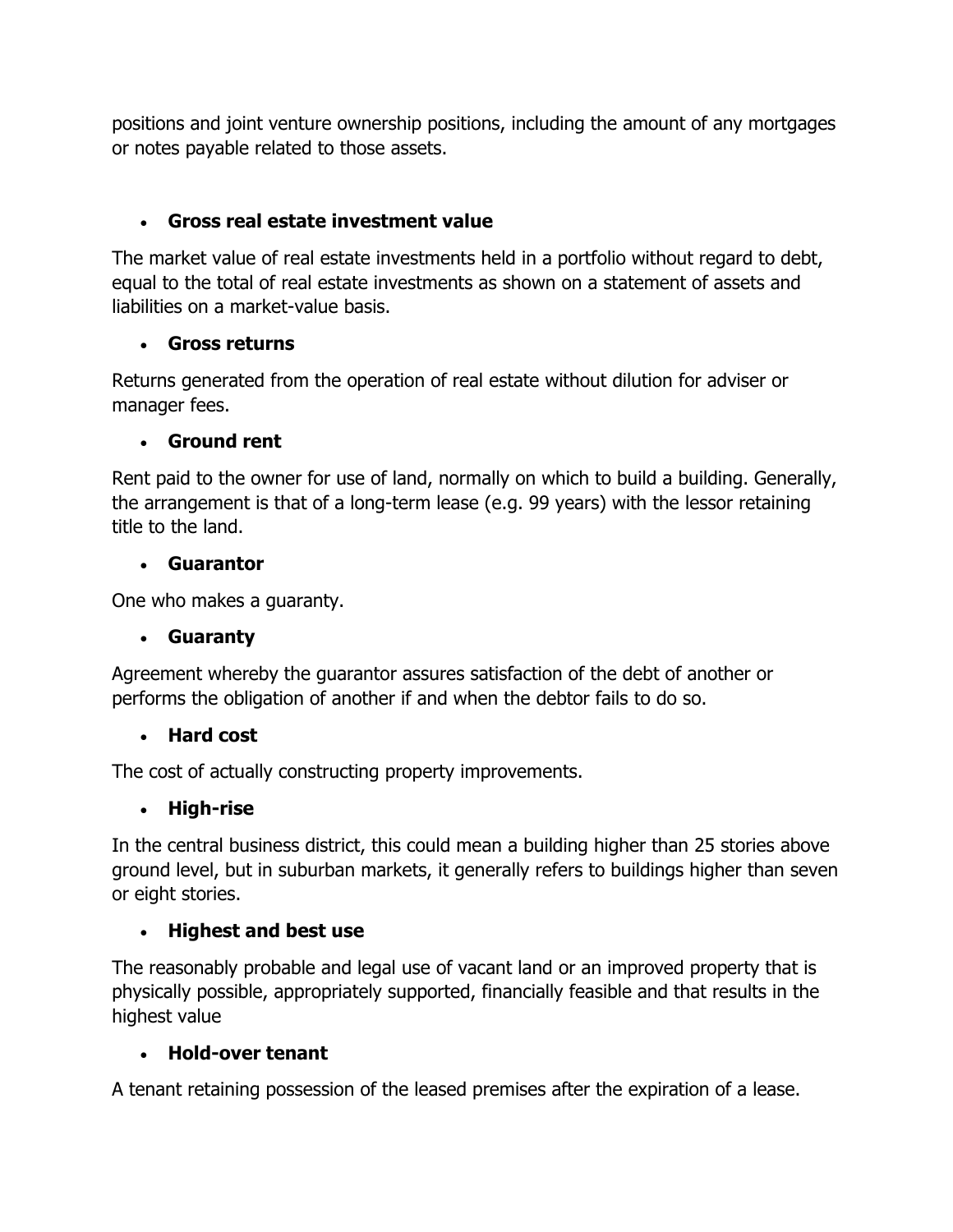### **Holdbacks**

A portion of a loan commitment that is not funded until an additional requirement is met, such as completion of construction.

# **Holding period**

The length of time an investor expects to own a property from purchase to sale.

# **HVAC**

The acronym for heating, ventilating and air conditioning.

# **Hybrid debt**

A mortgage position with equity-like participation features in both cash flow and the appreciation of the property at the time of sale or refinance.

# **Implied cap rate**

Net operating income divided by the sum of a REIT's equity market capitalization and its total outstanding debt.

# **Improvements**

In the context of leasing, the term typically refers to the improvements made to or inside a building but may include any permanent structure or other development, such as a street, sidewalk, utilities, etc.

# **Incentive fee**

Applies to fee structures where the amount of the fee that is charged is determined by the performance of the real estate assets under management.

# **Income capitalization value**

The indication of value derived for an income-producing property by converting its anticipated benefits into property value through direct capitalization of expected income or by discounting the annual cash flows for the holding period at a specified yield rate.

# **Income property**

Real estate that is owned or operated to produce revenue.

# **Income return**

The percentage of the total return that is generated by the income from operations of a property, fund or account.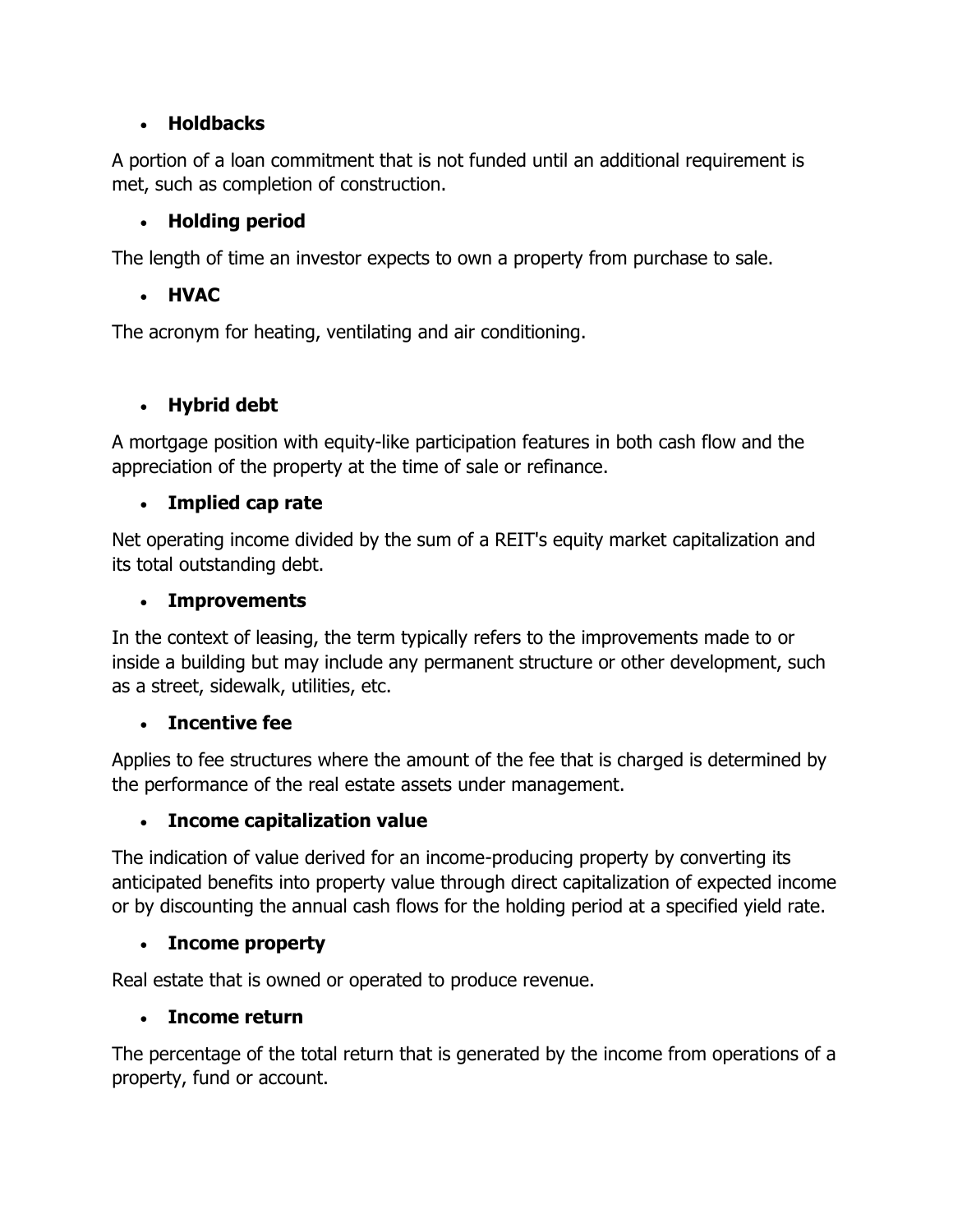## **Indirect costs**

Development costs other than direct material and labor costs that are directly related to the construction of improvements, including administrative and office expenses, commissions, architectural, engineering and financing costs.

# **Individual account management**

Accounts established for individual plan sponsors or other investors for investment in real estate, where a firm acts as an adviser in acquiring and/or managing a direct real estate portfolio.

## **Inflation**

The annual rate at which consumer prices increase.

# **Inflation hedge**

An investment that tends to increase in value at a rate greater than inflation and helps contribute to the preservation of the purchasing power of a portfolio.

# **Initial public offering (IPO)**

The first time a private company offers securities for sale to the public.

# **Institutional-grade property**

Various types of real estate properties generally owned or financed by institutional investors. Core investments typically include office, retail, industrial and apartments. Specialty investments include hotels, healthcare facilities, senior housing, student housing, self-storage facilities, and mixed-use properties (i.e., a property containing at least two property types).

### **Insurance company separate account**

A real estate investment vehicle that may only be offered by life insurance companies. This ownership arrangement enables an ERISA-governed fund to avoid the creation of unrelated taxable income for certain types of property investments and investment structures.

### **Interest**

The price paid for the use of capital.

# **Interest-only strip**

A derivative security consisting of all or part of the interest portion of the underlying loan or security.

# **Internal rate of return (IRR)**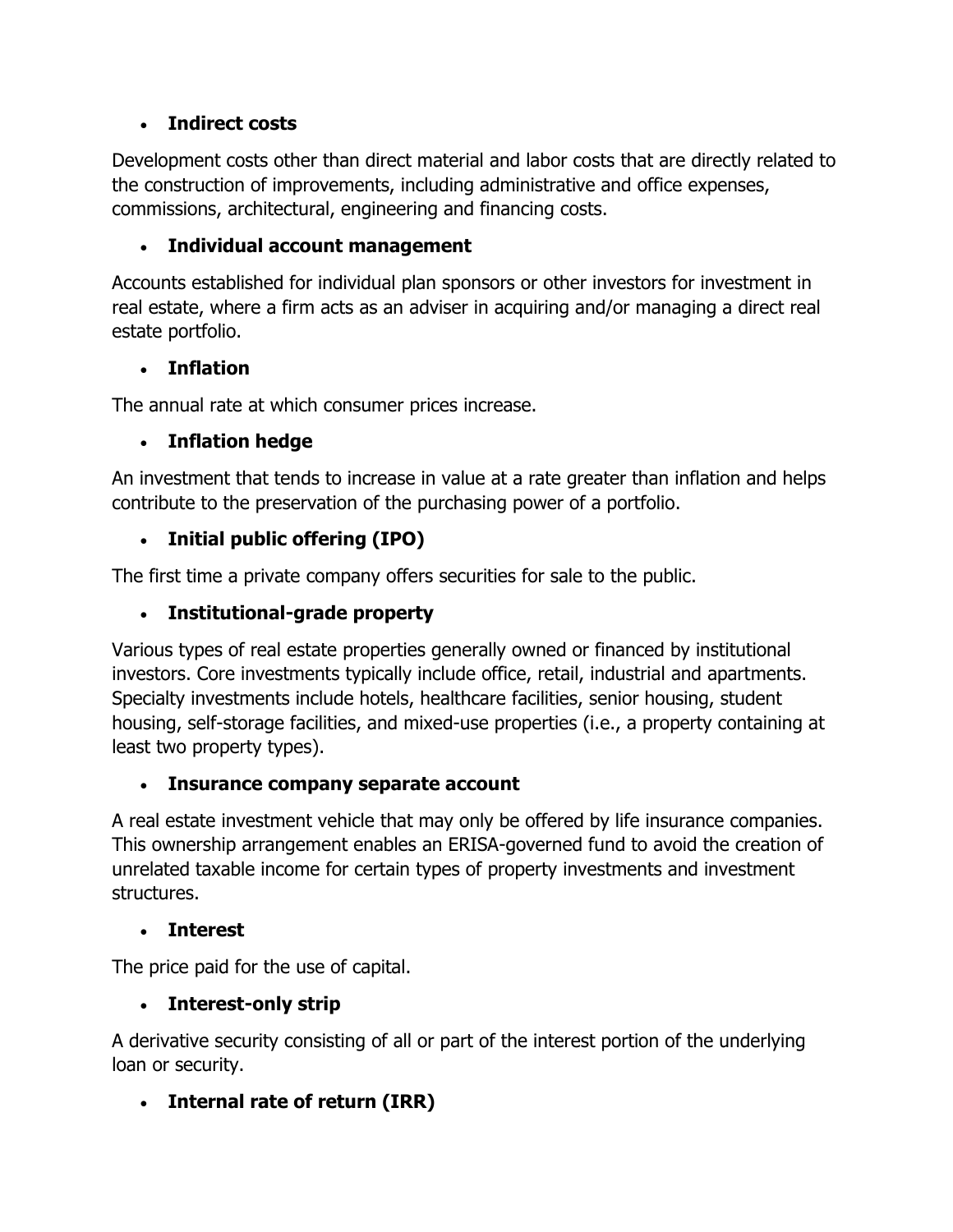A discounted cash-flow analysis calculation used to determine the potential total return of a real estate asset during an anticipated holding period.

# **Inventory**

All space within a certain proscribed market without regard to its availability or condition.

# **Investment bank**

Investment banks do not accept deposits; they are intermediaries only. Investment banks sell products or assist companies with raising capital, typically by underwriting and/or acting as the firm's agent in the issuance of securities. They also act as a "market maker" by facilitating the trading of securities.

# **Investment committee**

The governing body overseeing corporate pension investments. Also, the subcommittee of a board of trustees charged with developing investment policy for board approval.

# **Investment manager**

Any company or individual that assumes discretion over a specified amount of real estate capital, invests that capital in assets via a separate account, co-investment program or commingled fund, and provides asset management.

# **Investment policy**

A document that formalizes an institution's guidelines for investment and asset management. An investment policy typically will contain goals and objectives; core and specialty investment criteria and methodology; and guidelines for asset management, investment advisory contracting, fees and utilization of consultants and other outside professionals.

# **Investment strategy**

The investment parameters used by the manager in structuring the portfolio and selecting the real estate assets for a fund or account. This includes a description of the types, locations and sizes of properties to be considered, the ownership positions that will be used, and the stages of the investment lifecycle.

# **Investment structures**

Unleveraged acquisitions, leveraged acquisitions, traditional debt, participating debt, convertible debt, triple-net leases and joint ventures.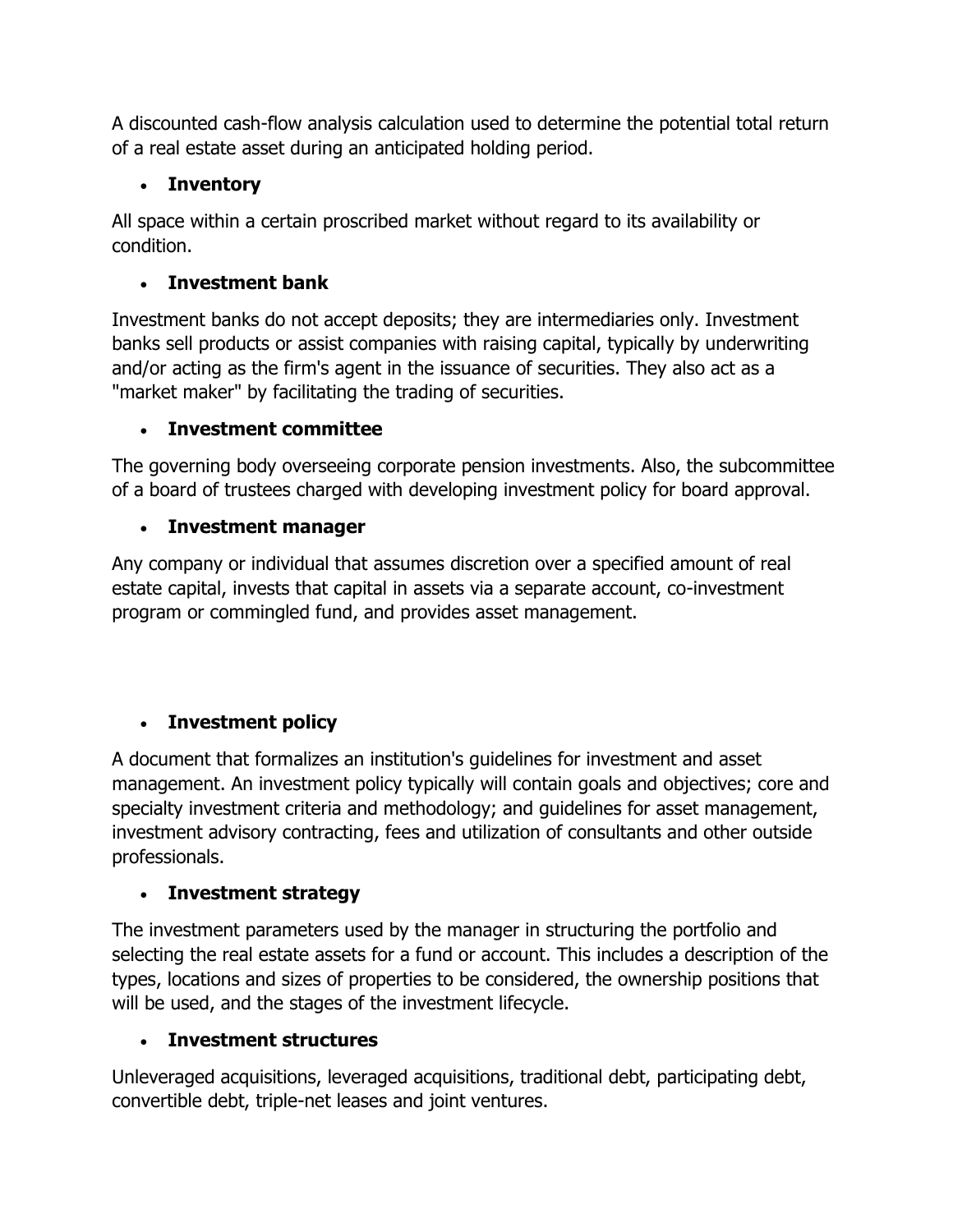### **Investment-grade CMBS**

Commercial mortgage-backed securities with ratings of "AAA," "AA," "A" or "BBB".

### **Investor status**

In reporting to clients and consultants, all investors are divided into two categories: taxable and tax-exempt. The tax-exempt category includes all qualified pension and retirement accounts. The taxable category includes all other accounts under management, including off-shore capital.

### **Joint venture**

An investment entity formed by one or more entities to acquire or develop and manage real property and/or other assets.

### **Just compensation**

Compensation that is fair to both the owner and the public when property is taken for public use through condemnation (eminent domain).

## **Landlord's warrant**

A warrant from a landlord to levy upon a tenant's personal property (e.g., furniture, etc.) and to sell this property at a public sale to compel payment of the rent or the observance of some other stipulation in the lease.

### **Lease**

An agreement whereby the owner of real property gives the right of possession to another for a specified period of time and for a specified consideration.

### **Lease agreement**

The formal legal document entered into between a landlord and a tenant to reflect the terms of the negotiations between them.

### **Lease commencement date**

The date usually constitutes the commencement of the term of the lease, whether or not the tenant has actually taken possession, so long as beneficial occupancy is possible.

# **Lease expiration exposure schedule**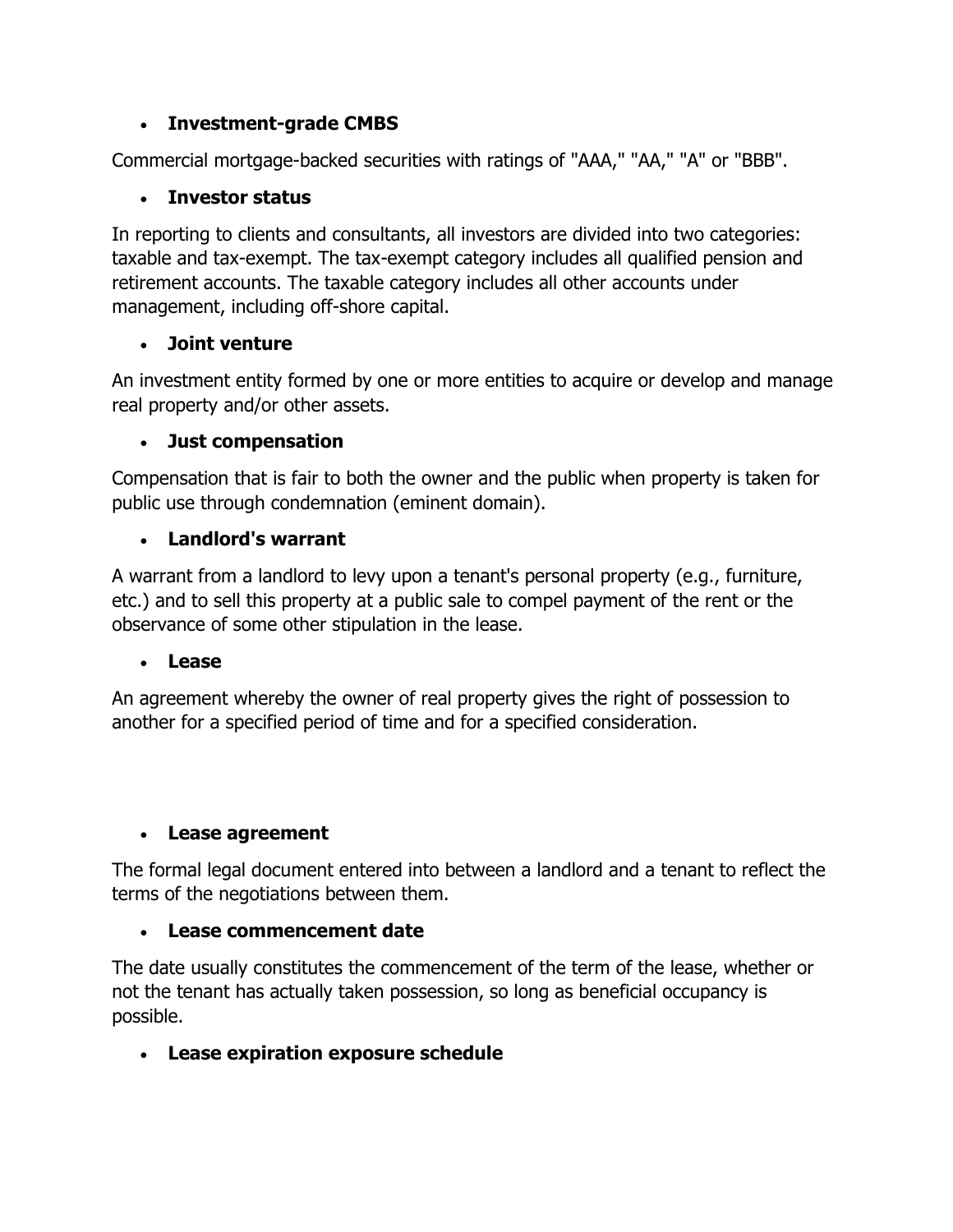A listing of the total square footage of all current leases that expire in each of the next five years, without regard to renewal options.

# **Leasehold interest**

The right to hold or use property for a fixed period of time at a given price, without transfer of ownership.

# **Legal description**

A geographical description identifying a parcel by government survey, metes and bounds, or lot numbers of a recorded plat including a description of any portion that is subject to an easement or reservation.

# **Legal owner**

The legal owner has title to the property, although the title may actually carry no rights to the property other than as a lien.

# **Letter of credit**

A commitment by a bank or other person that the issuer will honor drafts or other demands for payment upon full compliance with the conditions specified in the letter of credit. Letters of credit are often used in place of cash deposited with the landlord in satisfying the security deposit provisions of a lease.

# **Letter of intent**

A preliminary agreement stating the proposed terms for a final contract.

# **Leverage**

The use of credit to finance a portion of the costs of purchasing or developing a real estate investment. Positive leverage occurs when the interest rate is lower than the capitalization rate or projected internal rate of return. Negative leverage occurs when the current return on equity is diminished by the employment of debt.

# **LIBOR (London InterBank Offered Rate)**

The interest rate offered on Eurodollar deposits traded between banks, also called swaps.

# **Lien**

A claim or encumbrance against property used to secure a debt, a charge or the performance of some act.

# **Lien waiver**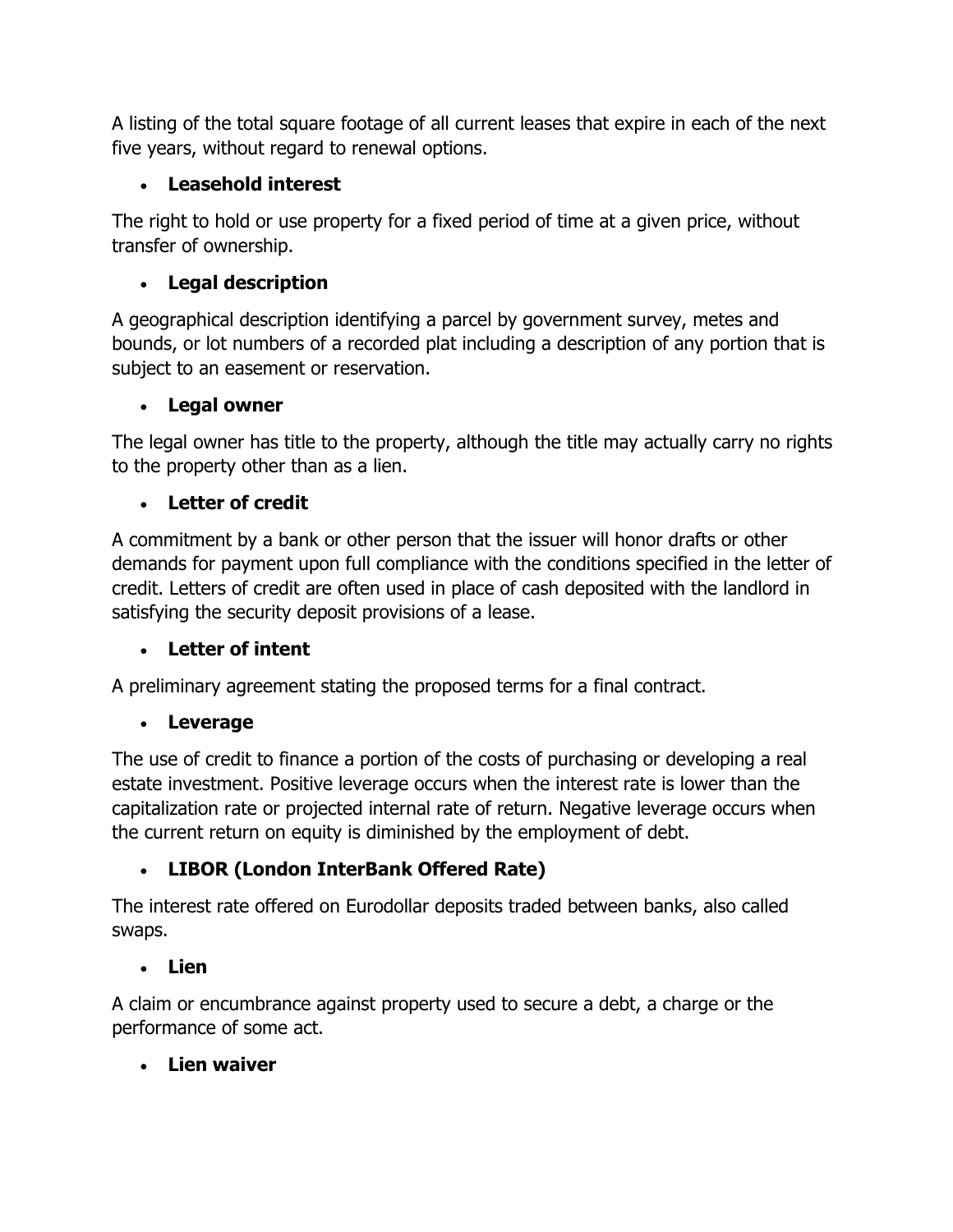Waiver of a mechanic's lien rights that is often required before the general contractor can receive a draw under the payment provisions of a construction contract. It may also be required before the owner can receive a draw on a construction loan.

## **Lifecycle**

The various developmental stages of a property: pre-development, development, leasing, operating and redevelopment (or rehab).

# **Like-kind property**

A term used in an exchange of property held for productive use in a trade or business or for investment. Unless cash is received, the tax consequences of the exchange are postponed pursuant to Section 1031 of the Internal Revenue Code.

# **Limited partnership**

A type of partnership comprised of one or more general partners who manage the business and are personally liable for partnership debts, and one or more limited partners who contribute capital and share in profits but who take no part in running the business and incur no liability above the amount contributed.

## **Liquidity**

The ease with which assets can be bought or sold without affecting the price.

# **Listing agreement**

An agreement between the owner of a property and a real estate broker giving the broker authorization to attempt to sell or lease the property at a certain price and terms in return for a commission, set fee or other form of compensation.

# **Loan-to-value ratio (LTV)**

The ratio of the value of the loan principal divided by the property's appraised value.

### **Lock-box structure**

A structure whereby the rental or debt-service payments are sent directly from the tenant or mortgagor to the trustee.

### **Lockout**

The period during which a loan may not be prepaid.

# **Long-term lease**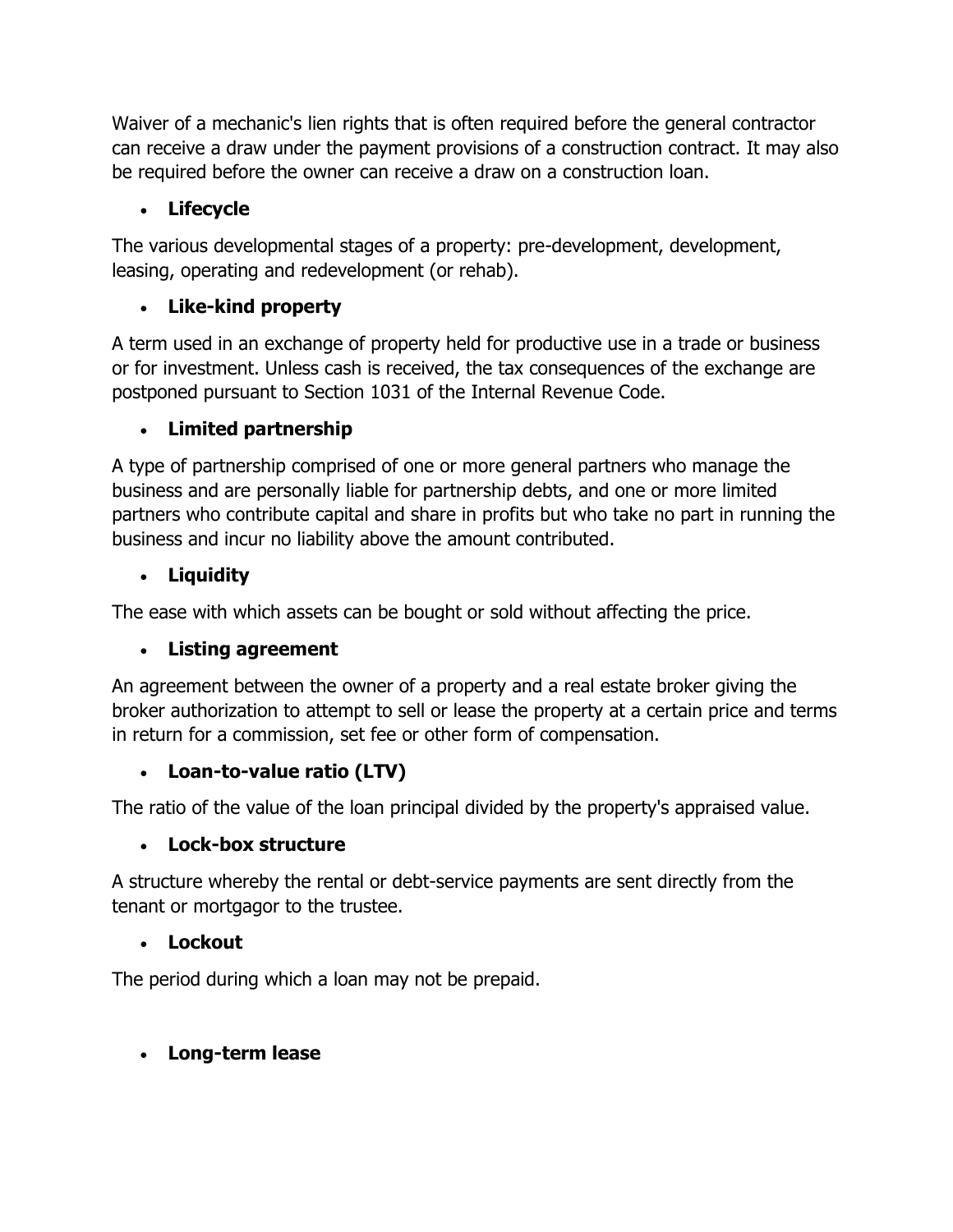In most markets, this refers to a lease whose term is at least three years from initial signing to the date of expiration or renewal.

## **Loss severity**

The percentage of principal lost when a loan is foreclosed.

# **Lot**

Generally, one of several contiguous parcels of land making up a fractional part or subdivision of a block, the boundaries of which are shown on recorded maps and plats.

# **Low-rise**

A building with fewer than four stories above ground level.

# **Lump-sum contract**

A type of construction contract requiring the general contractor to complete a building or project for a fixed cost normally established by competitive bidding. The contractor absorbs any loss or retains any profit.

# **Maker**

One who creates or executes a promissory note and promises to pay the note when it becomes due.

# **Mark to market**

The process of increasing or decreasing the original investment cost or value of a property asset or portfolio to a level estimated to be the current market value.

# **Market capitalization**

One measure of the value of a company; it is calculated by multiplying the current share price by the current number of shares outstanding.

# **Market rental rates**

The rental income that a property most likely would command in the open market, indicated by the current rents asked and paid for comparable space.

# **Market study**

A forecast of future demand for a certain type of real estate project that includes an estimate of the square footage that can be absorbed and the rents that can be charged.

# **Market value**

The highest price a property would command in a competitive and open market under all conditions requisite to a fair sale.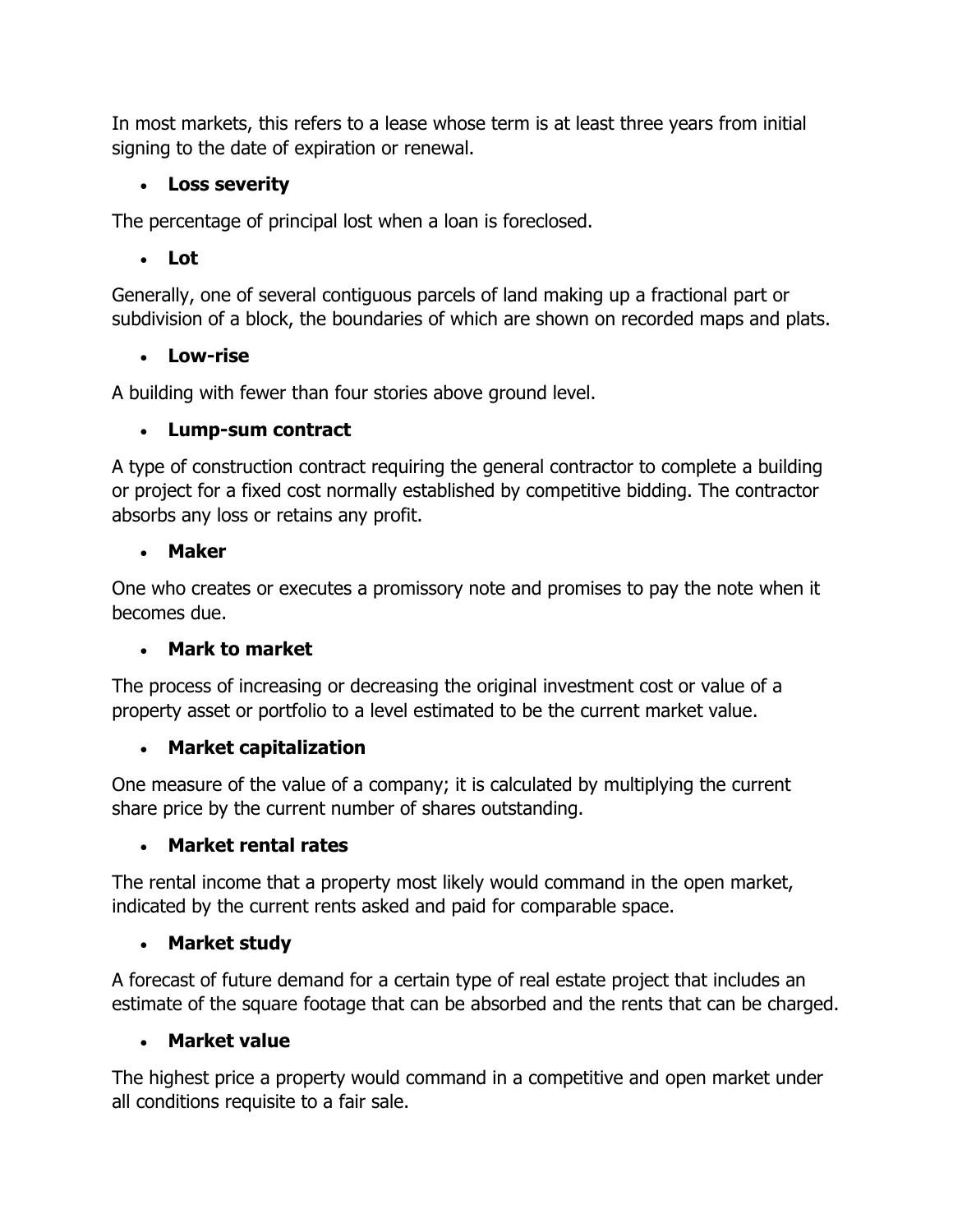## **Marketable title**

A title free from encumbrances that could be readily marketed to a willing purchaser.

# **Master lease**

A primary lease that controls subsequent leases and may cover more property than subsequent leases.

# **Master Limited Partnership - MLP**

A type of limited partnership that is publicly traded. There are two types of partners in this type of partnership: The limited partner is the person or group that provides the capital to the MLP and receives periodic income distributions from the MLP's cash flow, whereas the general partner is the party responsible for managing the MLP's affairs and receives compensation that is linked to the performance of the venture.

One of the most crucial criteria that must be met in order for a partnership to be legally classified as an MLP is that the partnership must derive most ( $\sim$ 90%) of its cash flows from real estate, natural resources and commodities.

The advantage of an MLP is that it combines the tax benefits of a limited partnership [\(the partnership does not pay](http://www.investopedia.com/terms/m/mlp.asp) taxes from the profit - the money is only taxed when unitholders receive distributions) with the liquidity of a publicly traded company.

# **Master servicer**

An institution that acts on behalf of a trustee for the benefit of security holders in collecting funds from a borrower, advancing funds in the event of delinquencies and, in the event of default, taking a property through foreclosure.

# **Maturity date**

The date when the total principal balance comes due.

# **Mechanic's lien**

A claim created for the purpose of securing priority of payment of the price and value of work performed and materials furnished in constructing, repairing or improving a building or other structure.

# **Meeting space**

In hotels, space made available to the public to rent for meeting, conference or banquet uses.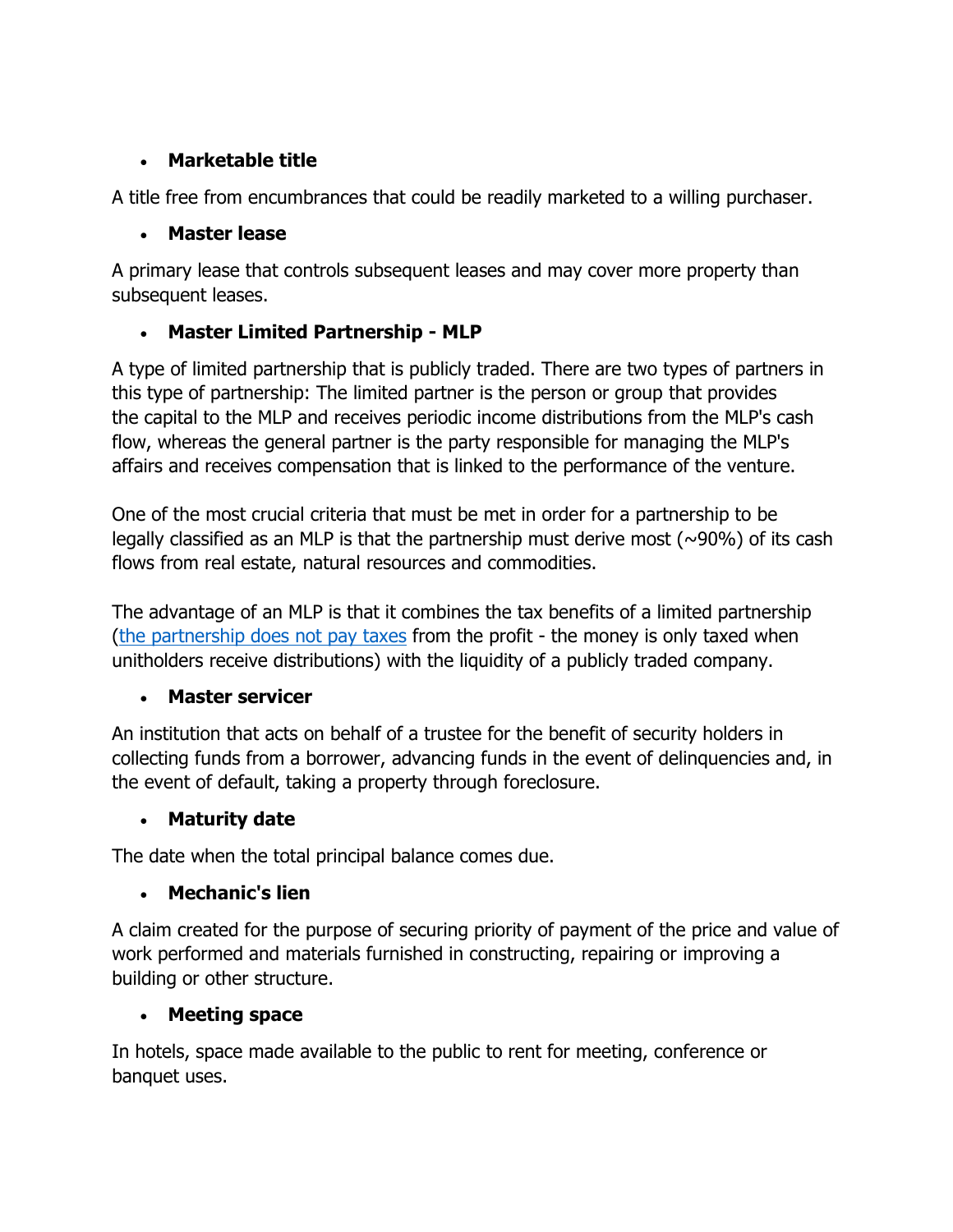### **Metes and bounds**

The boundary lines of land described by listing the compass directions and distances of the boundaries. Originally, metes referred to distance and bounds referred to direction.

# **Mezzanine financing**

Mezzanine financing is somewhere between equity and debt. It is that piece of the capital structure that has senior debt above it and equity below it. There is both equity and debt mezzanine financing, and it can be done at the asset or company level, or it could be unrated tranches of CMBS. Returns are generally in the mid- to high-teens.

## **Mid-rise**

A building with four to eight stories above ground level. In a central business district this might extend to buildings up to 25 stories.

# **Mixed-use**

A building or project that provides more than one use, such as office/retail or retail/residential.

## **Mortgage**

A legal document by which real property is pledged as security for repayment of a loan until the debt is repaid in full.

# **Mortgage broker**

A firm or person that serves as an intermediary, helping to facilitate a mortgage transaction between a lender (source of capital) and a borrower.

### **Mortgage constant**

The ratio of an amortizing mortgage payment to the outstanding mortgage balance.

# **NAREIT (National Association of Real Estate Investment Trusts)**

The national, not-for-profit trade organization that represents the real estate investment trust industry.

# **NCREIF (National Council of Real Estate Investment Fiduciaries)**

An association of real estate professionals who serve on working committees, sponsor research articles, seminars and symposiums, and produce the NCREIF Property Index.

# **NCREIF Property Index (NPI)**

The index reports quarterly and annual returns consisting of income and appreciation components. The index is based on data collected from the voting members of NCREIF.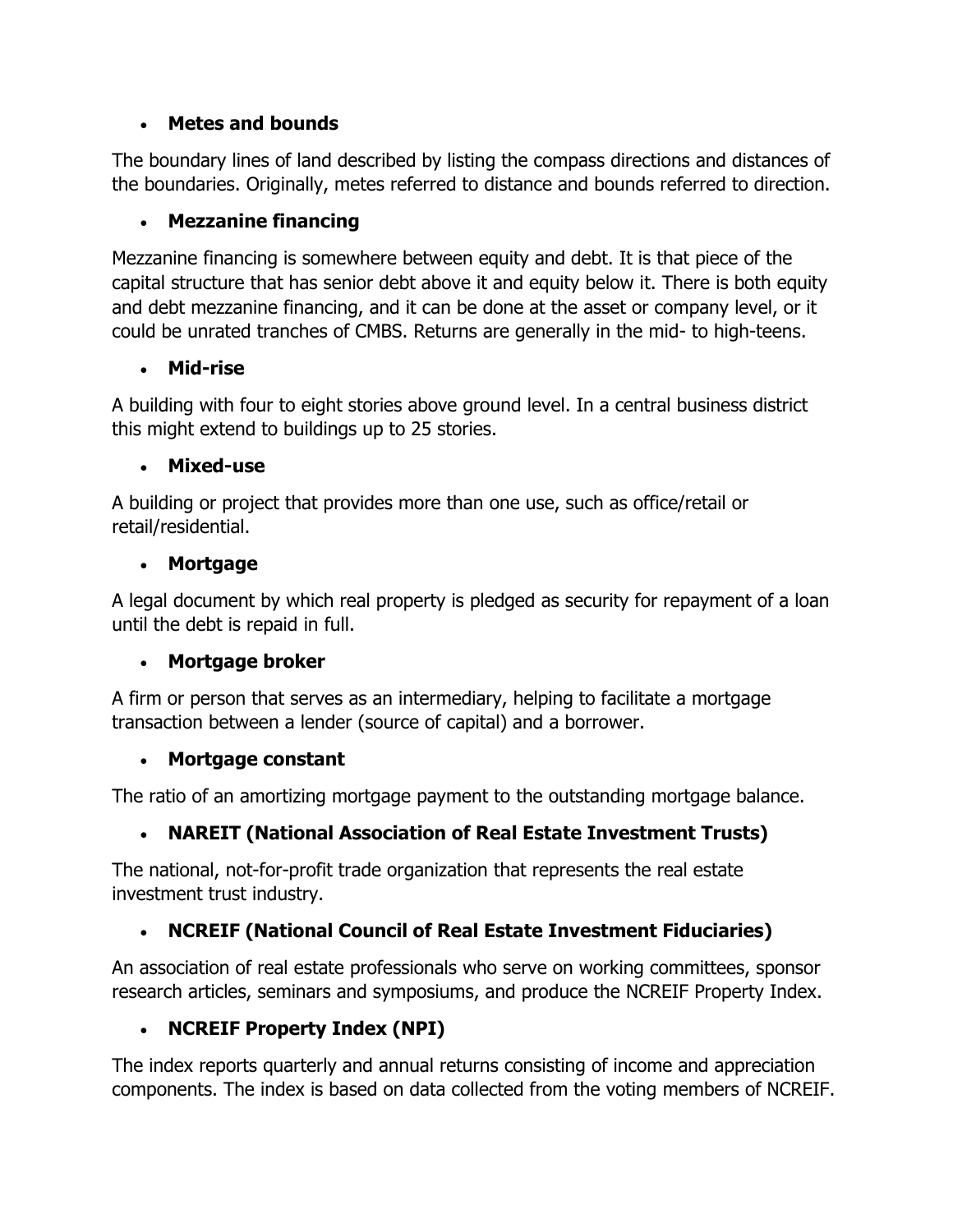Specific property-type subindices include apartment, office, retail, industrial and hotel; regional subindices include West, East, South and Midwest.

## **Negative amortization**

The accrual feature found in numerous participating debt structures that allows an investor to pay, for an initial period of time, an interest rate below the contract rate stated in loan documents.

## **Net asset value (NAV)**

The value of an individual asset or portfolio of real estate properties net of leveraging or joint venture interests.

## **Net asset value per share**

The current value of a REIT's assets divided by shares outstanding.

#### **Net assets**

Total assets less total liabilities on a market-value basis.

#### **Net cash flow**

Generally determined by net income plus depreciation less principal payments on longterm mortgages.

### **Net investment in real estate**

Gross investment in real estate less the outstanding debt balance.

### **Net investment income**

The income or loss of a portfolio or entity resulting after deducting all expenses, including portfolio and asset management fees, but before realized and unrealized gains and losses on investments.

### **Net operating income (NOI)**

A before-tax computation of gross revenue less operating expenses and an allowance for anticipated vacancy. It is a key indicator of financial strength.

### **Net present value (NPV)**

Net present value usually is employed to evaluate the relative merits of two or more investment alternatives. It is calculated as the sum of the total present value of incremental future cash flows plus the present value of estimated proceeds from sale.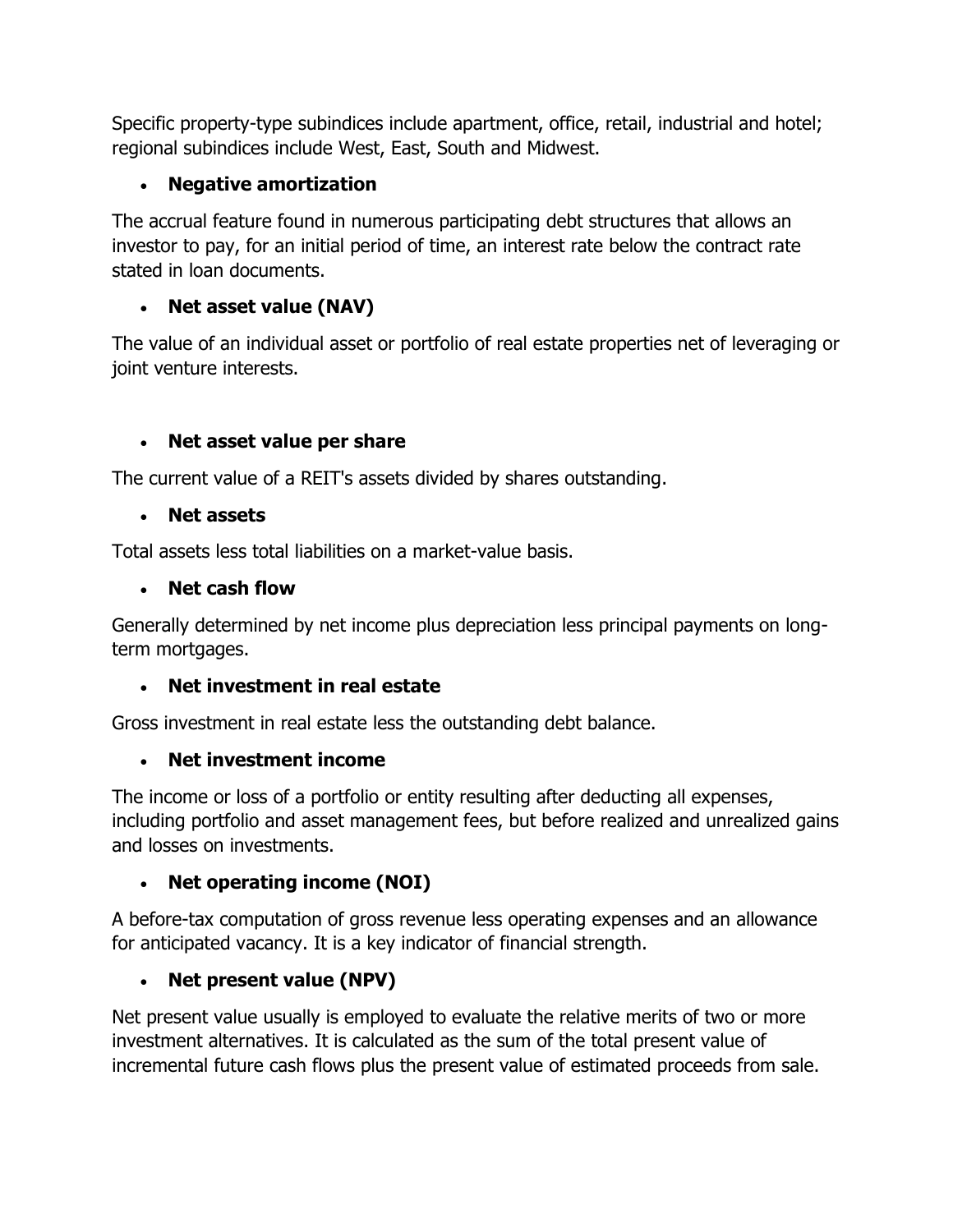Whenever the net present value is greater than zero, an investment opportunity generally is considered to have merit.

## **Net purchase price**

Gross purchase price less associated debt financing.

## **Net real estate investment value**

The market value of all real estate less property-level debt.

## **Net returns**

Returns to investors net of fees to advisers or managers.

## **Net sales proceeds**

Proceeds from the sale of an asset or part of an asset less brokerage commissions, closing costs and market expenses.

## **Net square footage**

The space required for a function or staff position.

# **Nominal yield**

The yield to investors before adjustments for fees, inflation or risk.

# **Non-compete clause**

A clause that can be inserted into a lease specifying that the business of the tenant is exclusive in the property and that no other tenant operating the same or similar type of business can occupy space in the building. This clause benefits service-oriented businesses desiring exclusive access to the building's population.

# **Non-discretionary funds**

Funds allocated to an investment manager requiring the investor's approval on each transaction.

# **Non-performing loan**

A loan that is unable to meet its contractual principal and interest payments.

# **Non-recourse debt**

A loan that, in the event of a default by the borrower, limits the lender's remedies to a foreclosure of the mortgage, realization on its assignment of leases and rents, and acquisition of the real estate.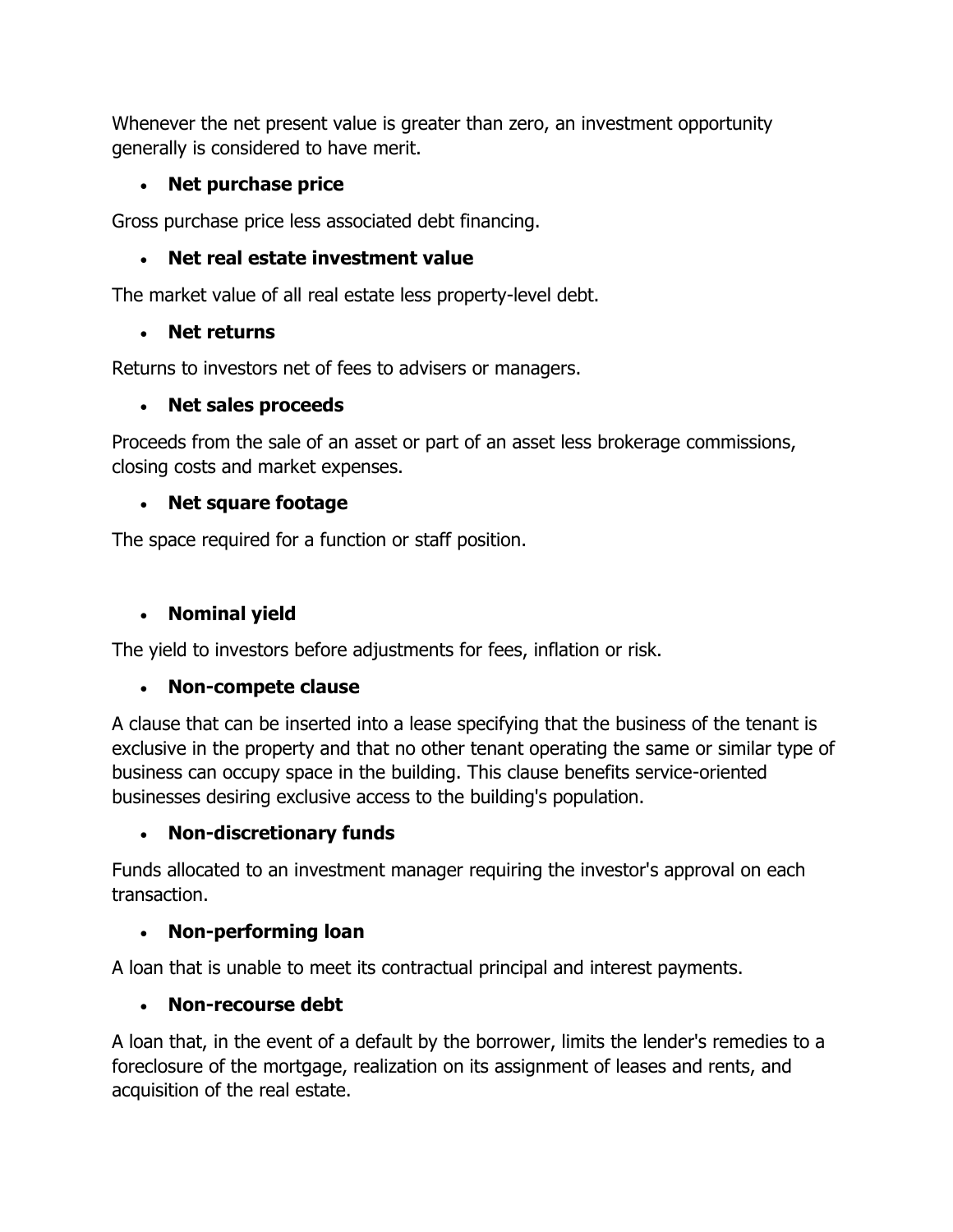### **Offer**

Term used to describe a stated price or spread to sell whole loans or securities.

## **Open space**

An area of land or water dedicated for public or private use or enjoyment.

# **Open-end fund**

A commingled fund that does not have a finite life, continually accepts new investor capital and makes new property investments.

# **Operating cost escalation**

Although there are many variations of escalation clauses, all are intended to adjust rents by reference to external standards such as published indexes, negotiated wage levels, or expenses related to the ownership and operation of a building.

# **Operating expense**

The actual costs associated with operating a property, including maintenance, repairs, management, utilities, taxes and insurance.

# **Opportunistic**

A phrase generally used by advisers and managers to describe investments in underperforming and/or undermanaged assets that hold the expectation of near-term increases in cash flow and value through "turnaround" strategies. These investments typically imply the assumption of more risk in exchange for a higher return. Total return objectives for opportunistic strategies tend to be 18 percent or higher. Opportunistic investments often include development-oriented or repositioning/redevelopment strategies and typically involve a high degree of leverage — 60 percent to 100 percent on an asset basis and 60 percent to 80 percent on a portfolio basis.

# **Originator**

A company that sources and underwrites commercial and/or multifamily mortgage loans.

# **Out-parcel**

Individual retail sites in a shopping center.

# **Overallotment**

A practice through which underwriters offer and sell more shares than they have agreed to buy from the issuer.

# **Parking ratio**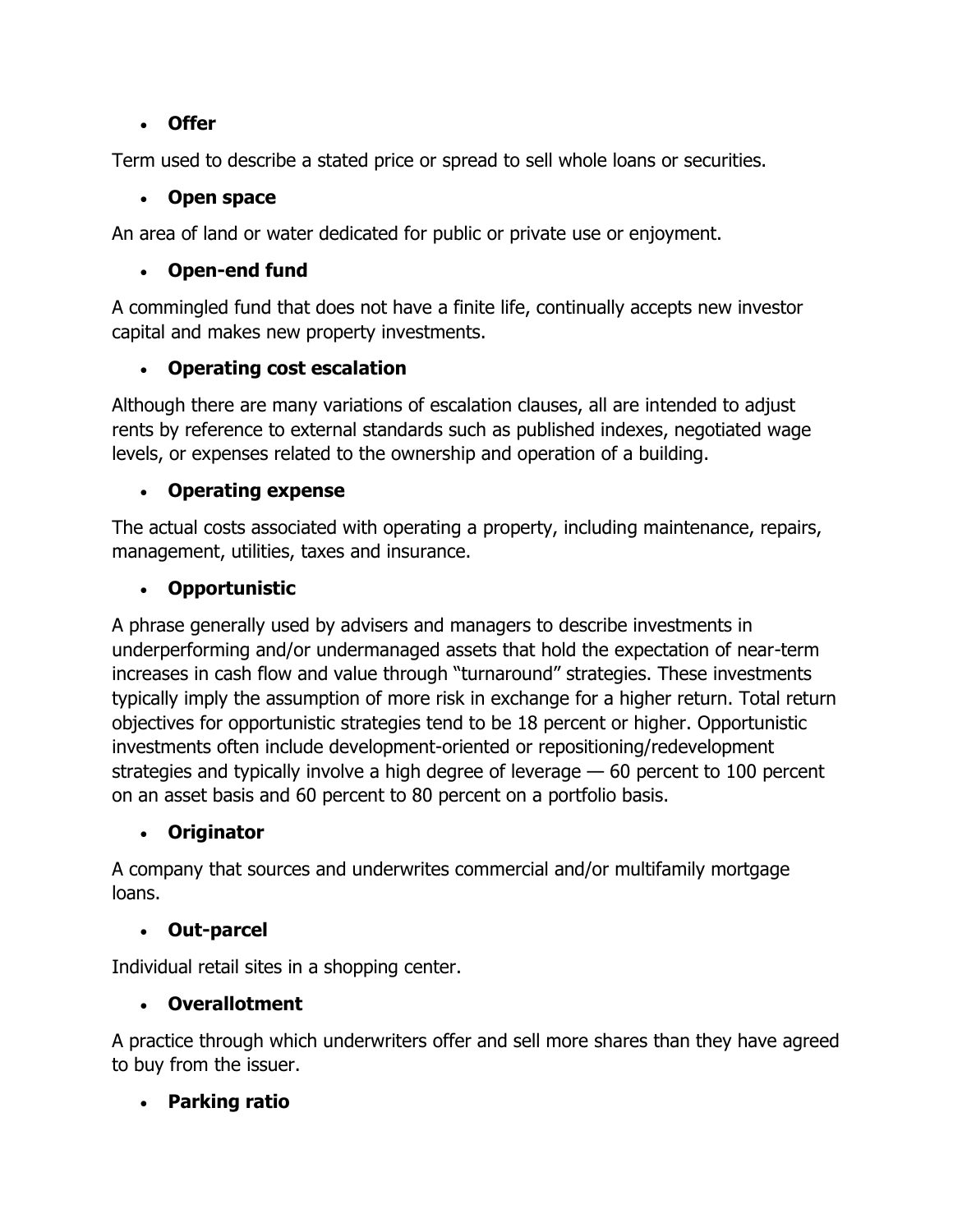Dividing the total rentable square footage of a building by the building's total number of parking spaces provides the amount of rentable square feet per each individual parking space.

# **Partial sales**

The sale of an interest in real estate that is less than the whole property. This may include a sale of easement rights, parcel of land or retail pad, or a single building of a multi-building investment.

# **Partial taking**

The taking of part of an owner's property under the laws of eminent domain.

## **Participating debt**

In addition to collecting a contract interest rate, participating debt allows the lender to have participatory equity rights through a share of increases in income and/or increases in residual value over the loan balance or original value at the time of loan funding.

### **Party in interest**

Under ERISA's 2002 Modernization Act: Parties in interest include employers, unions and, in certain circumstances, fiduciaries. It excludes service providers and their affiliates. Fiduciaries would only be parties in interest where they act on behalf of a plan sponsor in entering into a transaction. An affiliate of a party in interest does not include remote affiliates of employers, unions and fiduciaries (e.g., 10 percent owners), as well as employees of such remote affiliates.

### **Pass-through certificate**

Payments of principal and interest from the underlying pool of mortgages are passed through to the holders of the certificates.

### **Pension fund**

A fund established by an employer to facilitate and organize the investment of employees' retirement funds contributed by the employer and employees. The pension fund is a common asset pool meant to generate stable growth over the long term, and provide pensions for employees when they commence retirement

# **Pension liability**

The total amount of capital required to fund vested pension fund benefits.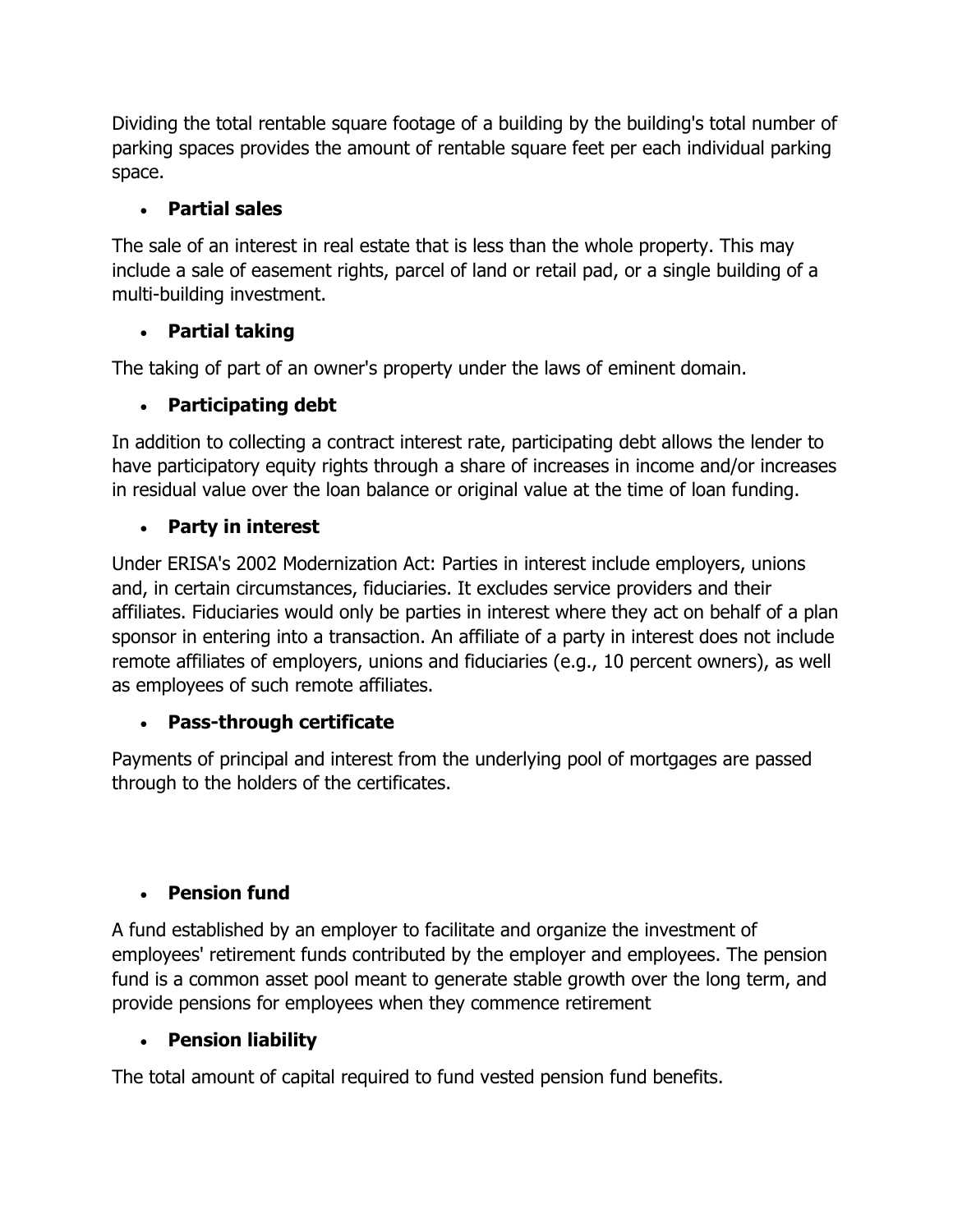### **Percentage rent**

Rent payable under a lease that is equal to a percentage of gross sales or gross revenues received by the tenant. It is commonly used in retail center leases.

### **Performance**

The quarterly changes in fund or account values attributable to investment income, realized or unrealized appreciation, and the total gross return to the investors both before and after investment management fees. Formulas for calculating performance information are varied, making comparisons difficult.

# **Performance bond**

A surety bond posted by a contractor guaranteeing full performance of a contract with the proceeds to be used to complete the contract or compensate for the owner's loss in the event of nonperformance.

## **Performance measurement**

The process of measuring an investor's real estate performance in terms of individual assets, advisers/managers and portfolios. The scope of performance measurement reports varies among managers, consultants and plan sponsors.

## **Performance-based fees**

Fees paid to advisers or managers based on returns to investors, often packaged with a modest acquisition and asset-management fee structure.

### **Permanent loan**

The long-term mortgage on a property.

# **Placement agent**

A firm that acts as an intermediary between a fund manager seeking to raise capital and various investors who may be interested in investing in such a fund. Examples of such firms include Park Hill Real Estate, Probitas Partners, Park Madison Partners and Greenhill & Co.

### **Plan assets**

The assets of a pension plan.

### **Plat**

Map of a specific area, such as a subdivision, that shows the boundaries of individual lots together with streets and easements.

# **Portfolio management**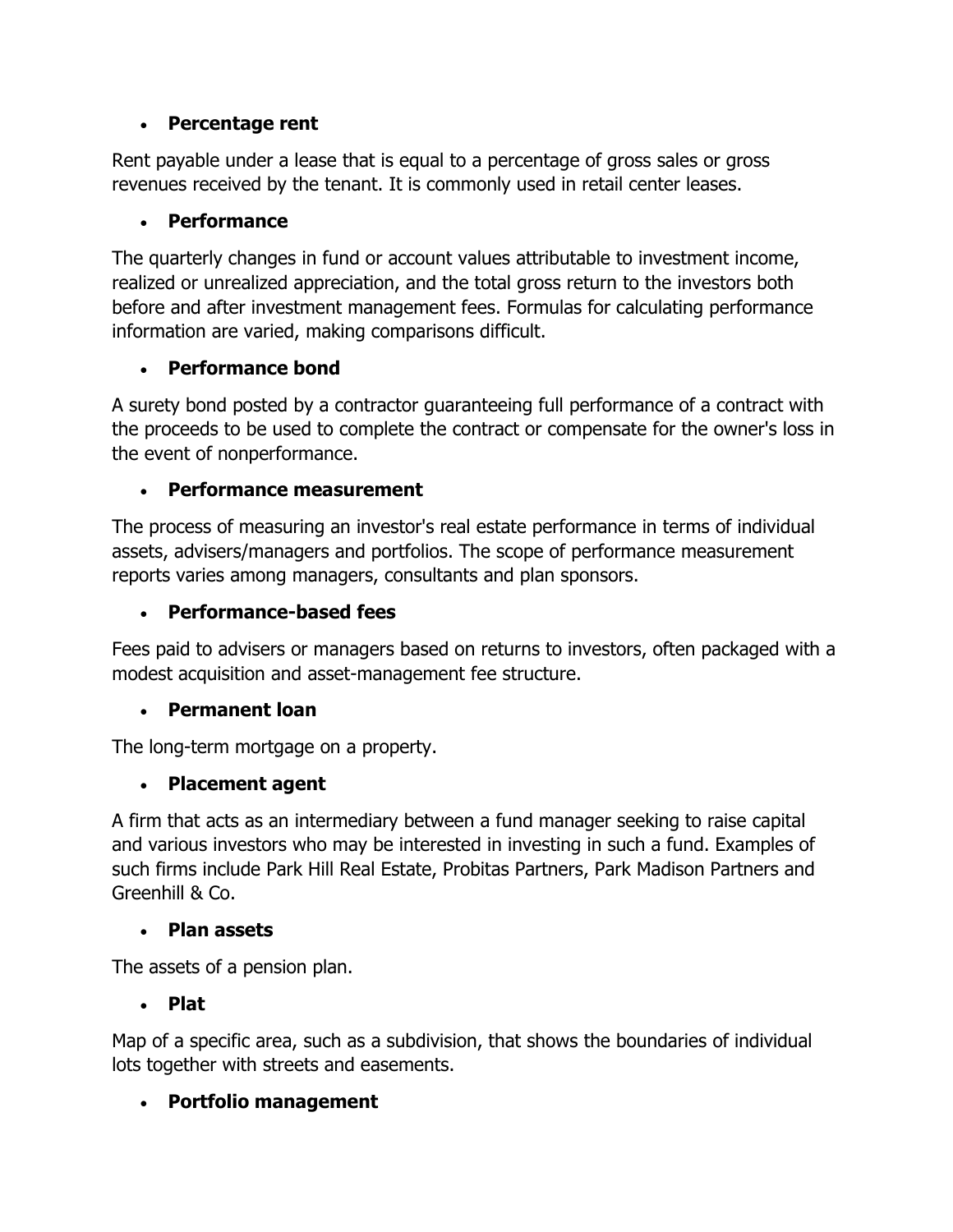The portfolio management process involves formulating, modifying and implementing a real estate investment strategy in light of an investor's broader overall investment objectives. It also can be defined as the management of several properties owned by a single entity.

## **Portfolio turnover**

The average time from the funding of an investment until it is repaid or sold.

## **Power of sale**

Clause inserted in a mortgage or deed of trust giving the mortgagee (or trustee) the right and power, upon default in the payment of the debt secured, to advertise and sell the property at public auction.

### **Preferred shares**

Stocks that have prior claim on distributions (and/or assets in the event of dissolution) up to a definite amount before the common shareholders are entitled to anything. As a form of ownership, preferred shareholders fall behind all creditors in dissolutions.

### **Preleased**

Space in a proposed building that has been leased before the start of construction or in advance of the issuance of a certificate of occupancy.

# **Prepayment rights**

Rights given to the borrower to make partial or full payment of the total principal balance prior to the maturity date without penalty.

### **Price to earnings ratio**

This ratio is calculated by dividing the current share price by the sum of the primary earnings per share from continuing operations, before extraordinary items and accounting changes, over the past four quarters.

### **Primary issuance**

The initial financing of an issuer.

### **Prime space**

Typically refers to first-generation space that is available for lease.

### **Prime tenant**

The major tenant in a building, or the major or anchor tenant in a shopping center.

# **Principal payments**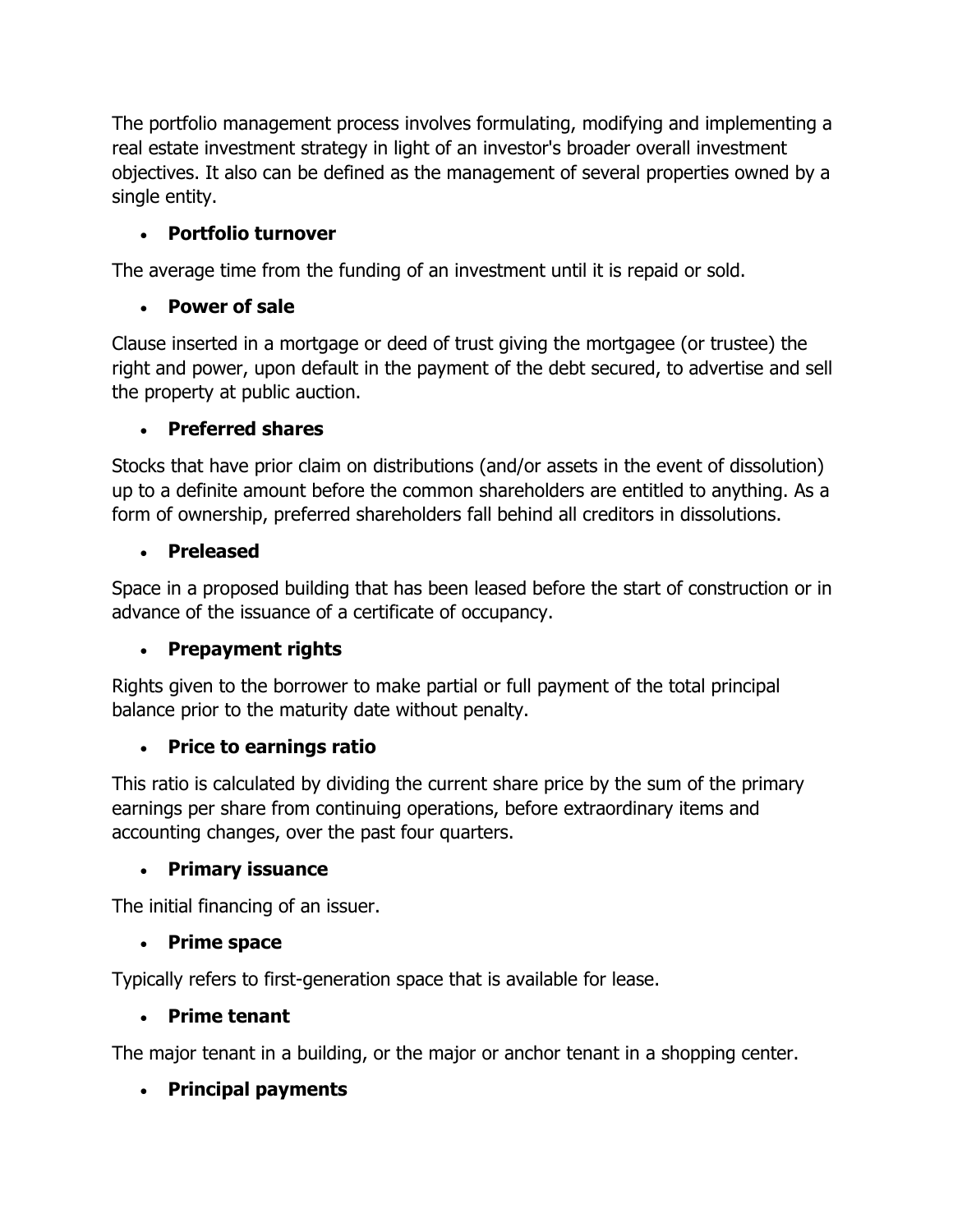The return of invested capital to the lender.

# **Private Debt Real Estate**

One of the four quadrants of the real estate capital markets. Also known as "mortgages" or "whole loan mortgages," but also can refer to participating mortgages, loan participations and loan syndications. Typically refers to commercial loans, but also can refer to direct lending to single family homeowners. Also can refer to privately syndicated mortgage or other real estate-backed debt securities issued by either private or public real estate operating companies. Also see private equity real estate, public equity real estate, and public debt real estate.

# **Private Equity Real Estate**

One of the four quadrants of the real estate capital markets. Also known as "equity real estate" or "direct real estate." Typically refers to commercial real estate investments, but also could include such private equity market investments as equity investments in homebuilding projects or properties, or in single family rental home investment programs, as well as private equity investments in real estate operating companies. Private equity investments can be structured in a variety of formats, from direct ownership to joint ventures to limited partnerships, private real estate investment trusts (REITs), group trusts, collective investment trusts, C-corps., limited liability companies and a variety of other legal structures. Also see [private debt real estate,](http://www.irei.com/industry-resources/glossary/P#PDRE) public equity real estate, and public debt real estate.

# **Private Equity Real Estate Fund (Private Equity Fund)**

A pooled fund vehicle targeting institutional investors, individual investors, or both, typically structured as a private real estate investment trust (REIT), or other form of real estate operating company, or through some form of commingling arrangement, that invests in direct equity real estate holdings on behalf of its interest holders. The managers of these funds are called "private equity real estate managers," or simply "real estate investment managers." Private equity funds can be structured either as open-end funds or as closed-end funds.

# **Private Equity Real Estate Manager (Private Equity Manager)**

A manager of direct investments in real estate, either for the benefit of the private equity manager's own account, for the benefit of the manager's third party investment management investor clients, or both. Often refers to managers of Opportunity Funds – funds that typically invest in higher risk, higher return strategies with target returns in the 18% to 20% or higher range, but actually includes all types of managers who invest capital, either for their own accounts of the accounts of other, in direct equity real estate investments. Also see [Private Equity Real Estate,](http://www.irei.com/industry-resources/glossary/P#PERE) and Private Equity Funds.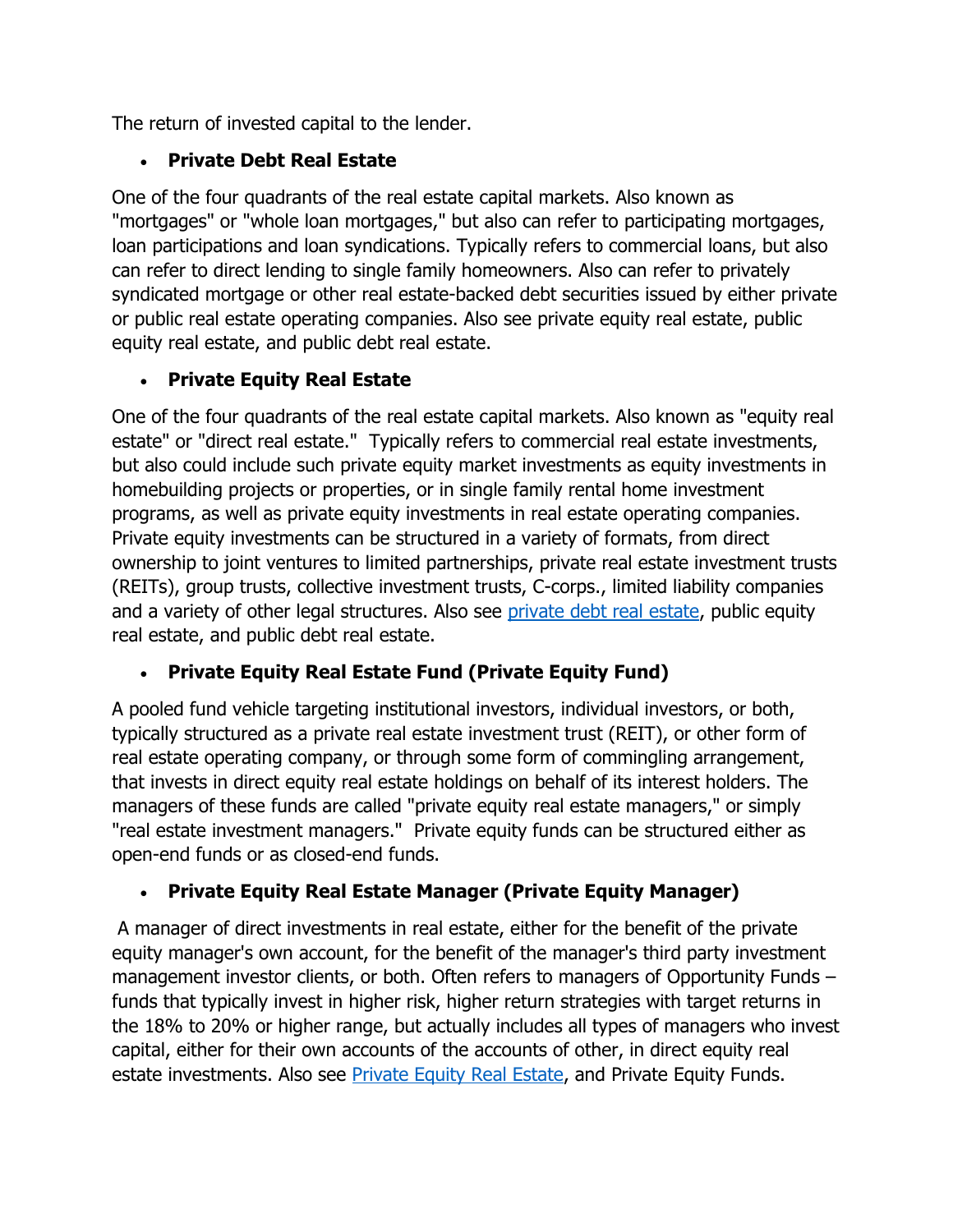### **Private placement**

A sale of a security in a manner that is exempt from the registration rules and requirements of the Securities and Exchange Commission. An example would be a REIT directly placing an issue of stock with a pension fund.

### **Private REIT**

An infinite- or finite-life real estate investment company structured as a real estate investment trust. Shares are placed and held privately rather than sold and traded publicly.

### **Pro rata**

In the case of a tenant, the proportionate share of expenses for the maintenance and operation of the property.

## **Production acres**

The area of land that can be used in agriculture or timber operations to produce income, not including areas used for crop or machinery storage, or other support areas.

## **Prohibited transaction**

ERISA defines the following transactions as prohibited between a pension plan and a party in interest: the sale, exchange or leasing of any property; a loan or other extension of credit; and the furnishing of goods or services. Other prohibited transactions include the transfer of plan assets to a party in interest or use of plan assets by a party in interest, and the acquisition of employer real property in excess of limits set by ERISA.

### **Prudent man rule**

The standard to which a fiduciary is held accountable under ERISA. "Act with the care, skill, prudence and diligence under the circumstances then prevailing that a prudent man, acting in a like capacity and familiar with such matters, would use in the conduct of an enterprise of a like character and with like aims."

### **Public Debt Real Estate**

One of the four quadrants of the real estate capital markets. Typically refers to Commercial Mortgage Backed Securities (CMBS) and Residential Mortgage Backed Securities (RMS), but also can include public bond issues from public and private companies and agencies. Also see [private equity real estate,](http://www.irei.com/industry-resources/glossary/P#PERE) public equity real estate and [private debt real estate.](http://www.irei.com/industry-resources/glossary/P#PDRE)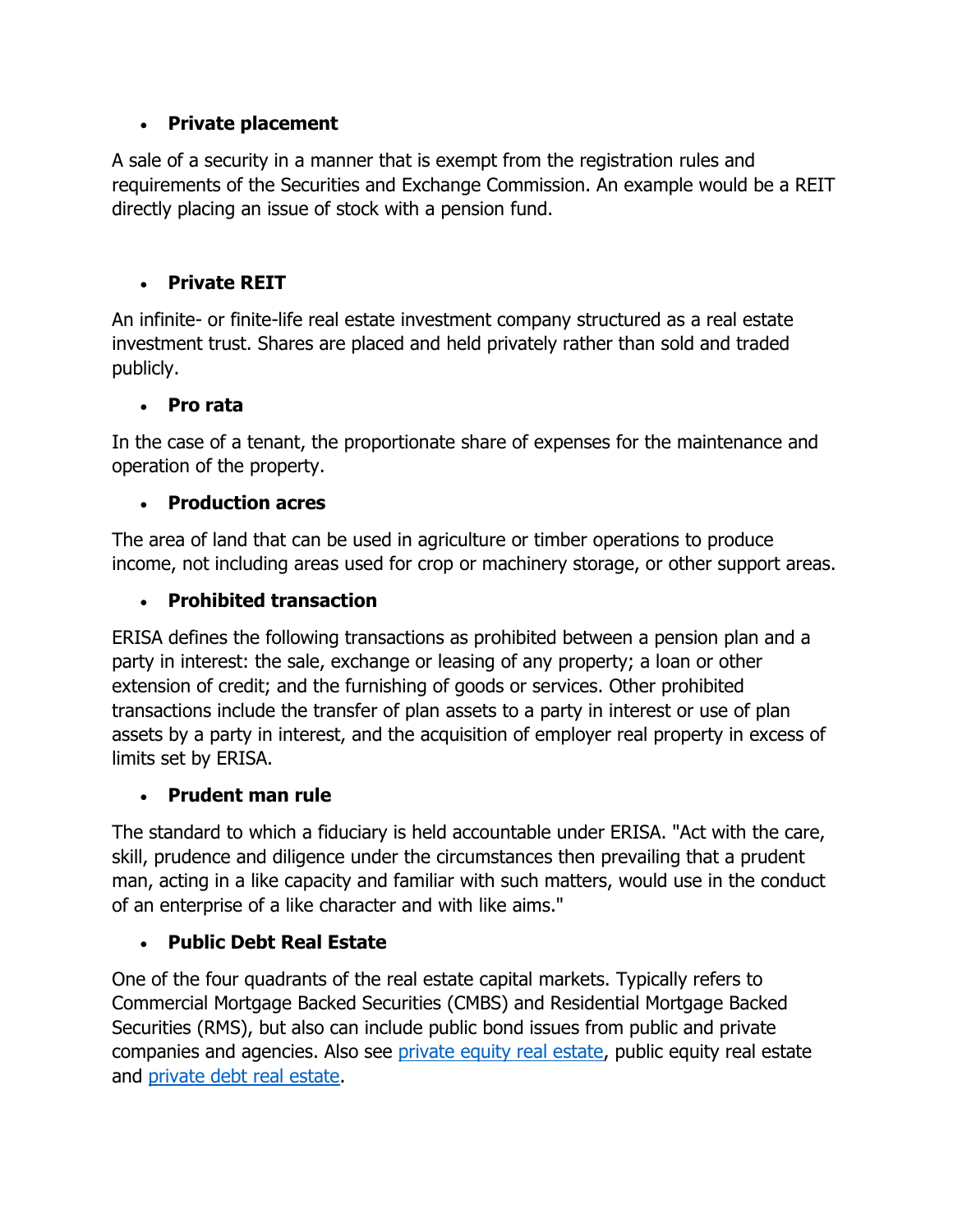## **Public Equity Real Estate**

One of the four quadrants of the real estate capital markets. Typically refers to investments in the securities of publicly traded real estate investment trusts (REITs) and other non-REIT publicly traded real estate operating companies. Also see [private](http://www.irei.com/industry-resources/glossary/P#PERE)  [equity real estate,](http://www.irei.com/industry-resources/glossary/P#PERE) and [private debt real estate.](http://www.irei.com/industry-resources/glossary/P#PDRE)

## **Public-Private Partnership (P3)**

According to the National Council for Public Private Partnerships, a Public-Private Partnership (P3) is a contractual agreement between a public agency and a private sector entity. Through this agreement, the skills and assets of each sector (public and private) are shared in delivering a service or facility for the use of the general public. Each party shares in the risks and rewards potential in the delivery of the service and/or facility.

### **Punch list**

An itemized list documenting incomplete or unsatisfactory items after the contractor has notified the owner that the tenant space is substantially complete.

### **Qualified plan**

Any employee benefit plan that is qualified by the IRS as a tax-exempt plan. Among other requirements, the plan's assets must be placed in trust for the sole benefit of the employees covered by the plan.

### **Quitclaim deed**

A deed operating as a release that is intended to pass any title, interest or claim that the grantor may have in the property, but not guaranteeing such title is valid.

### **Rating**

Grade, assigned by a rating agency, designating the credit quality or creditworthiness of the underlying assets.

### **Rating agencies**

Independent firms engaged to rate the creditworthiness of securities for the benefit of investors. The major rating agencies are Fitch Ratings, Standard & Poor's and Moody's Investors Service.

### **Raw land**

Unimproved land that remains in its natural state.

### **Raw space**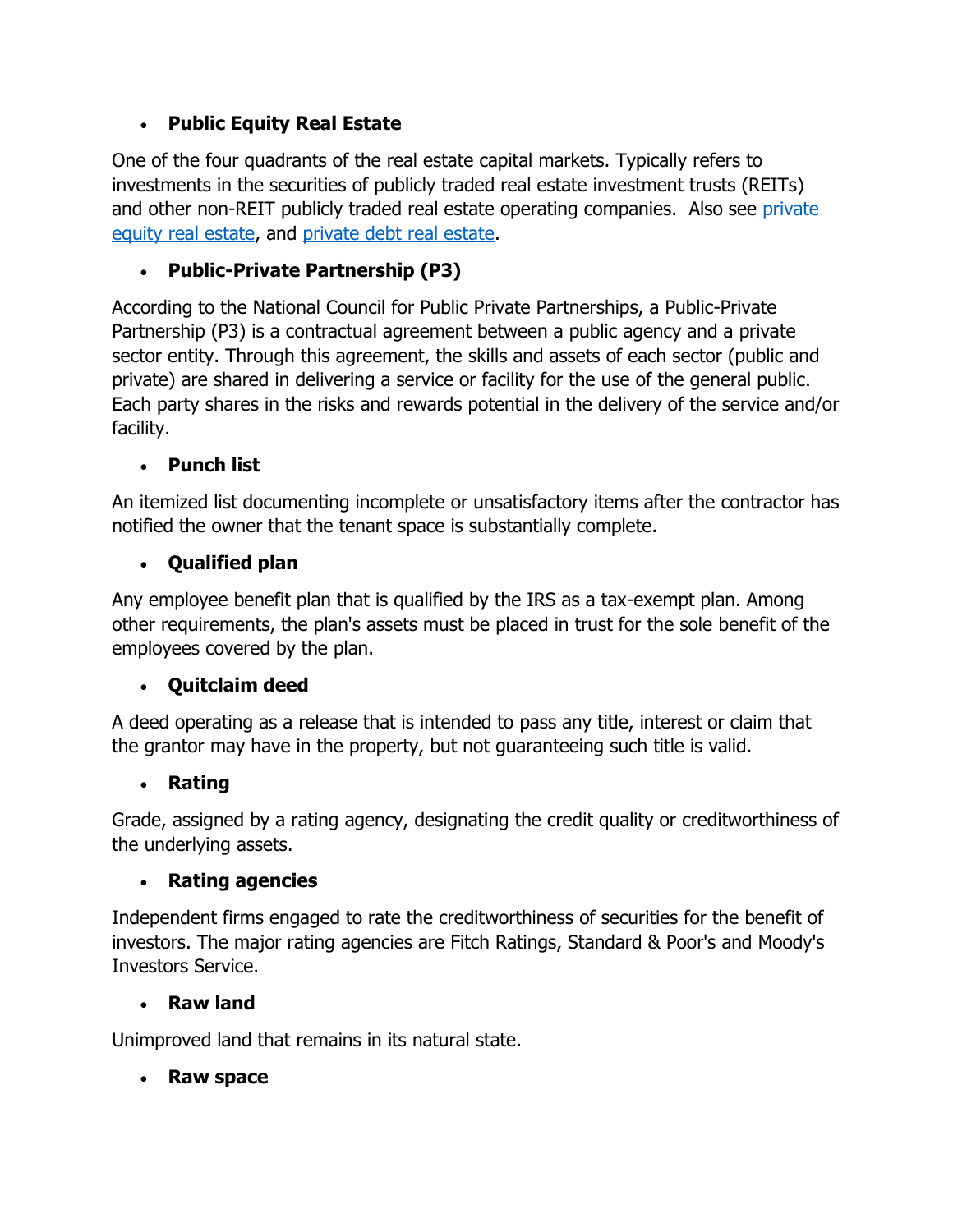Unimproved shell space in a building.

# **Real Assets**

Real assets are often defined as physical or tangible assets that have intrinsic value and tend to provide a "real return", often linked to inflation. This definition encompasses a wide range of investments, including real estate, infrastructure, timberlands, agrilands, commodities, precious metals and natural resources. Real assets also appeal to investors because of their low correlation to traditional stocks and bonds.

# **Real estate fundamentals**

The factors driving the value of real property (i.e., the supply, demand and pricing for land and/or developed space in a given geographic or economic region or market).

# **Real property**

Land, and generally whatever is erected or affixed to the land that would be personal property if not attached.

# **Real rate of return**

Yield to investors net of an inflationary factor. The formula for calculating the real rate of return is  $[(1 + \text{nominal yield}) / (1 + \text{inflation rate})] - 1$ .

# **Recapture**

When the IRS recovers the tax benefit of a deduction or a credit previously taken by a taxpayer, which is often a factor in foreclosure because there is a forgiveness of debt. As used in leases, it is a clause giving the lessor a percentage of profits above a fixed amount of rent; or in a percentage lease, a clause granting the landlord the right to terminate the lease if the tenant fails to realize minimum sales.

# **Recourse**

The right of a lender, in the event of default by the borrower, to recover against the personal assets of a party who is secondarily liable for the debt.

# **Red herring**

The preliminary prospectus for an initial public offering. Before the registration statement becomes effective, underwriters may use the preliminary prospectus to market the offering. The preliminary prospectus, however, must bear a legend printed in red ink stating that the offering has been filed but is not yet effective.

# **Regional diversification**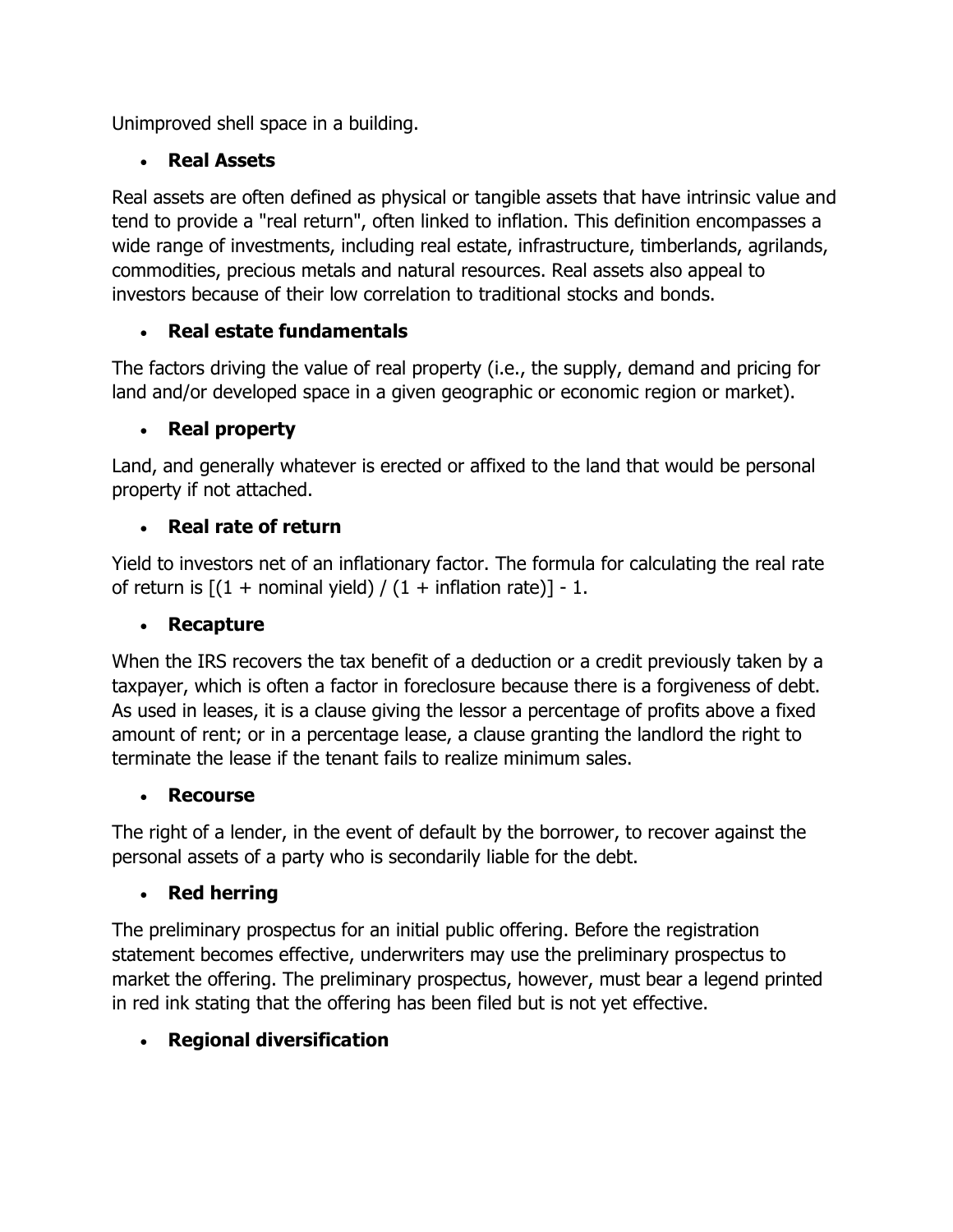Definitions for what constitute various regions, for diversification purposes, vary among managers, consultants and plan sponsors. Some boundaries are defined based purely on geography; others have attempted to define boundaries along economic lines.

# **Registration statement**

Forms filed with the Securities and Exchange Commission (or the appropriate state regulatory agency) in connection with a proposed offering of new securities or the listing of outstanding securities on a national exchange.

# **Rehab**

Extensive renovation intended to cure obsolescence of a building or project.

# **REIT (Real estate investment trust)**

A business trust or corporation that combines the capital of many investors to acquire or provide financing for real estate. A corporation or trust that qualifies for REIT status generally does not pay corporate income tax to the IRS. Instead, it pays out at least 90 percent of its taxable income in the form of dividends.

# **REMIC (Real estate mortgage investment conduit)**

A product of the Tax Reform Act of 1986, REMICs are designed to hold a pool of mortgages for the exclusive purpose of issuing multiple classes of mortgage-backed securities in a way that avoids a corporate double tax.

# **Renewal option**

A clause giving a tenant the right to extend the term of a lease.

# **Renewal probability**

Used to estimate leasing-related costs and downtime, it is the average percentage of tenants in a building that are expected to renew at market rental rates upon the expiration of their leases.

# **Rent**

Compensation or fee paid for the occupancy and use of any rental property, land, buildings, equipment, etc.

# **Rent commencement date**

The date on which a tenant begins paying rent.

# **Rent-up period**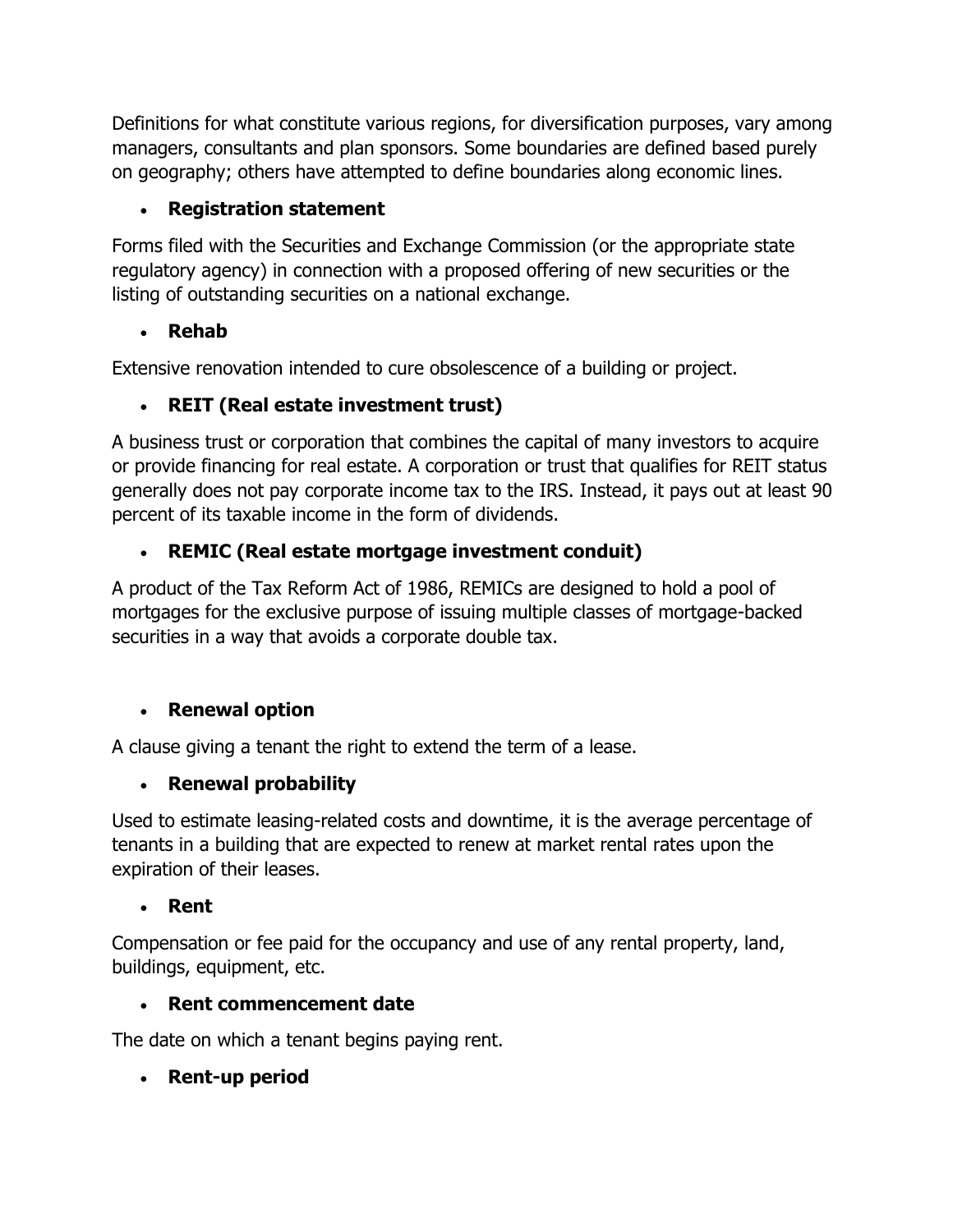The period following construction of a new building when tenants are actively being sought and the project is approaching its stabilized occupancy.

# **Rentable/usable ratio**

A building's total rentable area divided by its usable area. It represents the tenant's prorata share of the building's common areas and can determine the square footage upon which the tenant will pay rent. The inverse describes the proportion of space that an occupant can expect to actually use.

# **Rental concession**

What landlords offer tenants to secure their tenancy. While rental abatement is one form of a concession, there are many others such as increased tenant improvement allowance, signage, below-market rental rates and moving allowances.

# **Rental growth rate**

The expected trend in market rental rates over the period of analysis, expressed as an annual percentage increase.

# **REO (Real estate owned)**

Real estate owned by a savings institution as a result of default by borrowers and subsequent foreclosure by the institution.

# **Replacement cost**

The estimated current cost to construct a building with utility equivalent to the building being appraised, using modern materials and current standards, design and layout.

# **Replacement reserves**

An allowance that provides for the periodic replacement of building components that wear out more rapidly than the building itself and must be replaced during the building's economic life.

# **Request for proposal (RFP)**

A formal request, issued by a plan sponsor or its consultant, inviting investment managers to submit information on their firms' investment strategy, historical investment performance, current investment opportunities, investment management fees, other pension fund client relationships, etc. Firms that meet the qualifications are requested to make a formal presentation to the board of trustees and senior staff members. Finalists are chosen at the completion of this process, and contract negotiation begins.

# **Reserve account**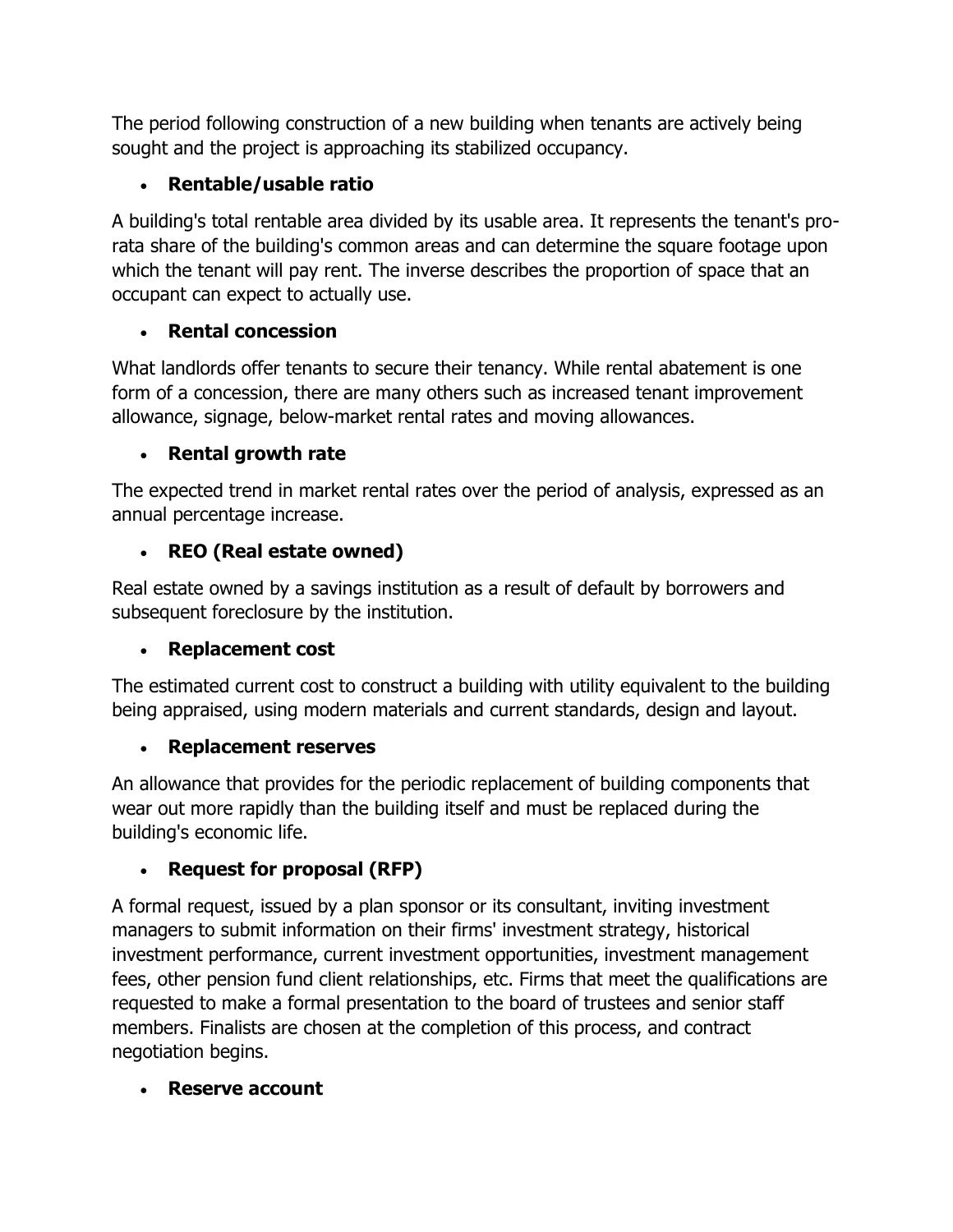An account that a borrower has to fund to protect the lender. Examples include capital expenditure accounts and deferred maintenance accounts.

# **Resolution Trust Corp. (RTC)**

The RTC was established by Congress in 1989 to contain, manage and sell failed savings institutions and recover taxpayer funds through the management and sale of the institutions' assets.

### **Retail investor**

When used to describe an investor, retail refers to the nature of the distribution channel and the market for the services - selling interests directly to consumers.

### **Retention rate**

The percent of trailing 12-month earnings that have been ploughed back into the company. It is calculated as 100 minus the trailing 12-month payout ratio.

## **Return on assets**

The income after taxes for the trailing 12 months divided by the average total assets, expressed as a percentage.

### **Return on equity**

The income available to common stockholders for the trailing 12 months divided by the average common equity, expressed as a percentage.

### **Return on investments**

The trailing 12-month income after taxes divided by the average total long-term debt, other long-term liabilities and shareholders equity, expressed as a percentage.

### **Reversion capitalization rate**

The capitalization rate used to determine reversion value.

### **Reversion value**

A lump-sum benefit that an investor receives or expects to receive at the termination of an investment.

# **RevPAR (Revenue per available room)**

Total room revenue for the period divided by the average number of available rooms in a hospitality facility.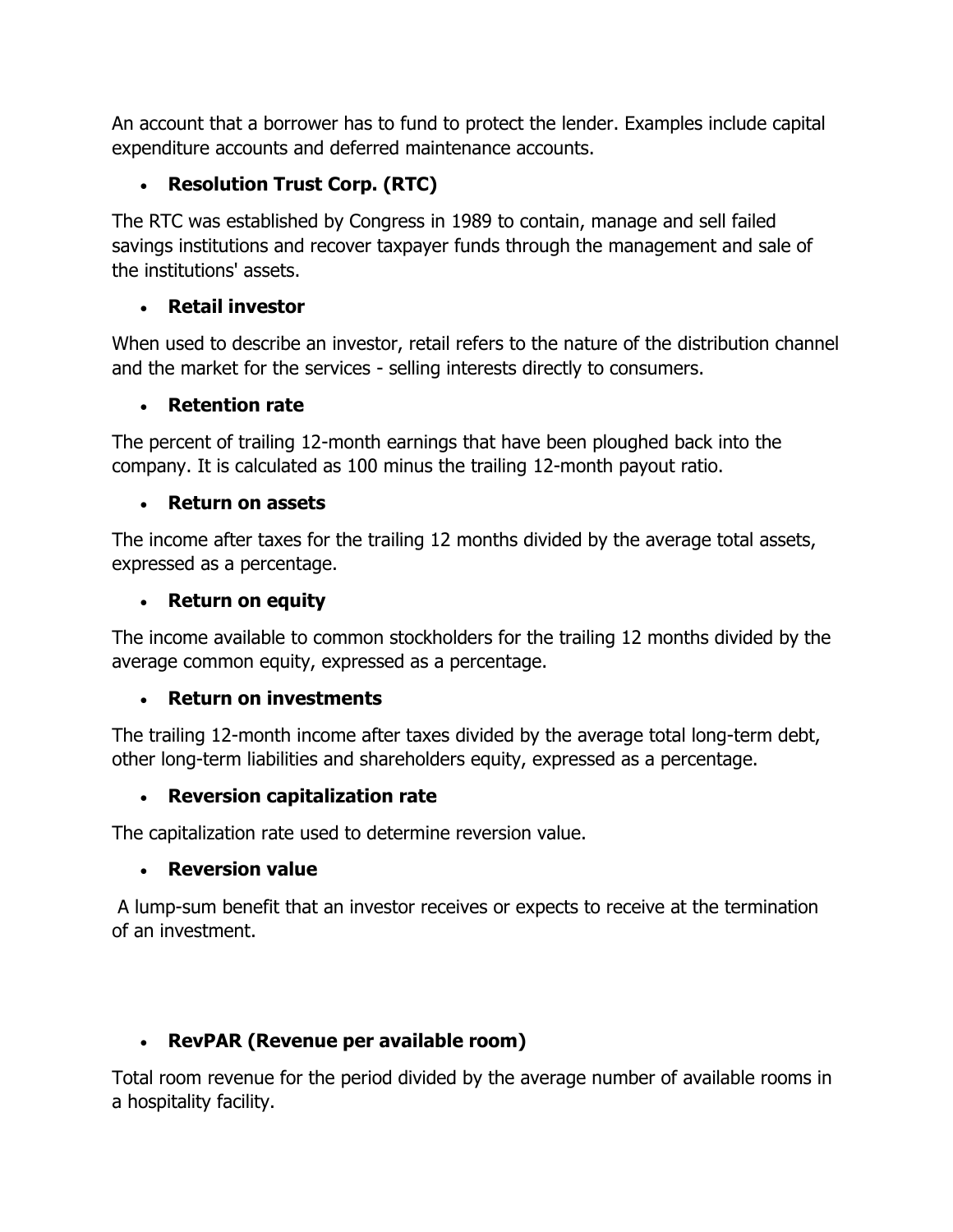### **Risk management**

A systematic approach to identifying and separating insurable risks from non-insurable risks, and evaluating the availability and costs of purchasing third-party insurance.

## **Risk-adjusted rate of return**

Used to identify investment alternatives that can be expected to deliver a positive premium, after taking into consideration the expected volatility. The risk-adjusted rate of return is defined as the expected rate of return of a given asset, less the expected return for T-bills, divided by the expected standard deviation of the returns for the assets.

### **Roll-over risk**

The risk that a tenant's lease will not be renewed.

### **Sale-leaseback**

An arrangement by which the owner-occupant of a property agrees to sell all or part of the property to an investor, then lease it back and continue to occupy space as a tenant.

#### **Sales comparison value**

A value indication derived by comparing the property being appraised to similar properties that have been sold recently.

### **Second-generation or secondary space**

Previously occupied space that becomes available for lease, either directly from the landlord or as sublease space.

### **Secondary financing**

A loan on real property secured by a lien junior to an existing first mortgage loan.

### **Secondary market**

A market where existing mortgage loans are securitized and then bought and sold to other investors.

### **Secondary, or follow-on, offering**

A stock offering made by an existing public company.

### **Securities and Exchange Commission (SEC)**

The federal agency that supervises and oversees the issuance and exchange of public securities.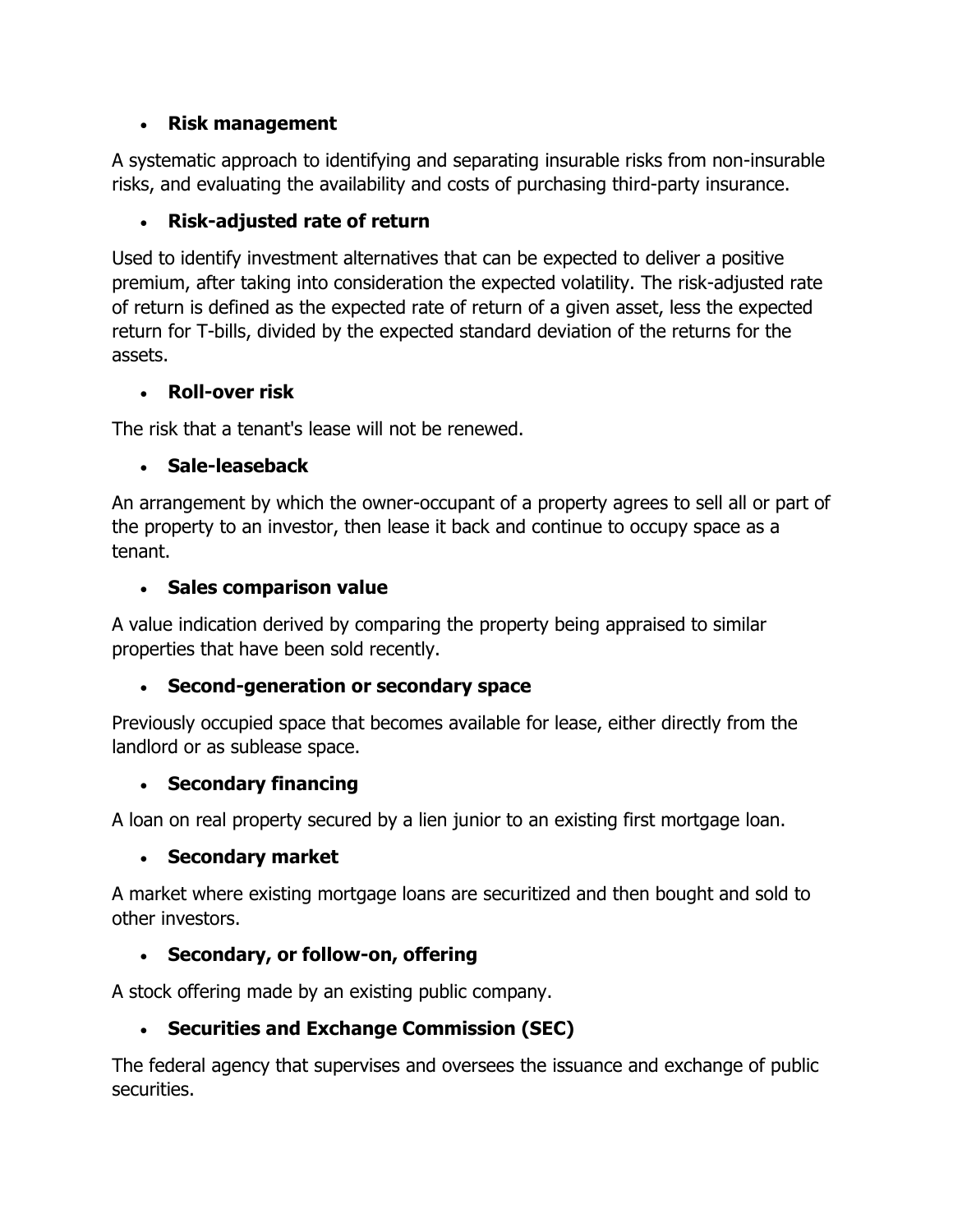### **Securitization**

The process of converting an illiquid asset, such as a mortgage loan, into a tradable form, such as mortgage-backed securities.

### **Security deposit**

A deposit of money by a tenant to a landlord to secure performance of a lease. It also can take the form of a letter of credit or other financial instrument.

#### **Seisen (seizen)**

Possession of real property under claim of freehold estate.

#### **Self-administered REIT**

When members of the management are employees of the REIT or an entity having essentially the same economic ownership as the REIT.

#### **Self-managed REIT**

A REIT whose employees are responsible for performing property management functions.

#### **Senior classes**

With regard to securities, describes the classes with the highest priority to receive the payments from the underlying mortgage loans.

#### **Separate account**

A relationship where an investment manager or adviser is retained by a single pension plan sponsor to source real estate product under a stated investment policy exclusively for that sponsor.

#### **Servicer**

An organization that acts on behalf of a trustee for the benefit of security holders.

#### **Setback**

The distance from a curb, property line or other reference point, within which building is prohibited.

### **Shares outstanding**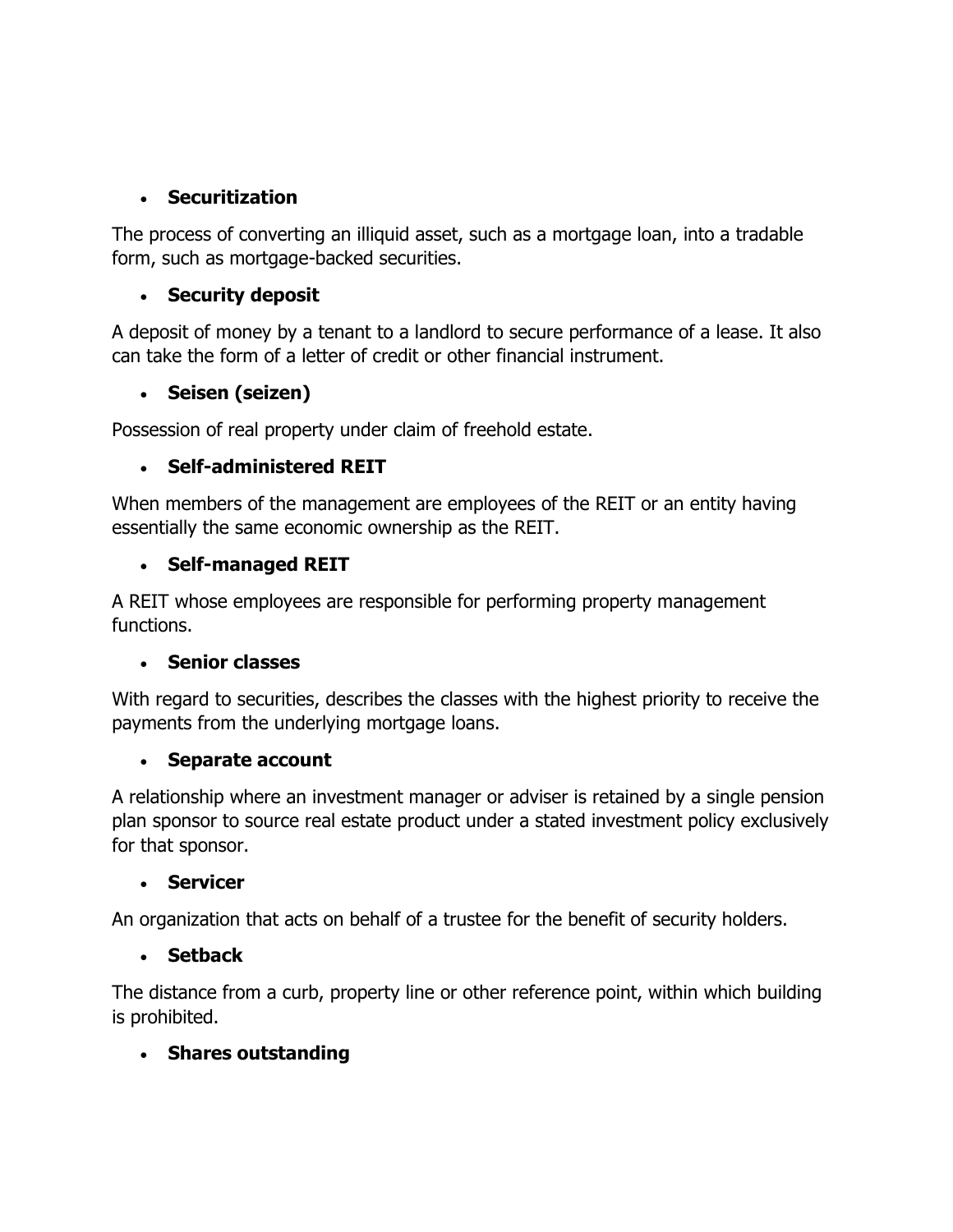The number of shares of common stock currently outstanding, less the shares held in treasury.

# **Sidecar Fund or Investment**

A sidecar or over-allocation fund is a blind-pool co-investment vehicle under common sponsorship with a private equity fund. The sidecar fund has a right of second opportunity to participate in larger investments — where there is a need for additional equity capital to complete the deal — brought by the fund sponsor to the lead private equity fund.

# **Site analysis**

Determines the suitability of a specific parcel of land for a specific use.

# **Site development**

The installation of all necessary improvements made to a site before a building or project can be constructed on the site.

## **Site plan**

A detailed plan that depicts the location of improvements on a parcel.

## **Slab**

The exposed wearing surface laid over the structural support beams of a building to form the floor(s) of the building.

# **Social investing**

Investments driven in whole or in part by social or political (non-real estate) objectives. Under ERISA, social investing is economically justified only if proper real estate fundamentals are considered first.

# **Socialize**

To place under government or group ownership or control (to "socialize" the nation's debt); To make fit for companionship with others (to make something or someone "sociable"); To convert or adapt to the needs of society (to "socialize" the approach); To take part in social activities (he went to the gathering to "socialize"); To engage others in a particular discussion or plan about a specific topic (to "socialize" the topic").

# **Soft cost**

The portion of an equity investment other than the actual cost of the improvements themselves that may be tax-deductible in the first year.

# **Sovereign Wealth Fund (SWF)**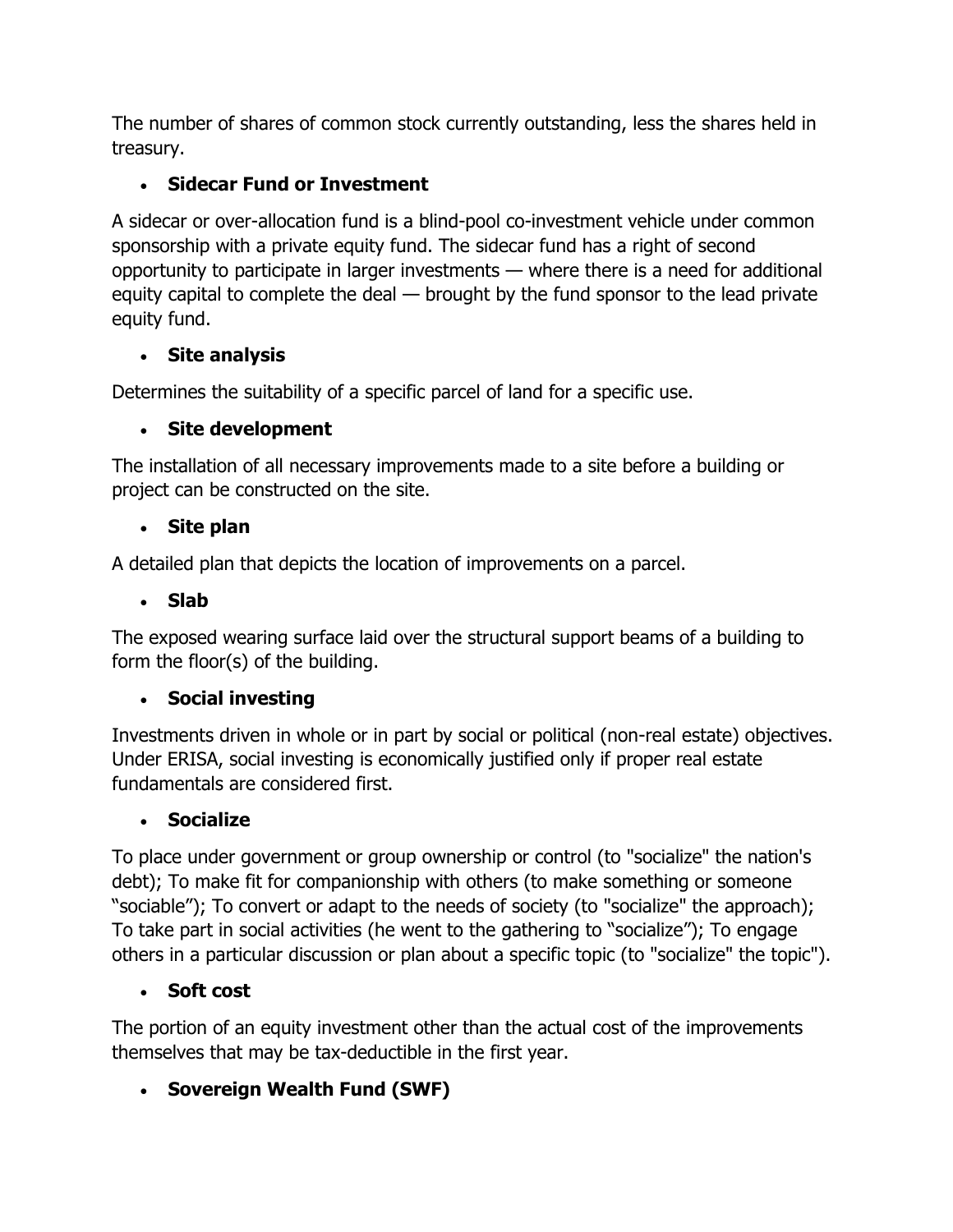A sovereign wealth fund (SWF) is a state-owned investment fund composed of financial assets such as stocks, bonds, property, precious metals, or other financial instruments. Sovereign wealth funds invest globally. Most SWFs are funded by foreign exchange assets. [Read more details.](http://en.wikipedia.org/wiki/Sovereign_wealth_fund)

# **Space plan**

A graphic representation of a tenant's space requirements, showing wall and door locations, room sizes and sometimes furniture layouts.

# **Special assessment**

Special charges levied against real property for public improvements that benefit the assessed property.

## **Special servicer**

A firm that is employed to work out mortgages that are either delinquent or in default.

# **Specified investing**

Investment in individually specified properties or portfolios, or investment in commingled funds whose real estate assets are fully or partially specified prior to the commitment of investor capital.

## **Speculative space**

Any tenant space that has not been leased before the start of construction on a new building.

# **Stabilized net operating income**

Projected income less expenses that are subject to change but have been adjusted to reflect equivalent, stable property operations.

# **Stabilized occupancy**

The optimum range of long-term occupancy that an income-producing real estate project is expected to achieve after exposure for leasing in the open market for a reasonable period of time at terms and conditions comparable to competitive offerings.

# **Step-up lease (graded lease)**

A lease specifying set increases in rent at set intervals during the term of the lease.

# **Straight lease (flat lease)**

A lease specifying a fixed amount of rent that is to be paid periodically, typically monthly, during the entire term of the lease.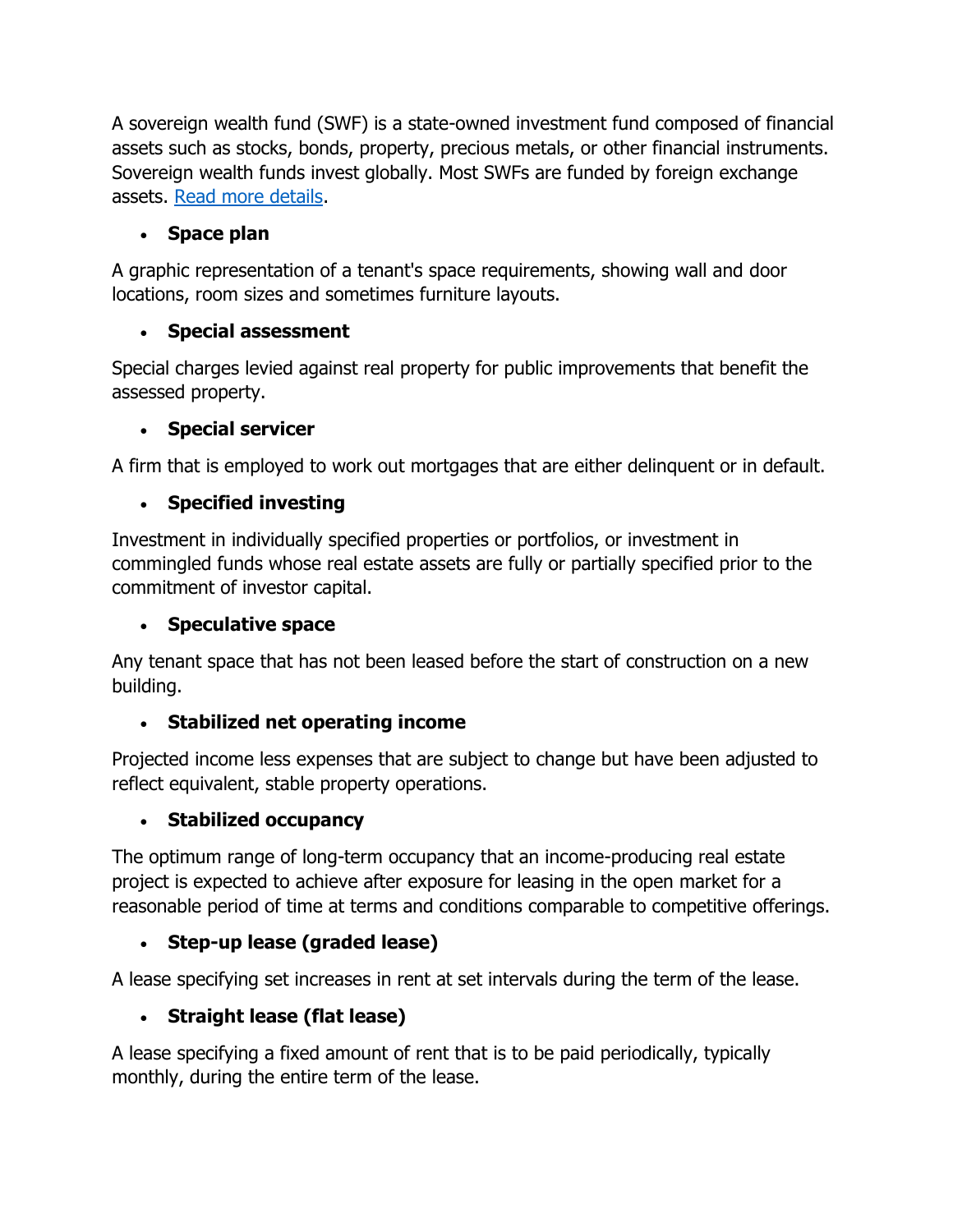### **Strip center**

Any shopping area comprised of a row of stores but smaller than a neighborhood center anchored by a grocery store.

### **Subcontractor**

A contractor working under and being paid by the general contractor, often a specialist in nature, such as an electrical contractor, cement contractor, etc.

## **Sublessee**

A person or identity to whom the rights of use and occupancy under a lease have been conveyed, while the original lessee retains primary responsibility for the obligations of the lease.

## **Subordinated classes**

With regard to CMBS, describes those classes with the lowest priority to receive payments from the underlying mortgage loans.

## **Subordination**

The process of sharing the risk of credit losses disproportionately among two or more classes of securities.

# **Surety**

One who voluntarily binds himself to be obligated for the debt or obligation of another.

# **Surface rights**

A right or easement granted with mineral rights, enabling the possessor of the mineral rights to drill or mine through the surface.

### **Survey**

The process by which a parcel is measured and its boundaries and contents ascertained.

# **Synthetic lease**

A transaction that appears as a lease from an accounting standpoint but as a loan from a tax standpoint.

# **Tag-Along Rights**

A contractual obligation used to protect a minority shareholder. If a majority shareholder sells his or her stake, then the minority shareholder has the right to join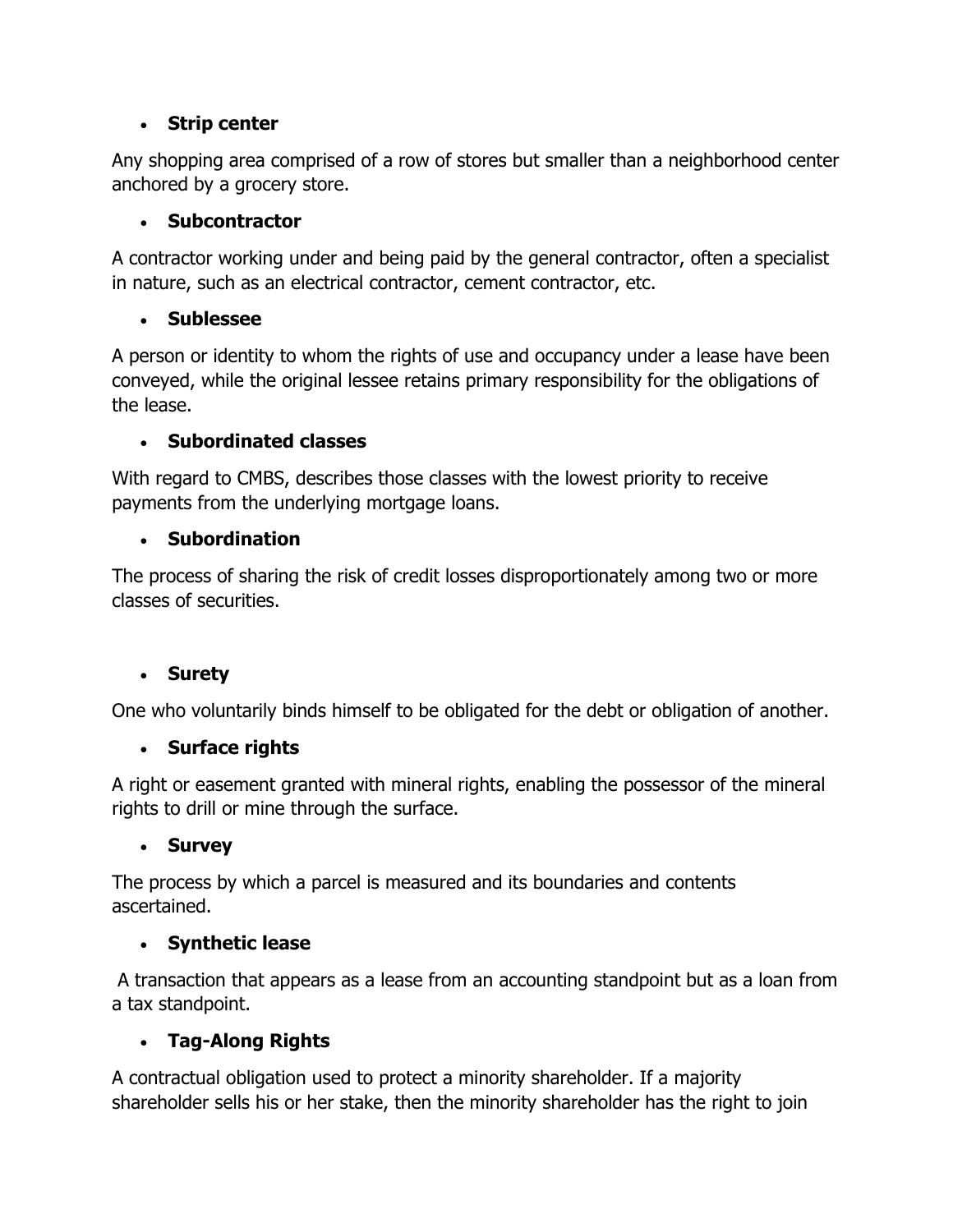the transaction and sell his or her minority stake in the company. (See also Drag-Along [Rights\)](http://www.irei.com/industry-resources/glossary/D#DAR)

## **Taking**

A common synonym for condemnation, or any interference with private property rights, but it is not essential that there be physical seizure or appropriation.

glide path. Some asset managers, including Principal Global Investors and J.P. Morgan Asset Management actually already have started to use real assets in their target date fund strategies.

### **Tax base**

The assessed valuation of all real property that lies within a taxing authority's jurisdiction. When multiplied by the tax rate, it determines the amount of tax due.

## **Tax lien**

A statutory lien for nonpayment of property taxes that attaches only to the property upon which the taxes are unpaid.

### **Tax roll**

A list or record containing the descriptions of all land parcels located within the county, the names of the owners or those receiving the tax bill, assessed values and tax amounts.

# **Tenant (lessee)**

One who rents real estate from another and holds an estate by virtue of a lease.

### **Tenant at will**

One who holds possession of premises by permission of the owner or landlord. The characteristics of the lease are an uncertain duration and the right of either party to terminate on proper notice.

# **Tenant improvement (TI)**

Improvements made to the leased premises by or for a tenant.

# **Tenant improvement (TI) allowance**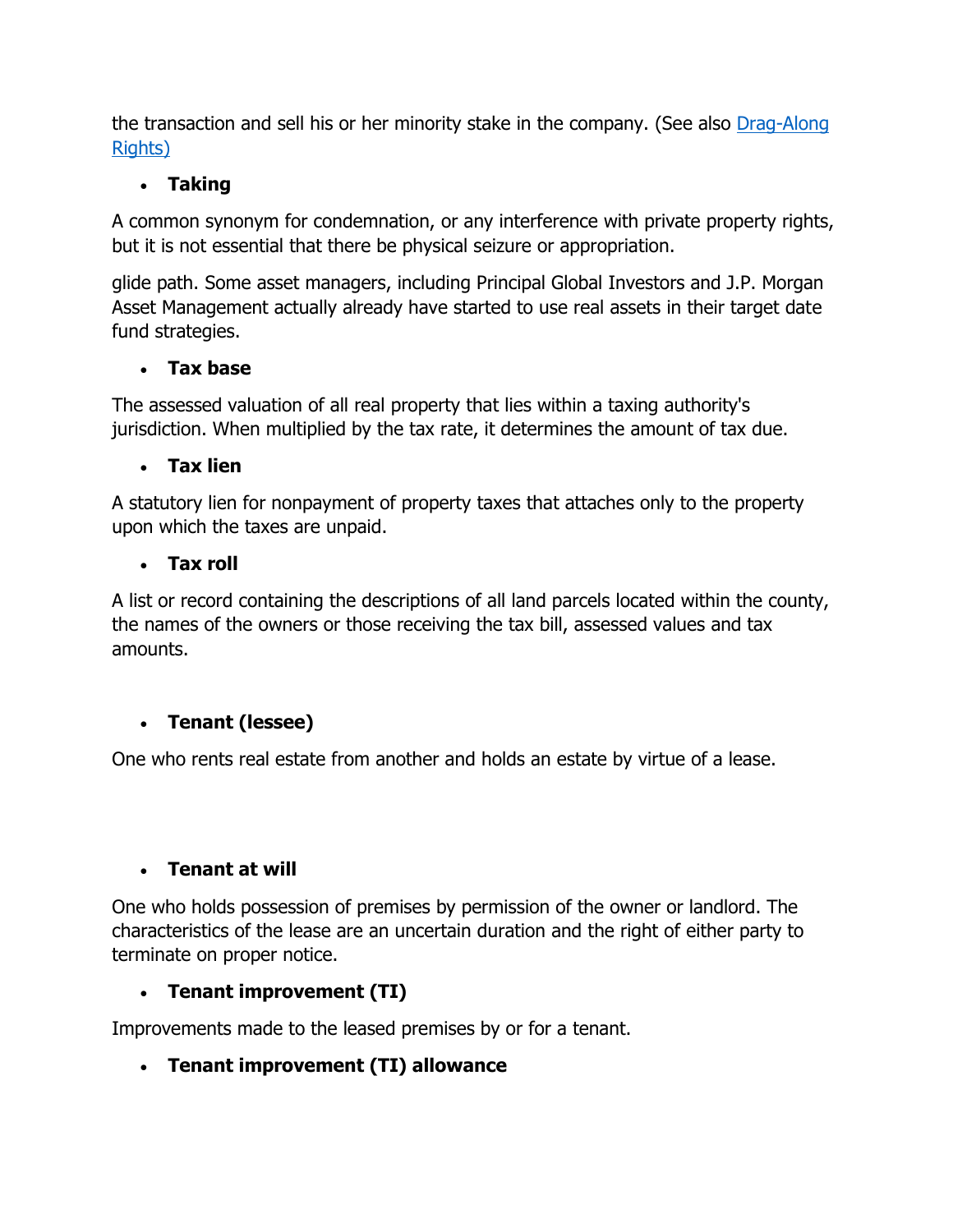Defines the fixed amount of money contributed by the landlord toward tenant improvements. The tenant pays any of the costs that exceed this amount.

# **Tenant mix**

A phrase used to describe the quality of a property's income stream. In multi-tenanted properties, institutional investors typically prefer a mixture of national credit tenants, regional credit tenants and local non-credit tenants.

# **Term**

The lifetime of a loan.

# **Time-weighted average annual rate of return**

The constant annual return over a series of years that would compound to the same return as compounding the actual annual returns for each year in the series.

# **Title**

The means whereby the owner has the just and full possession of real property.

# **Title insurance**

A policy issued by a title company that insures against loss resulting from defects of title to a specifically described parcel of real property, or from the enforcement of liens existing against it at the time the title policy is issued.

# **Title search**

A review of all recorded documents affecting a specific piece of property to determine the present condition of title.

# **Total acres**

All land area contained within a real estate investment.

# **Total assets**

The sum of all gross investments, cash and equivalents, receivables, and other assets presented on the balance sheet.

# **Total commitment**

The full mortgage loan amount that is obligated to be funded if all stated conditions are met.

# **Total inventory**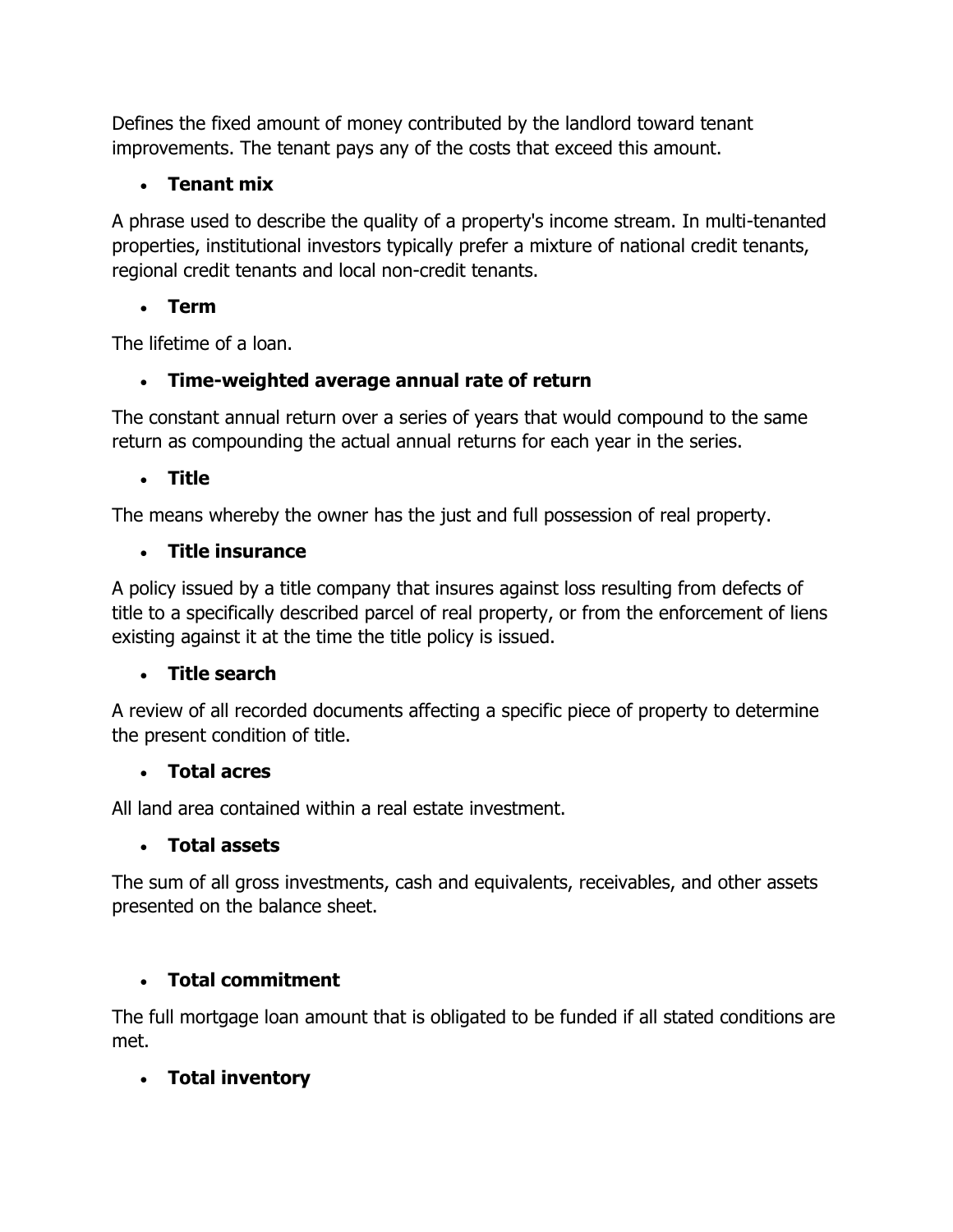The total square footage of a type of property within a geographical area, whether vacant or occupied.

# **Total principal balance**

The total amount of debt, including the original mortgage amount adjusted for subsequent fundings, principal payments and other unpaid items (e.g., interest) that are allowed to be added to the principal balance by the mortgage note or by law.

# **Total retail area**

Total floor area of a retail center less common areas. It is the area from which sales are generated and includes any department stores or other areas (such as banks, restaurants or service stations) not owned by the center.

# **Total return**

The sum of quarterly income and appreciation returns.

# **Trade fixtures**

Personal property that is attached to a structure that is used in the business. Because this property is part of the business and not deemed to be part of the real estate, it is typically removable upon lease termination.

## **Tranche**

A class of securities. CMBS offerings are generally divided into rated and unrated classes, or tranches, according to seniority and risk. Higher-rated tranches allow for internal credit enhancements; lower-rated classes offer higher yields.

# **Triple net lease**

A lease that requires the tenant to pay all expenses of the property being leased in addition to rent. Typical expenses covered in such a lease include taxes, insurance, maintenance and utilities.

# **Trustee**

The trustee oversees the flow of funds through the CMBS structure on behalf of the bondholders. The trustee is responsible for collecting principal and interest from the servicer, distributing payments to bondholders and reporting to bondholders.

# **Turn key project**

The construction of a project in which a third party is responsible for the total completion of a building, or for the construction of tenant improvements to the customized requirements and specifications of a future owner or tenant.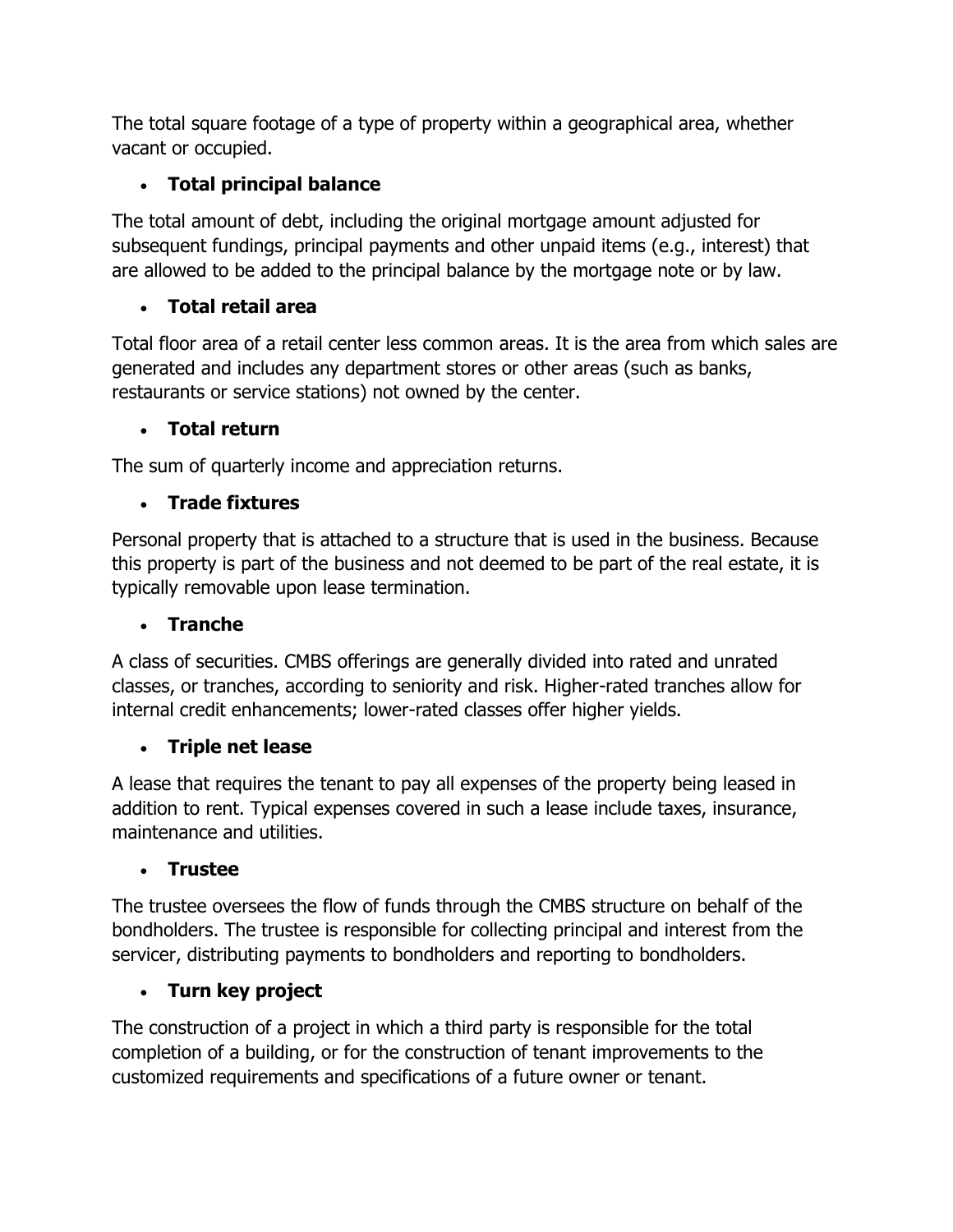## **Under construction**

The period of time after construction has started but before the certificate of occupancy has been issued.

## **Under contract**

The period of time after a seller has accepted a buyer's offer to purchase a property and during which the buyer is able to perform its due diligence and finalize financing arrangements. During this time, the seller is precluded from entertaining offers from other buyers.

### **Underwriter**

A company, usually an investment banking firm, that guarantees or participates in a guarantee that an entire issue of stocks or bonds will be purchased.

## **Unencumbered**

Property that is free of liens and other encumbrances.

## **Unimproved land**

Most commonly refers to land without improvements or buildings but also can mean land in its natural state.

# **UPREIT (umbrella partnership real estate investment trust)**

Organizational structure where a REIT's assets are owned by a holding company for tax purposes.

### **Usable square footage**

The area contained within the demising walls of the tenant space that equals the net square footage multiplied by the circulation factor.

### **Use**

The specific purpose for which a parcel or a building is intended to be used or for which it has been designed or arranged.

### **Vacancy factor**

The amount of gross revenue that pro forma income statements anticipate will be lost because of vacancies, often expressed as a percentage of the total rentable square footage available in a building or project.

### **Vacancy rate**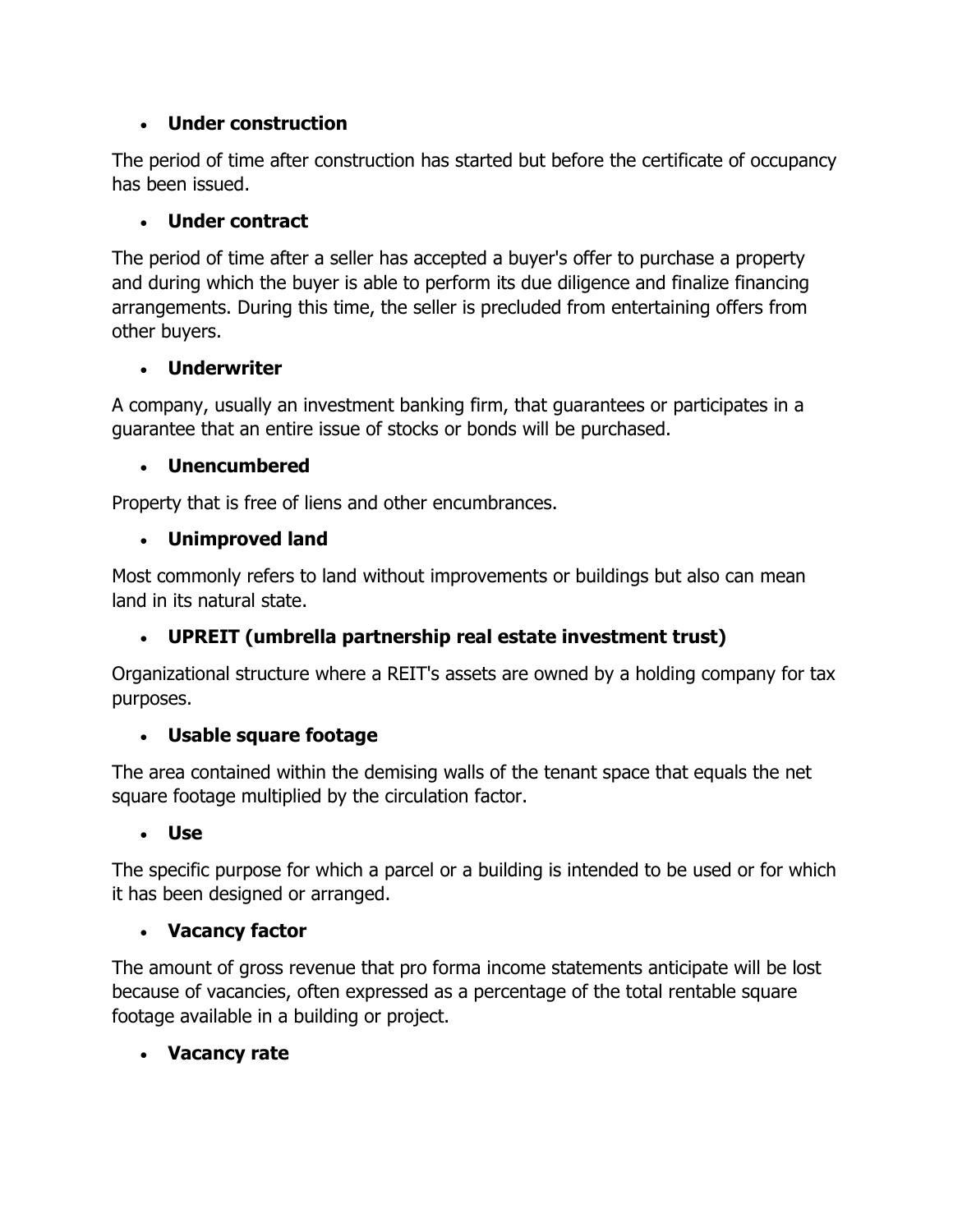The total amount of available space compared to the total inventory of space and expressed as a percentage.

## **Vacant space**

Existing tenant space currently being marketed for lease excluding space available for sublease.

# **Value-added**

A phrase generally used by advisers and managers to describe investments in underperforming and/or undermanaged assets. The objective is to generate 13 percent to 18 percent returns.

# **Value-added**

A phrase generally used by advisers and managers to describe investments in underperforming and/or undermanaged assets that possess upside potential. NOI and property value can be positively affected through a change in marketing, operating or leasing strategy; physical improvements; and/or a new capital structure. The objective is to generate 13 percent to 18 percent returns. Leverage could fall in the 60 percent to 70 percent range.

# **Variable-rate**

A loan interest rate that varies over the term of the loan, usually tied to a predetermined index. Also called adjustable-rate.

# **Variance**

Permission that allows a property owner to depart from the literal requirements of a zoning ordinance that, because of special circumstances, cause a unique hardship.

# **Virtual storefront**

An online business presence for sales.

# **Waiting period**

The time between the initial filing of a registration statement and its effective date.

# **Weighted-average coupon**

The weighted average of the gross interest rates of the mortgages underlying a pool as of the issue date, with the balance of each mortgage used as the weighting factor.

# **Weighted-average equity**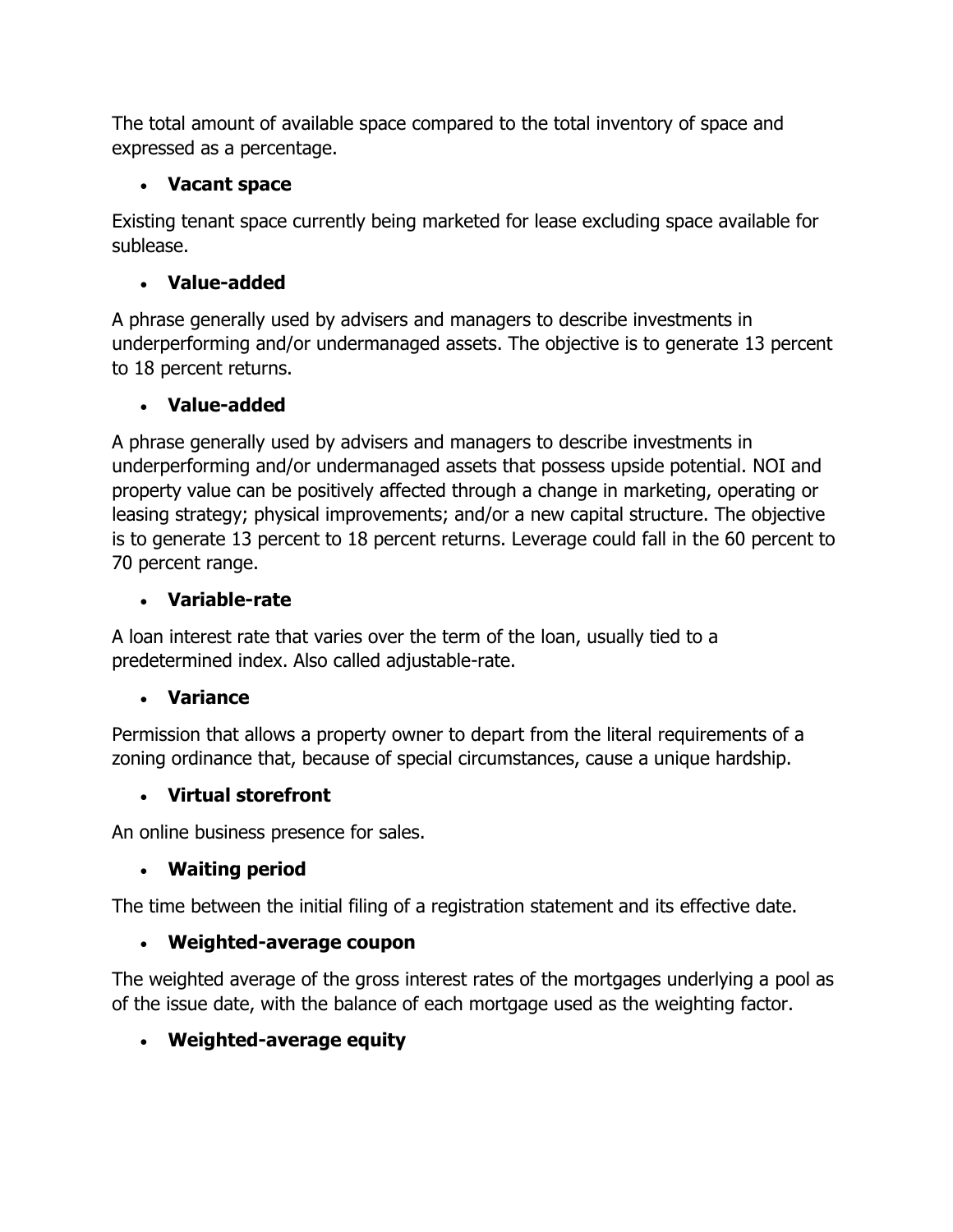The denominator of the fraction used to calculate investment-level income, appreciation and total returns on a quarterly basis, consisting of net assets at the beginning of the period adjusted for weighted contributions and distributions.

# **Weighted-average rental rates**

The average proportion of unequal rental rates in two or more buildings within a market.

## **Working drawings**

The set of plans for a building or project that comprise the contract documents that indicate the precise manner in which a project is to be built.

### **Workout**

The process by which a borrower attempts to negotiate with a lender to restructure the borrower's debt rather than go through foreclosure proceedings.

### **Write-down**

The accounting procedure used when the book value of an asset is adjusted downward to better reflect current market value.

#### **Write-off**

The accounting procedure used when an asset has been determined to be uncollectible and is therefore charged as a loss.

### **Yield**

The effective return on an investment, as paid in dividends or interest.

### **Yield maintenance premium**

A penalty, paid by the borrower, designed to make investors whole in the event of early redemption of principal.

### **Yield spread**

The difference in yield between a debt instrument or other investment and a benchmark value, typically U.S. Treasuries of the same maturity.

### **Zoning**